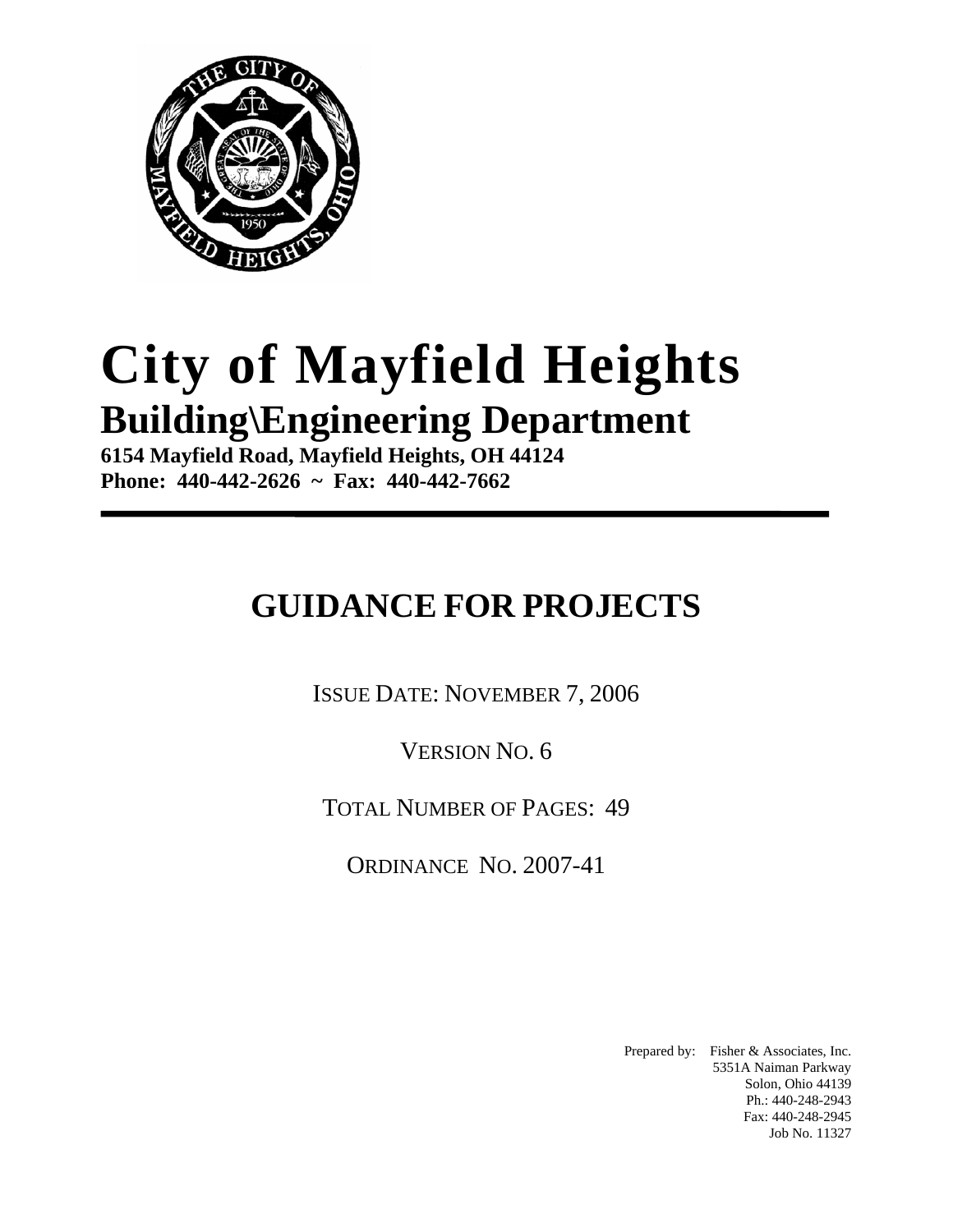#### **CITY OF MAYFIELD HEIGHTS, OHIO CITY ENGINEER'S OFFICE**

#### **GUIDANCE FOR PROJECTS**

#### **Table of Contents**

Page No.

| <b>INTRODUCTION</b> |                                                     | $\overline{4}$ |
|---------------------|-----------------------------------------------------|----------------|
|                     |                                                     | 6              |
| G1)                 | <b>General Information/Intent</b>                   |                |
| G2)                 | <b>Applicable Laws</b>                              |                |
| G3)                 | <b>Standards</b>                                    |                |
| G <sub>4</sub>      | Submittals                                          |                |
| G5)                 | <b>Design Calculations</b>                          |                |
| G <sub>6</sub>      | <b>System Numbering</b>                             |                |
| G7)                 | <b>Separate Connections</b>                         |                |
| G8)                 | Re-Use of Existing Sewers                           |                |
| G9)                 | <b>Adjacent Sewer Systems</b>                       |                |
| G10                 | Work on Private Property/Easements                  |                |
| G11)                | <b>Pumping Facilities</b>                           |                |
| G12)                | Other Required Approvals/Permits                    |                |
| G13)                | Designer and Construction                           |                |
| G14)                | Drawings                                            |                |
| G15)                | Manholes, Junction Chambers, Basins and Yard Drains |                |
| G16                 | <b>Frames and Castings</b>                          |                |
| G17)                | <b>Manhole Openings</b>                             |                |
| G18)                | Profiles                                            |                |
| G19                 | Testing and Inspection                              |                |
| G20                 | <b>Erosion Control</b>                              |                |
| G21)                | Contractor                                          |                |
| G22                 | <b>Construction Observation</b>                     |                |
| G23)                | <b>Changes to Project</b>                           |                |
| G24)                | Video Inspection of Sewers                          |                |
| G25                 | As-Built Drawings and Information                   |                |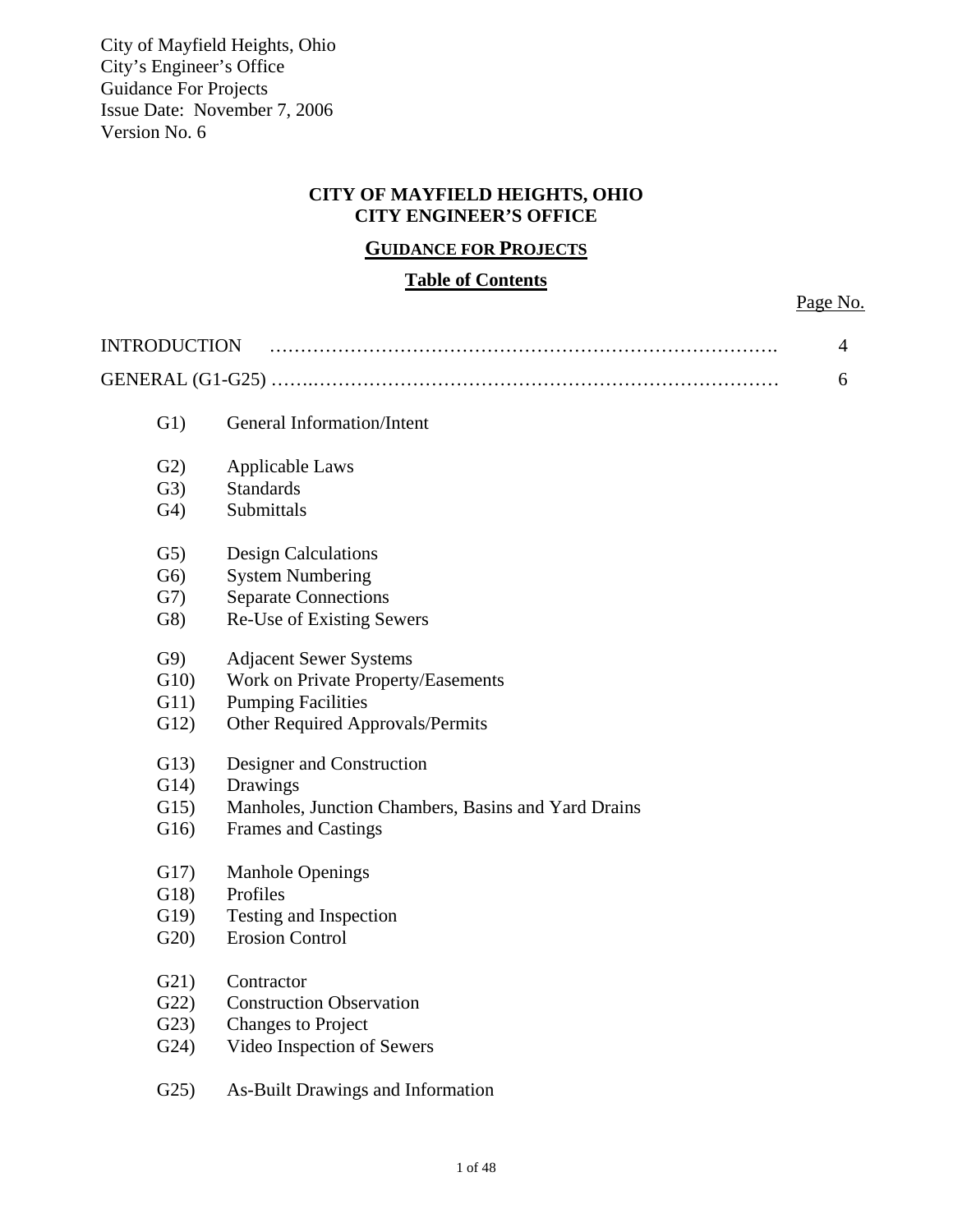| Version No. 6 | <b>Guidance For Projects</b> | City of Mayfield Heights, Ohio<br>City's Engineer's Office<br>Issue Date: November 7, 2006 |    |
|---------------|------------------------------|--------------------------------------------------------------------------------------------|----|
|               |                              |                                                                                            | 17 |
|               | SS1)                         | <b>Uniform Standards</b>                                                                   |    |
|               | SS2                          | Responsibility                                                                             |    |
|               | SS3)                         | Size and Jointing                                                                          |    |
|               |                              |                                                                                            | 18 |
|               | ST1)                         | <b>Uniform Standards</b>                                                                   |    |
|               | ST2)                         | Responsibility                                                                             |    |
|               | ST3)                         | Size and Jointing                                                                          |    |
|               | ST4)                         | Drainage Map                                                                               |    |
|               | ST5                          | <b>Rational Method</b>                                                                     |    |
|               | ST6                          | <b>Previous Studies</b>                                                                    |    |
|               | ST7                          | Offsite Flows Onto, Through, or Affecting the Project                                      |    |
|               |                              | COMPREHENSIVE STORM WATER MANAGEMENT PROGRAM (SW1-SW-17)                                   | 21 |
|               | SW1)                         | Comprehensive Storm Water Management Plan                                                  |    |
|               | SW2)                         | <b>Construction Site Storm Water Runoff Criteria</b>                                       |    |
|               | SW3)                         | Post-Construction Storm Water Management Criteria                                          |    |
|               | SW4)                         | Hydraulic Grade Line                                                                       |    |
|               | SW5                          | High Water Level (HWL) and Storage Volume                                                  |    |
|               | SW6                          | Freeboard                                                                                  |    |
|               | SW7)                         | Outlet                                                                                     |    |
|               | SW8)                         | Floatation                                                                                 |    |
|               | SW9)                         | Parking Lot Storage                                                                        |    |
|               | SW10)                        | <b>Previous Studies</b>                                                                    |    |
|               | SW11)                        | <b>Offsite Flows</b>                                                                       |    |
|               | SW12)                        | Soil Conditions                                                                            |    |
|               |                              |                                                                                            |    |

- SW13) Utilities Under Detention Basins
- SW14) Easements
- SW15) Access Openings
- SW16) Corrugated Metal Pipe
- SW17) Illicit Discharges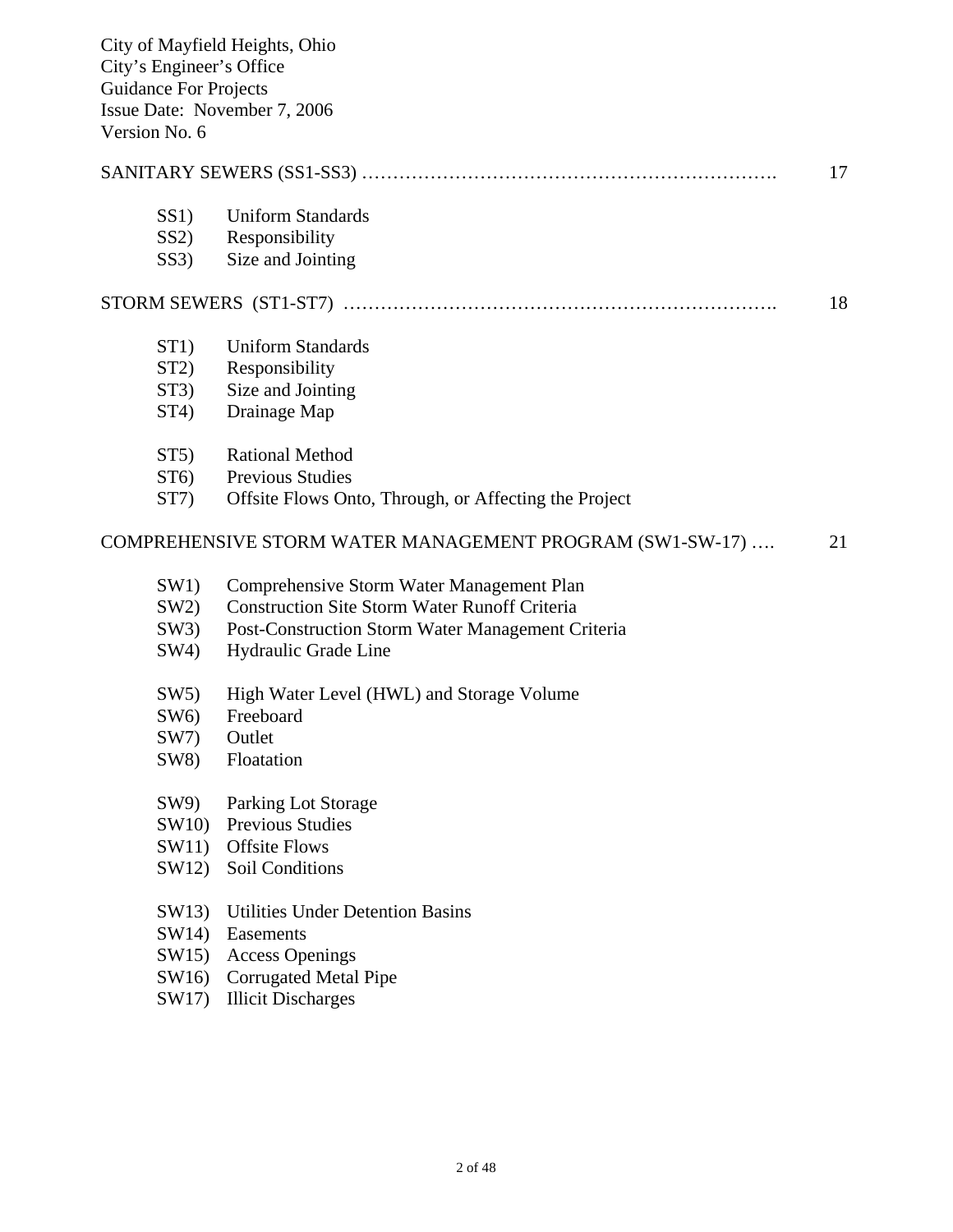| City of Mayfield Heights, Ohio<br>City's Engineer's Office<br><b>Guidance For Projects</b>                              |    |
|-------------------------------------------------------------------------------------------------------------------------|----|
| Issue Date: November 7, 2006<br>Version No. 6                                                                           |    |
|                                                                                                                         |    |
|                                                                                                                         | 28 |
| OU1) Water<br>OU2) Natural Gas<br>OU3) Electricity<br>OU4) Cable Television<br>OU5) Telephone<br>OU6) Fiber Optic Cable |    |
|                                                                                                                         | 28 |
|                                                                                                                         | 31 |
| ENGINEERING REVIEW AND VERIFICATION OF RESIDENTIAL SITE PLANS                                                           | 31 |
|                                                                                                                         | 32 |
|                                                                                                                         | 32 |

#### DEFINITIONS

#### ATTACHMENTS:

Project Submittal Form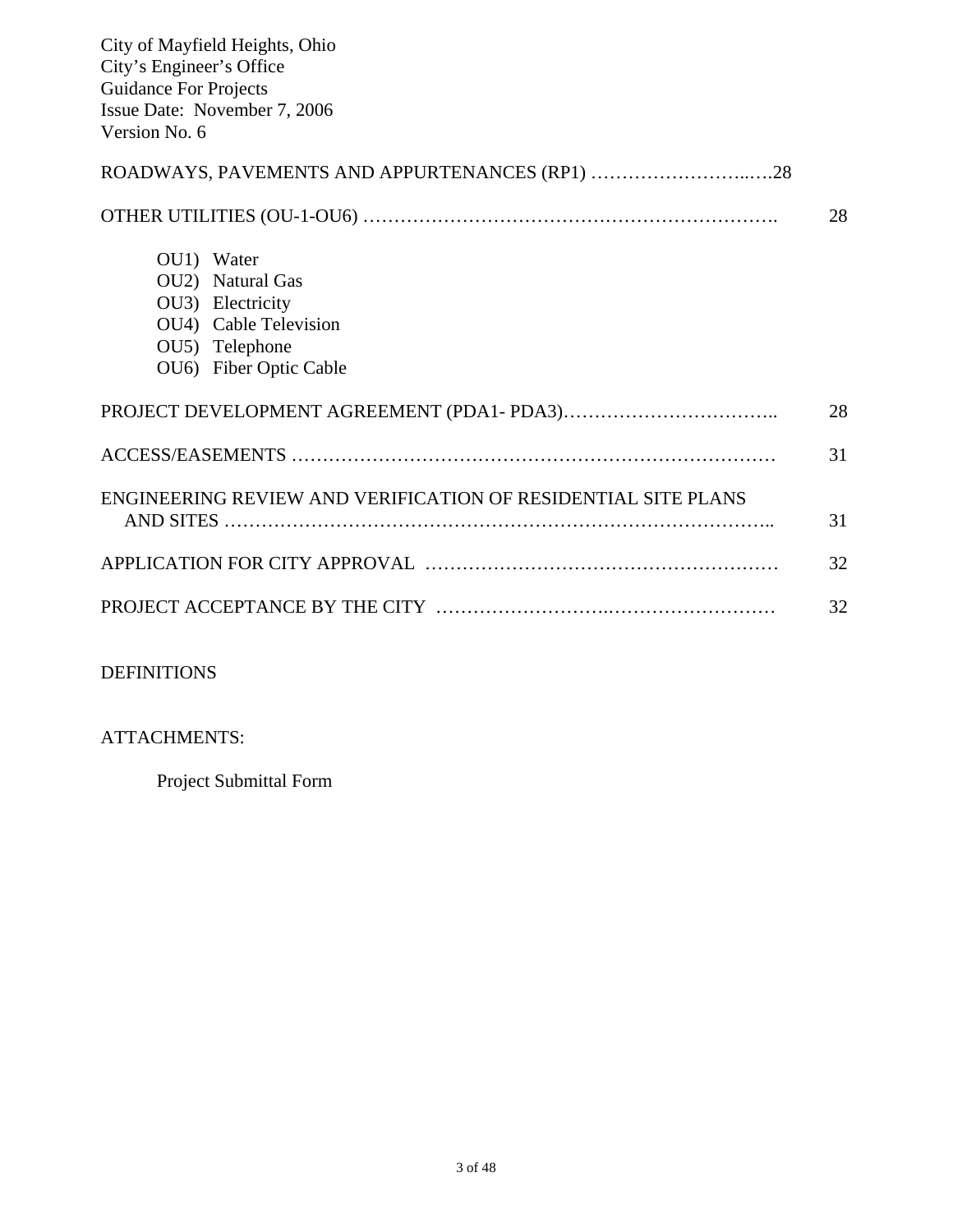## **INTRODUCTION**

This City of Mayfield Heights Guidance for Projects (referred to as "Guidance for Projects" or "Guidance") was prepared by the City Engineer and adopted by the City as a means to help planners and designers meet the procedural and technical requirements of development and/or construction in the City. It is both a reference for criteria regarding development and/or construction established elsewhere in the Codified Ordinances\*, and the definitive source for technical requirements \*\* regarding development and/or construction in the City. The Guidance is periodically updated and the user should contact the City Engineer to obtain the current version.

Compliance with the criteria herein in no way relieves the Owners, Designers, and Contractors of their legal, moral, ethical, health and safety, professional, and total responsibilities, including all costs associated with meeting the requirements of the City, in the proper design and construction of a project. In the use of these criteria, the Owners, Designers, and Contractors shall save the City of Mayfield Heights, the City Engineer, and their representatives harmless. This Guidance is to be used in conjunction with other applicable legislation, to the extent that these requirements are not inconsistent with the U.S. Constitution or Ohio Constitution or any other state or federal statute or local Charter and/or Ordinances. Other than that, the criteria herein apply as minimum requirements (unless otherwise authorized in writing by the City Engineer).

The Owner, Designer, and Contractor(s) are to address the issue of safety and heath for all Projects and all facilities, take full responsibility for public safety and health, and save the City of Mayfield Heights, the City Engineer, and their representatives harmless. Appropriate safety and health precautions and/or measures shall be identified and implemented by the Owner, Designer, and Contractor(s) to assure public safety. Noted areas of concern include, but are not limited to:

- a) Detention/Retention facilities
- b) Roadway drainage
- c) Pipe access
- d) Appurtenances in public rights-of-way
- e) Construction

The requirements herein are deemed to apply to all Projects, regardless of whether or not specific review comments are stated, and regardless of whether or not the Project is on public or private property. The City Engineer is open to discussing any of these criteria as they apply to a specific project, and the City Engineer reserves the right to alter criteria and/or request additional information and/or calculations. The users of this document are advised to review this document in its entirety to assure that all requirements are met.

Neither the City nor the City Engineer will design, or direct the design of a project. In all matters relating to the design, approval and construction process of a project, including health and safety issues, the Project Owner(s), the Designer(s), and the Contractor(s) shall assume all and full responsibility; shall hold the City, the City Engineer and their representatives harmless; and shall fulfill all requirements.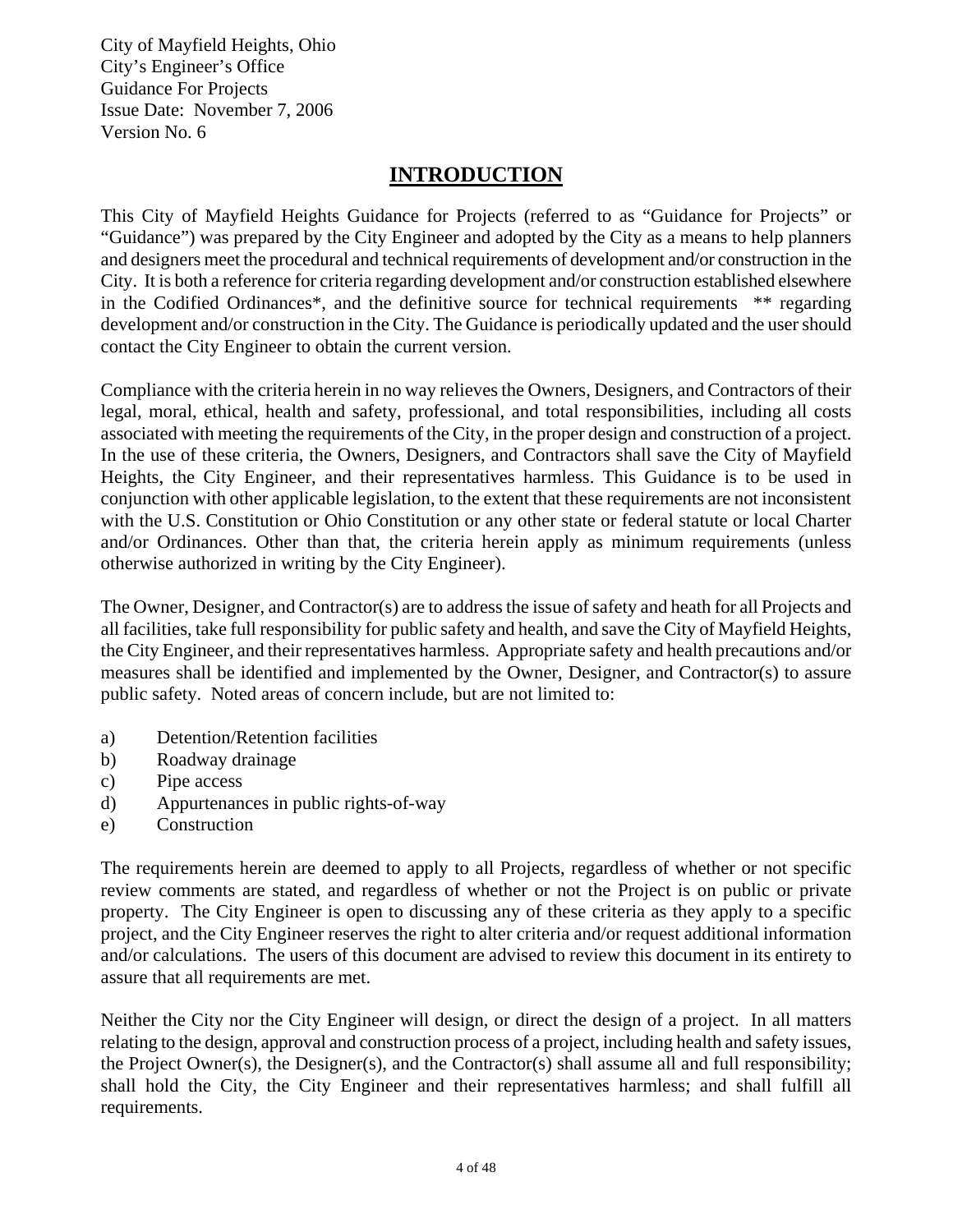The Project Owner shall provide and retain professional engineering and professional surveying representation throughout the entire duration of the Project for the purposes of design, verification, observation (as necessary), and consultation with the City and the City Engineer per the requirements of the City of Mayfield Heights Guidance for Projects and as otherwise necessary as determined by the City Engineer. The duration of the project is hereby deemed to include the preliminary design phase, design phase, construction phase, and as-built documentation phases of the Project in their entirety.

Review is made by the City Engineer of the Civil Work of the Project only. The City Engineer's review excludes review of all other disciplines which are solely the responsibility of the Owner and Designer, including but not limited to: architectural, electrical, mechanical, structural (including also the structural integrity of all soils, pipes, bridges, walls, structures, berms, dams, etc.), floatation, plumbing, traffic maintenance and control, public safety, HVAC, painting, landscaping work, and including any and all requirements of the USEPA, OEPA, COE, and other entities having jurisdiction.

\* The Guidance is periodically updated by the City Engineer to incorporate the latest criteria. However, updates may lag official adoption of pertinent criteria. Accordingly, the Guidance shall not be interpreted to supercede provisions otherwise established by City, county, state, or federal regulations.

\*\* Specific project provisions may also be established by agreement between the City and a developer, or by project specific requirements established by the City for public improvement projects.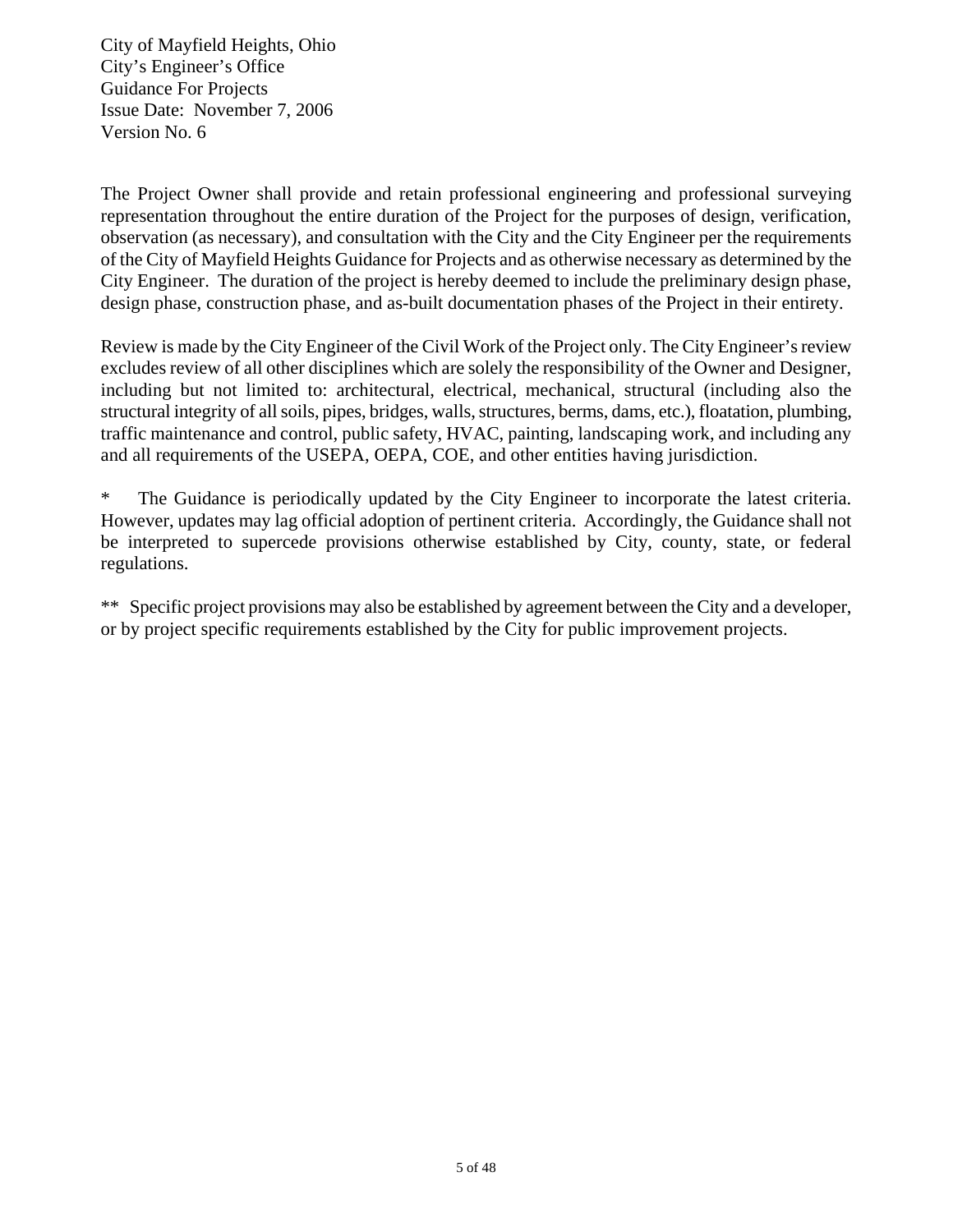#### **GENERAL**

- G1) General Information/Intent. The intent of the criteria listed herein is to provide guidance to Owners, Designers and Contractors who are developing projects within the City of Mayfield Heights. This guidance is intended to help facilitate the design and review of projects.
- G2) Applicable Laws. The Owners, Designers, and Contractors shall comply with all applicable laws of the Federal Government and the State of Ohio, all state and local building codes, and with the ordinances and resolutions of the City of Mayfield Heights or other local government agencies having jurisdiction. Applicable fees shall be paid in accordance with regulations.
- G3) Standards. Unless otherwise specified elsewhere in this Guidance, or by project specific provisions established by agreement between the City and a developer, or by project specific requirements established by the City for public improvements, materials and construction practices for private and public development and/or construction projects within the City of Mayfield Heights shall conform to the latest editions of:
	- a) Uniform Standards for Sewerage Improvements
	- b) Uniform Standard Sewer Details
	- c) Ohio Department of Transportation Location and Design Manuals
	- d) ODOT Construction and Material Specifications
	- e) ODOT Standard Details
	- f) Cuyahoga County Engineer Standard Details
	- g) City of Cleveland Division of Water Specifications and Details
	- h) The City of Mayfield Heights Standard Details and Specifications
	- i) Ohio's Standards for Stormwater Management Land Development and Urban Stream Protection entitled "Rainwater and Land Development"
	- j) Great Lakes Upper Mississippi River Board of State Public Health & Environmental Managers (GLUMRB – "Ten States Standards") Recommended Standards for Water Works
	- k) Great Lakes Upper Mississippi River Board of State Public Health & Environmental Managers (GLUMRB – "Ten States Standards") Recommended Standards for Wastewater Facilities
	- l) Other standards or requirements designated by the City Engineer
	- m) Special Permit Requirements

In the event of a conflict, the decision of the City Engineer shall be final.

- G4) Submittals.
	- **a) All submittals and all re-submittals shall be submitted to the Director of Building at the City of Mayfield Heights. No Submittals shall be made to the City Engineer's Office. Submittals made directly to the City Engineer's Office may not be reviewed.**
	- b) Transmittal letters and the attached Submittal Checklist shall accompany all submittals.
	- c) An initial submittal of at least two (2) sets of required documents must be submitted for review. Only one (1) copy of the Storm Water Management Report may be submitted in the initial submittal. A minimum of four (4) sets of final documents shall be submitted, unless otherwise discussed.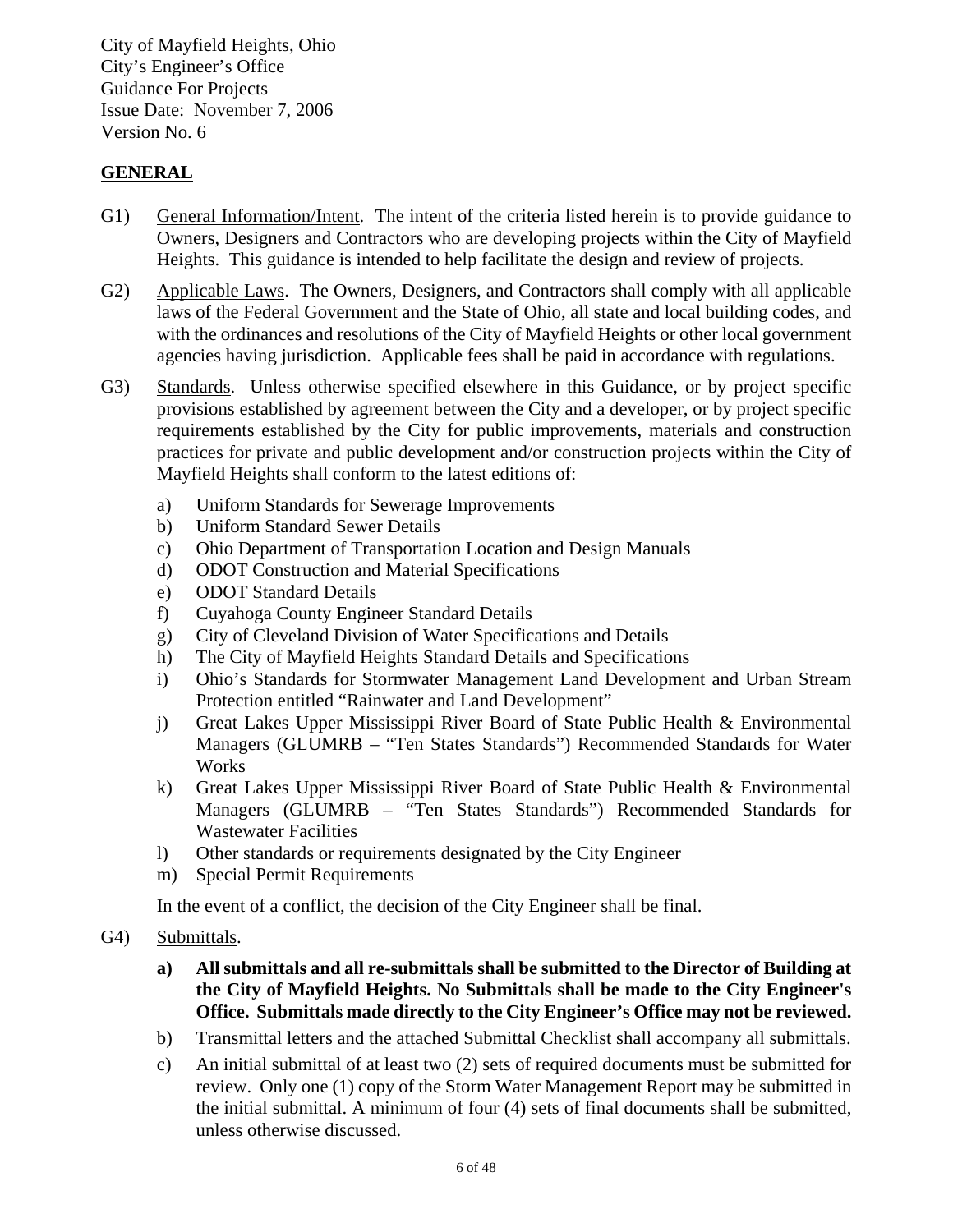- d) Submittals shall be made with sufficient lead-time to allow for review and re-submittals.
- e) Preliminary Plats and/or Preliminary Plans. All Preliminary Plats and/or Preliminary Plans shall be submitted to, reviewed by, and recommended for approval by the City Engineer prior to submission to the City for action (e.g., The City Planning Commission, Board of Zoning, City Council etc.).

#### G5) Design Calculations.

- a) Design calculations are required for both sanitary and storm sewers, and all storm water management.
- b) Required documentation shall include design calculations prepared by the Designer and the Designer's contact information.
- c) Each and every sheet of calculations submitted is to be clearly labeled with the Designer's company letterhead, project name, date, Designer's name, location on the project, and page number.
- d) Each set of calculations is to be stamped and signed by an Ohio Registered Professional Engineer.
- e) Computer Programs. Only recognized brand-name computer programs may be utilized for any and all calculations; i.e., in-house generated spreadsheet type calculations may not be acceptable. The City Engineer reserves the right to reject any program or method deemed unacceptable.
- G6) System Numbering. All proposed sanitary manholes, storm manholes, catch basins, inlet basins, yard drains, headwalls, detention basins, etc., are to be clearly numbered on all plans, profiles, and all calculations. Numbering shall be in accordance with that established by the utility owner, or the City Engineer.
- G7) Separate Connections. Unless otherwise approved by the City Engineer, separate sanitary sewer and separate storm sewer connections shall be provided for each unit on a site. For this requirement, a "connection" is defined as the piping run from the building to the main sewer. For example, if there are three condo units attached to each other, then they require three separate sanitary sewer connections and three separate storm sewer connections. If there are two office buildings on a site, they require at least two separate sanitary sewer connections and at least two separate storm sewer connections. It is not acceptable to bring two like connections from two buildings together in a "Y" and then run one pipe to the main sewer.
- G8) Re-Use of Existing Sewers. If existing storm and/or sanitary sewer systems are to be re-used for a project, before the City will consider approval of a Project, the Designer must check, verify, and submit to the City for review the following:
	- a) hydraulic adequacy (including capacities, invert elevations, lengths, slopes, etc.) for the design storms and/or sewage flows,
	- b) structural adequacy, including trench and traffic loadings, etc.,
	- c) functional adequacy (clogged, silted-up, etc.),
	- d) all existing sewers, service laterals, manholes, catch basins, detention/retention basins, etc.,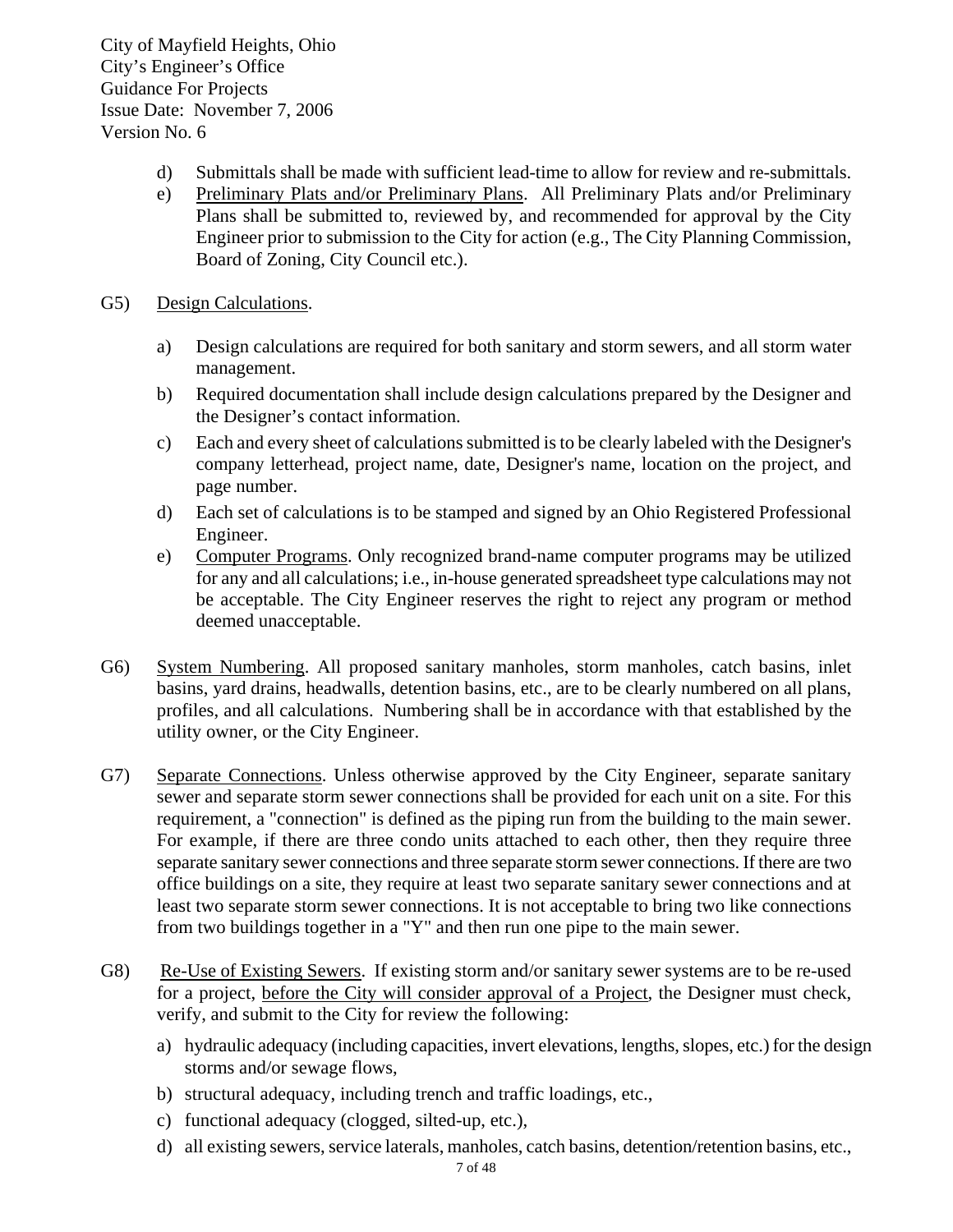> are to be television inspected and videotaped (with audio) in their entirety (to the outlet at a public sewer) by a City approved company to standards specified herein under "Video Inspection of Sewers". The tapes, tape logs, and a written report are to be submitted for review by the City Engineer. The written report shall identify structures by the same numbering as on the design plans, and

- e) The Designer shall submit to the City proof of a watertight system (air tests, etc.). Testing shall be observed by the City. Site storm sewers and/or flows shall not be connected to, or directed to, existing City catch basins or inlet basins, or the basin outlet piping.
- G9) Adjacent Sewer Systems. The Designer shall investigate and certify the upstream and downstream sanitary and storm sewer systems and sewer conditions, including physical, structural, capacity, infiltration/inflow, etc., that apply, or affect the proposed project.
- G10) Work on Private Property/Easements. The Project Owner is required and is solely responsible to obtain any easements or right of entry agreements necessary to do work on, or in any way, enter adjacent or any other private property. Copies of easements or right-of-entry agreements shall be provided to the City.
- G11) Pumping Facilities. Sanitary and storm water pumping facilities, including sump pumps, shall be fully detailed on the plans. Design information (including on-off elevations, control schemes, pump curves, etc.) shall be submitted for review. Associated electrical service and pump connection features are to be submitted to, and approved by, the Director of Building.
- G12) Other Required Approvals/Permits.

Copies of all approvals are required to be submitted to the City by the Owner prior to work commencing at the site. Approvals issued in accordance with this regulation do not relieve the applicant of responsibility for obtaining all other necessary permits and/or approvals from other federal, state, municipal or county agencies. The Applicant is responsible for obtaining required third party approvals/permits; i.e., county, state, and/or federal approvals/permits. If requirements vary, the most restrictive shall prevail. The City may inquire of the Applicant, and/or the appropriate jurisdictional agency, regarding the applicability of, and/or status of, any such third party approval/permit. The City does not enforce third party approvals/permits (enforcement is by the appropriate jurisdictional agency), but does require, as a condition of any City approval and/or permit, compliance by the Applicant with applicable county, state, and/or federal law. Accordingly, if a City approval and/or permit is issued and it is subsequently determined that the Applicant is in violation of either: 1) obtaining third party approvals/permits when required to do so; or, 2) meeting the conditions of issued third party approvals/permits, then the Applicant is also in violation of this regulation and is subject to penalties as established. These approvals/permits may include, but are not limited to, those listed below. Applicants shall provide proof of compliance with third party regulations, as described below. Such third party approvals/permits may include, but are not limited to:

A. Ohio EPA NPDES Permits authorizing storm water discharges associated with construction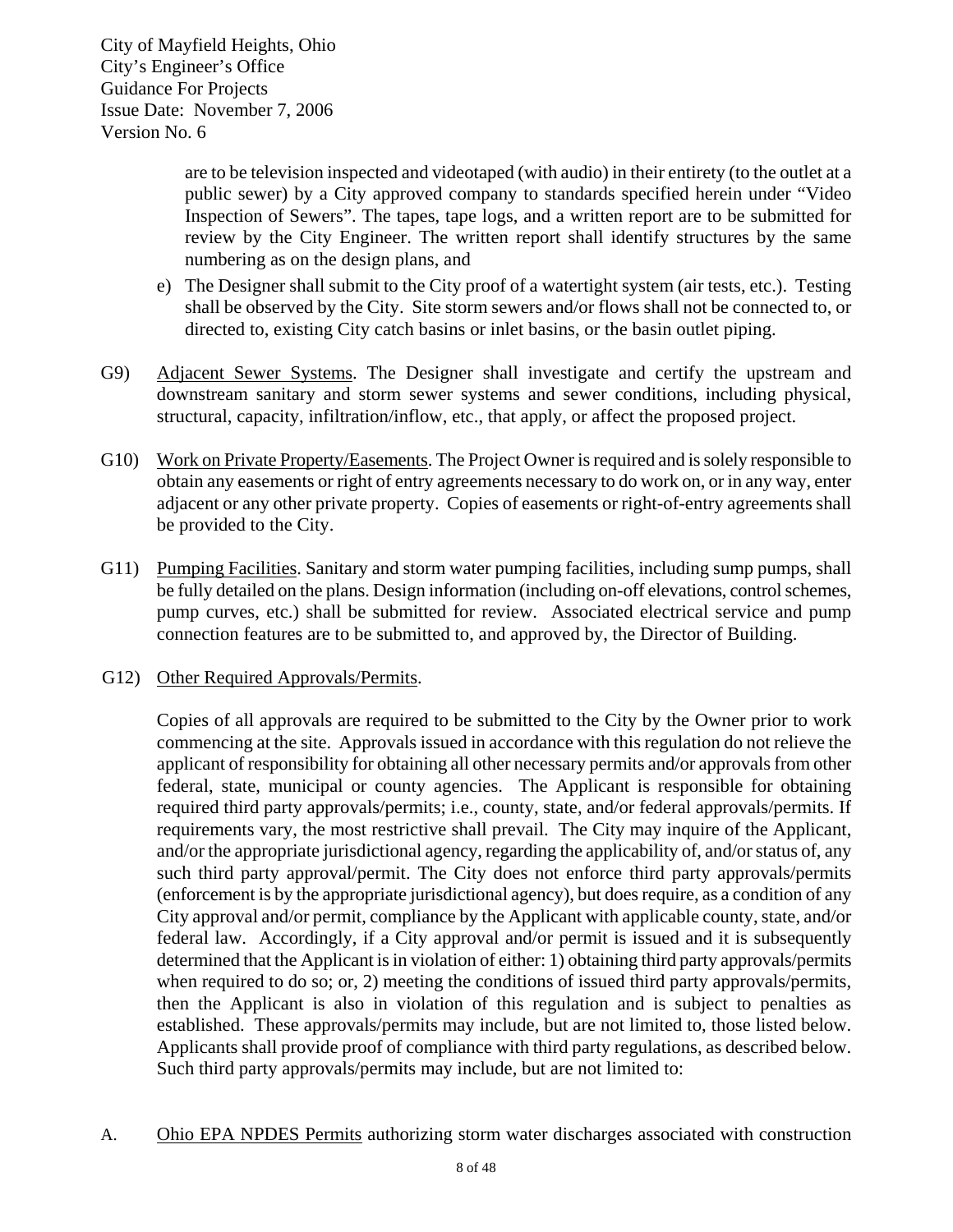> activity or the most current version thereof: Proof of compliance with these requirements shall be a copy of the applicant's Notice of Intent (NOI) and the date it was sent to OhioEPA, a copy of the OhioEPA Director's authorization letter for the NPDES Permit, or a letter from a professional engineer certifying and explaining either the status of necessary applications or why the NPDES Permit is not applicable.

- B. Section 401 of the Clean Water Act: Proof of compliance shall be a copy of the Ohio EPA Water Quality Certification application, project approval, or a letter from a qualified professional that has surveyed the site and determined that Section 401 of the Clean Water Act is not applicable. Wetlands, and other waters of the United States, shall be delineated by protocols accepted by the U.S. Army Corps of Engineers.
- C. Ohio EPA Isolated Wetland Permit: Proof of compliance shall be a copy of Ohio EPA's Isolated Wetland Permit application, project approval, or a letter from a qualified professional that has surveyed the site and determined that Ohio EPA's Isolated Wetlands Permit is not applicable. Isolated wetlands shall be delineated by protocols accepted by the U.S. Army Corps of Engineers.
- D. Section 404 of the Clean Water Act: Proof of compliance shall be a copy of the U.S. Army Corps of Engineers Individual Permit application, or project approval, if an Individual Permit is required for the development project. If an Individual Permit is not required, the site owner shall submit proof of compliance with the U.S. Army Corps of Engineer's Nationwide Permit Program. This shall include one of the following:
	- 1. A letter from the site owner certifying that a qualified professional has surveyed the site and determined that Section 404 of the Clean Water Act is not applicable.
	- 2. A site plan showing that any proposed fill of waters of the United States conforms to the general and special conditions specified in the applicable Nationwide Permit. Wetlands, and other waters of the United States, shall be delineated by protocols accepted by the U.S. Army Corps of Engineers.
- E. Ohio Dam Safety Law: Proof of compliance shall be a copy of the ODNR Division of Water permit, a copy of the project approval letter from the ODNR Division of Water, or a letter from a professional engineer certifying and explaining either the status of necessary applications or why the Ohio Dam Safety Law is not applicable.
- F. City of Cleveland Division of Water. A copy of the approval from the City of Cleveland Division of Water is required from the Designer for the City's files. Note that it is the responsibility of the Owner, Designer and Contractor to notify the Cleveland Division of Water in accordance with that agency's requirements so that the Division of Water may provide their own observer, in addition to the City's Observer.
- G. City of Mayfield Heights Fire Marshall Approval. A copy of the approval from the City of Mayfield Heights' Fire Marshall is required from the Designer for the City's files.
- H. Cuyahoga County Sanitary Engineer's Approval. A copy of the approval from the County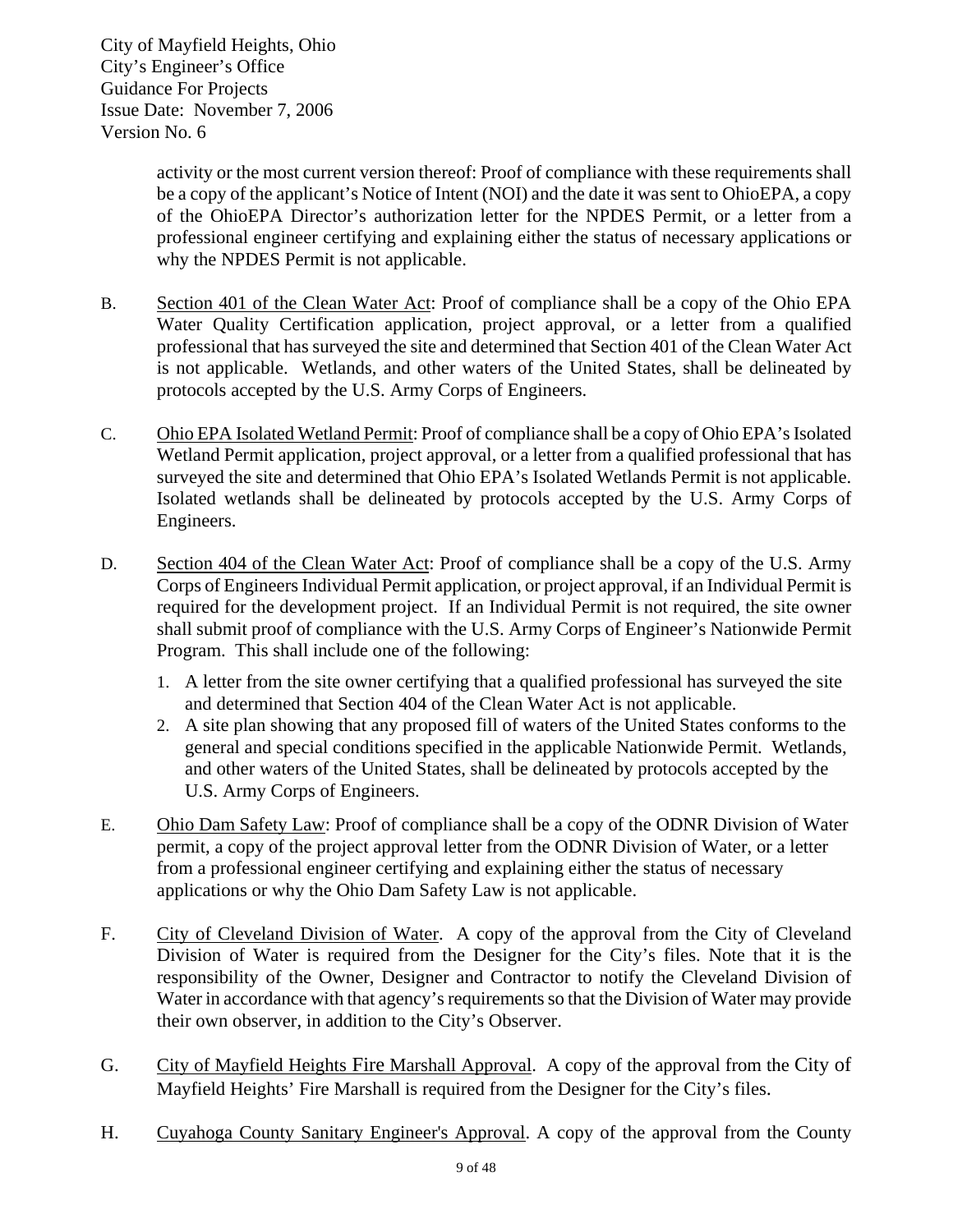> Sanitary Engineer's Office is required from the Designer for our files. This approval is required for all sanitary sewers within the City regardless of the outlet location. Note that it is the responsibility of the Owner, Designer and Contractor to notify the Cuyahoga County Sanitary Engineer in accordance with that agency's requirements so that the County may provide their own observer, in addition to the City's Observer.

- I. Northeast Ohio Regional Sewer District (NEORSD). A copy of the approval from the NEOSD is required from the Designer for our files.
- J. Ohio Environmental Protection Agency (OEPA). Copies of all approvals from the OEPA are required from the Designer for our files. The Project Owner/Designer shall comply with all OEPA requirements and shall obtain applicable OEPA approvals including, but not limited to:

Permit to Install Water Work Review NPDES Permit

- K. Cuyahoga County Soil and Water Conservation District. A copy of the approval of the Cuyahoga County Soil and Water Conservation District is required from the Designer for the City's files.
- L. U. S. Army Corps of Engineers (COE) and Ohio Department of Natural Resources (ODNR). As applicable, a copy of the approval of the COE and ODNR shall be provided to the City. Note: It is the responsibility of the Owner/Designer to ascertain and meet any and all requirements of the COE and ODNR regarding berms, dams, or any control structures, or storm water management designs, which fall under the jurisdiction of the COE and ODNR. Furthermore, the provisions of the Ohio Department of Natural Resources "Ohio Dam Safety Laws" (July 1, 1987) or the latest edition shall be complied with.
- M. If any City review comments overlap with the jurisdiction of the EPA and/or the U.S. Army Corps of Engineers (COE), or require EPA or COE approval, then the requirements of the EPA and COE take precedence.
- N. Any other agency having jurisdiction. A copy of the jurisdictional agency's approval is required from the Designer for the City's files.
- G13) Designer and Construction.
	- a) The Project Owner shall provide and retain professional engineering and professional surveying representation throughout the entire duration of the Project for the purposes of design, verification, observation (as necessary), and consultation with the City and the City Engineer as defined in this Guidance for Projects and as otherwise necessary, as determined by the City Engineer. The duration of the project is hereby deemed to include the preliminary design phase, design phase, construction phase, as-built documentation phases of the Project in their entirety, concluding upon final acceptance by the City after required maintenance assurances have been released.
	- b) The Designer is responsible for shop drawing review and approval.
	- c) The Designer is responsible for all questions related to the design and approved design changes,
	- d) The Designer is responsible for As-Built Project Information and post-construction maintenance per the requirements of this Guidance for Projects.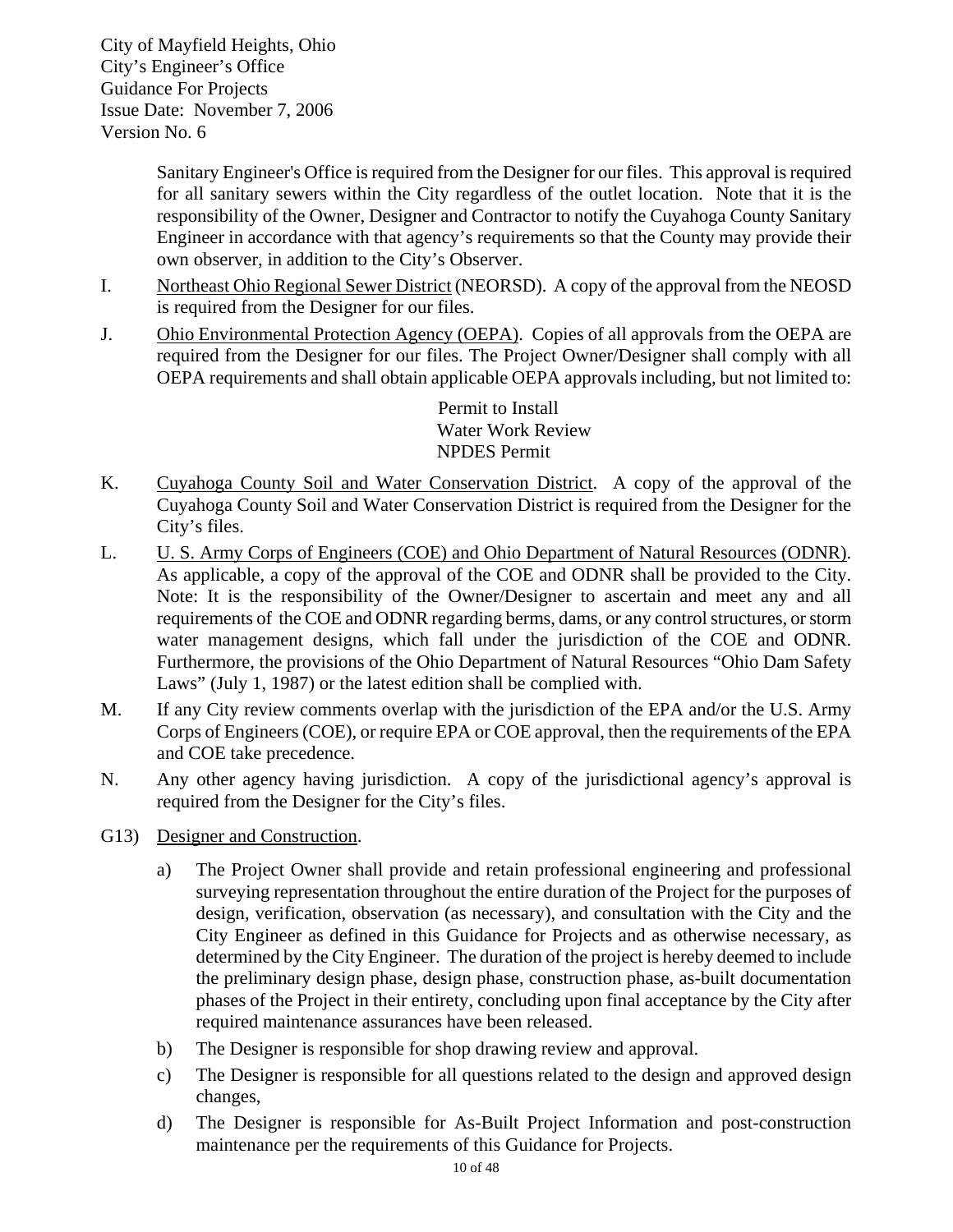#### G14) Drawings.

- a) Datum used shall be USGS only.
- b) All drawings shall include a North Arrow.
- c) All sets of drawings shall be prepared under the supervision of, and certified by, an Ohio Registered Professional Engineer.
- d) All Survey Drawings shall be prepared under the supervision of, and certified by, an Ohio Registered Professional Surveyor.
- e) All plan sets shall include a Title Sheet with all pertinent information shown.
- f) Ohio Utilities Protection Service. The Title Sheet shall include a note stating: "Two (2) working days before you dig, call toll free Ohio Utilities Protection Service at (add current OUPS phone number here)."
- j) The drawings shall contain a tabulation of parking spaces, showing the required number of regular and handicap spaces and the proposed number of regular and handicap spaces.
- k) The drawings shall contain a tabulation which shall clearly show all required and proposed setback distances.
- l) Standard Details are to be per requirements noted elsewhere herein.
- m) Privacy wall footings are not to encroach on private property unless appropriate easements are obtained by the project owner prior to construction. Privacy wall details are to be shown, including:

 Finished grade elevations on both sides of the wall, Top of wall elevations, Weep hole sizes, locations, and elevations (if necessary), Dimensions of wall from property line.

- n) Water Details
	- 1. Water meter vaults are to be located entirely on private property.
	- 2. The Owner/Designer is to provide the City with copies of water line and water meter vault easements, approved by the Cleveland Division of Water. The easements are to be written between the Owner and the Cleveland Division of Water. The City of Mayfield Heights shall not be a party to these easements.
- o) All information as required by this Guidance for Projects.

#### G15) Manholes, Junction Chambers, Basins and Yard Drains.

- a) All manholes and junction chambers shall be a minimum of 48 inches inside diameter and shall be of sufficient size to accommodate the piping and resilient connectors.
- b) Manholes shall have premium-type o-rings between manhole sections.
- c) All catch basins, inlet basins, and yard drains shall be of sufficient internal size to accommodate the piping and resilient connectors and cleaning and inspection purposes.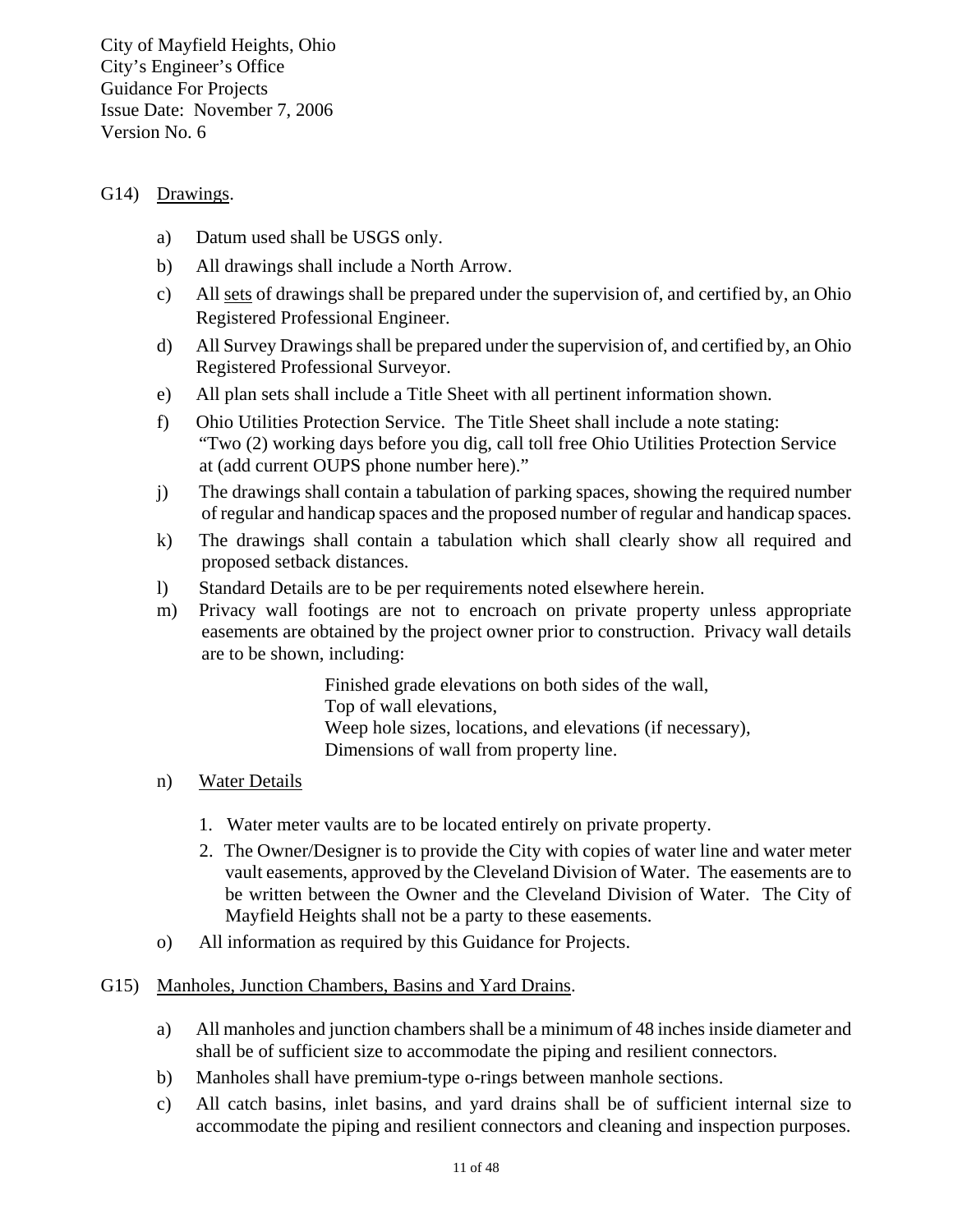- d) All structures shall be of watertight construction and shall be designed for a minimum of H20 structural loadings, or greater as the situation demands.
- G16) Frames and Castings. All frames, grates and castings shall be heavy duty and bicycle-safe in all locations.
- G17) Manhole Openings. All manhole frames and cones shall have a clear opening of 24 inches in diameter.
- G18) Profiles. Profiles of all storm sewers, sanitary sewers, and other utilities are to be shown on the plans or as otherwise required by the Cuyahoga County Sanitary Engineer for sanitary sewer systems. Utility crossings, with the required vertical clearances (particularly at water lines), are to be shown.
- G19) Testing and Inspection.
	- a) After the Project construction is completed, all new sanitary sewers, storm sewers, manholes, and underground detention basins shall be tested and video inspected (with audio) per the requirements specified herein under "Video Inspection of Sewers".
	- b) The videotapes with audio and a written report shall be submitted as part of the As-Built submittal.
	- c) The written report shall identify structures by the same numbering as on the design plans.
- G20) Erosion Control. The Designer is to add a note to the drawings as follows:

The Contractor shall comply with the requirements of the latest edition of Ohio's Standards for Stormwater Management Land Development and Urban Stream Protection entitled "Rainwater and Land Development" (Latest Edition).

- G21) Contractor. The Contractor is responsible for methods of construction, dimension, elevations, fabrication processes and techniques of construction, coordination of his work with that of all other contractors, the satisfactory performance of his work, and all health and safety issues.
- G22) Construction Observation. The City, the City Engineer, and their representatives are not responsible for construction supervision and/or inspection. If the City or its representatives provide an Observer on the site and/or observe the construction in any manner, it is only for general conformance with the design concept of the Project Information and the Ordinances of the City of Mayfield Heights, and shall not, in any way, relieve the Owner, Designer, and Contractor of their total responsibilities for the Project. The City, City Engineer, their representatives and/or observers, shall not, in any manner, direct or provide direction, or supervise the construction. These parties may, at times, make suggestions that the Owner, Designer and/or Contractor may consider for use at entirely their own risk.

The City and the City Engineer must be notified 48 hours in advance when any and all work will be done so that an Observer from the City can observe the work. Elevations are the responsibility of the Contractor and will not be checked or verified by the Observer. However,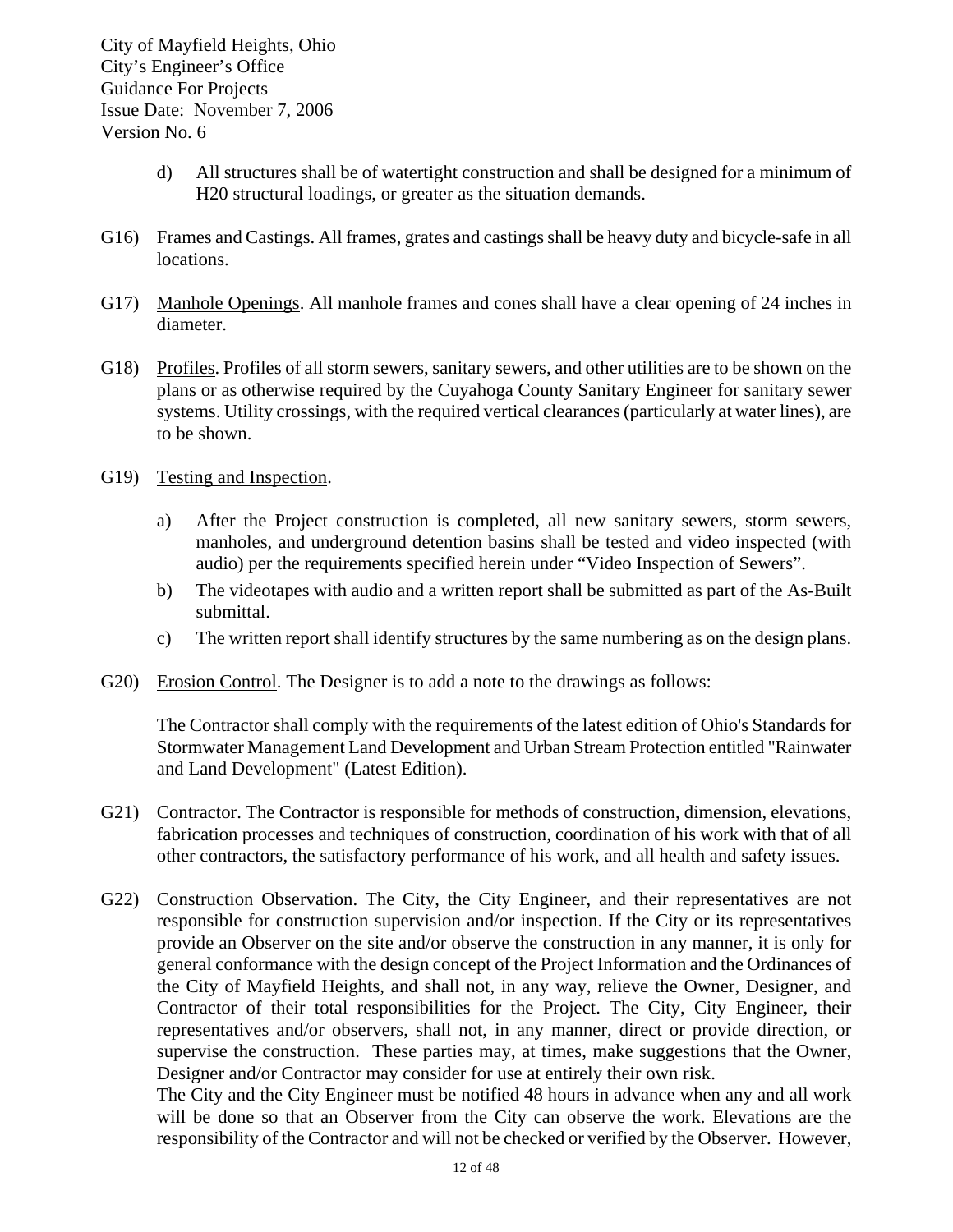> the footer elevations for all residential construction shall be checked, verified, and approved by the City Engineer before construction proceeds.

- G23) Changes to Project. If problems develop during construction, or if the Project Owner or Contractor or Designer desires to make any changes to the approved drawings, storm water management report, other calculations, and/or other approved Project information, then the following procedure must be followed:
	- a) The Project Owner and/or Contractor must have input from the Designer and the Designer must submit certified drawings and calculations to the City for review by the appropriate department and/or agency.
	- b) The changes shall not be constructed before the review and approval process is completed in writing by the City. If this procedure is not followed, 1) the City may not accept the Project, and 2) the Project Owner, the Designer, and the Contractor shall make any changes, adjustments, additions, and/or corrections, etc., as required by the City, and save the City harmless.
	- c) This procedure may be waived by the City in the event of a bona fide emergency situation.

#### G24) Video Inspection of Sewers

The Owner shall retain a video inspection service company approved by the City for such inspections. All new sewer systems and existing sewer systems to be reused shall be videoinspected and documented as noted herein. Video inspection of existing sewer systems to be re-used shall be done prior to, and submitted with, the first submittal of design plans to the City for review. All video inspection shall be observed by the City. The Owner shall give 48 hours notice to the City prior to video inspection.

The sewers shall be cleaned by means of high-pressure water, or other approved method, immediately prior to video inspection. After cleaning, the sewer system sections shall be visually inspected by means of closed circuit color television, regardless of size or shape of the sewers, culverts, and structures. The inspection will be done one sewer section at a time, including TV inspection of all structures, and flow in the section being inspected shall be suitably controlled. The television camera used for the inspection shall utilize 360° rotation capability (pan and tilt) and be specifically designed and constructed for such inspection. Lighting for the camera shall be suitable to allow a clear picture of the entire periphery of the pipe. An accompanying audio commentary shall also be recorded during the inspection. The camera, color television monitor, and other components of the video system shall be capable of producing video and picture quality to the satisfaction of the City, and if deemed unsatisfactory by the City Engineer, the City Engineer may require the Owner to have the inspection repeated.

The pan and tilt (360° rotation) camera shall be moved through the line in either direction at a moderate rate, stopping at and looking at each feature of significance, utilizing 360° rotation pan and tilt capability to permit proper documentation of the sewer's condition. In no case will the television camera be pulled at a speed greater than 30 feet per minute. Manual winches,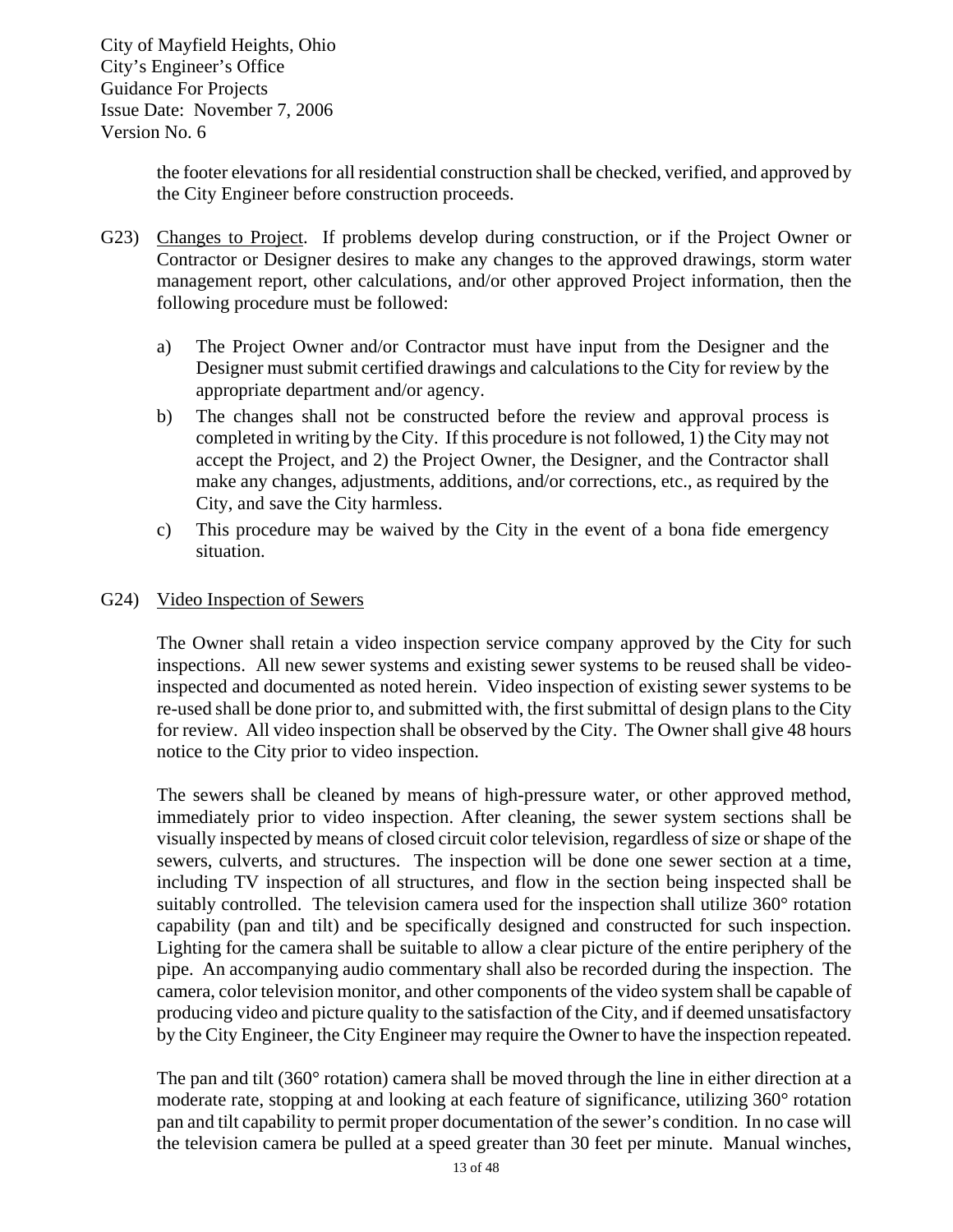> power winches, TV cable, and powered rewinds or other devices that do not obstruct the camera view or interfere with proper documentation of the sewer conditions shall be used to move the camera through the sewer line. If, during the inspection operation, the television camera will not pass through the entire sewer section, the Inspection Contractor shall set up his equipment so that the inspection can be performed on the same section from the opposite manhole.

> The importance of accurate distance measurements is emphasized. Measurement for location of features of significance shall be accurately recorded on the videotape during the inspection. The start and end locations of each sewer section shall be clearly identified in alpha-numeric characters appearing on the video, in the audio, and on the accompanying written report. Manholes, catch basins, and other structures shall be numbered to correspond to the same numbers in the design plans. The street address nearest each structure shall be shown.

Documentation of the television inspection results shall be as follows:

- a) Television Inspection Logs**:** Type-written location records shall be kept by the Inspection Contractor and shall clearly show the location of all significant features observed during inspection; including, but not limited to locations of building sewers, unusual conditions, roots, sewer connections, broken pipe, presence of scale and corrosion, and other discernible features, etc.
- b) Photographs: Instant developing, 35mm or other standard size photographs of the television picture of problems shall be taken by the Contractor upon request of the City's Representative.
- c) Videotape Recordings: The purpose of tape recording shall be to supply a visual and audio record of problem areas of the lines that may be replayed. Videotape recording playback shall be at the same speed that it was recorded. Videotape shall be of standard VHS format to allow for playback on standard VHS equipment. The Inspection Contractor shall have all videotapes and necessary playback equipment readily accessible for review by the City during the project.
- d) The videotape and written logs shall be reviewed by the Designer who shall provide the City with a written report of his review and analysis of the inspection.
- e) The videotape, written logs and Designer's report shall be retained by the City for their records.
- G25) As-Built Drawings and Information.
	- a) The Owner, Designer, and Contractor are required to develop complete As-Built Drawings and other Project site information during construction in order to show that the Project, including building finished floor elevations (including basement finished floor elevations),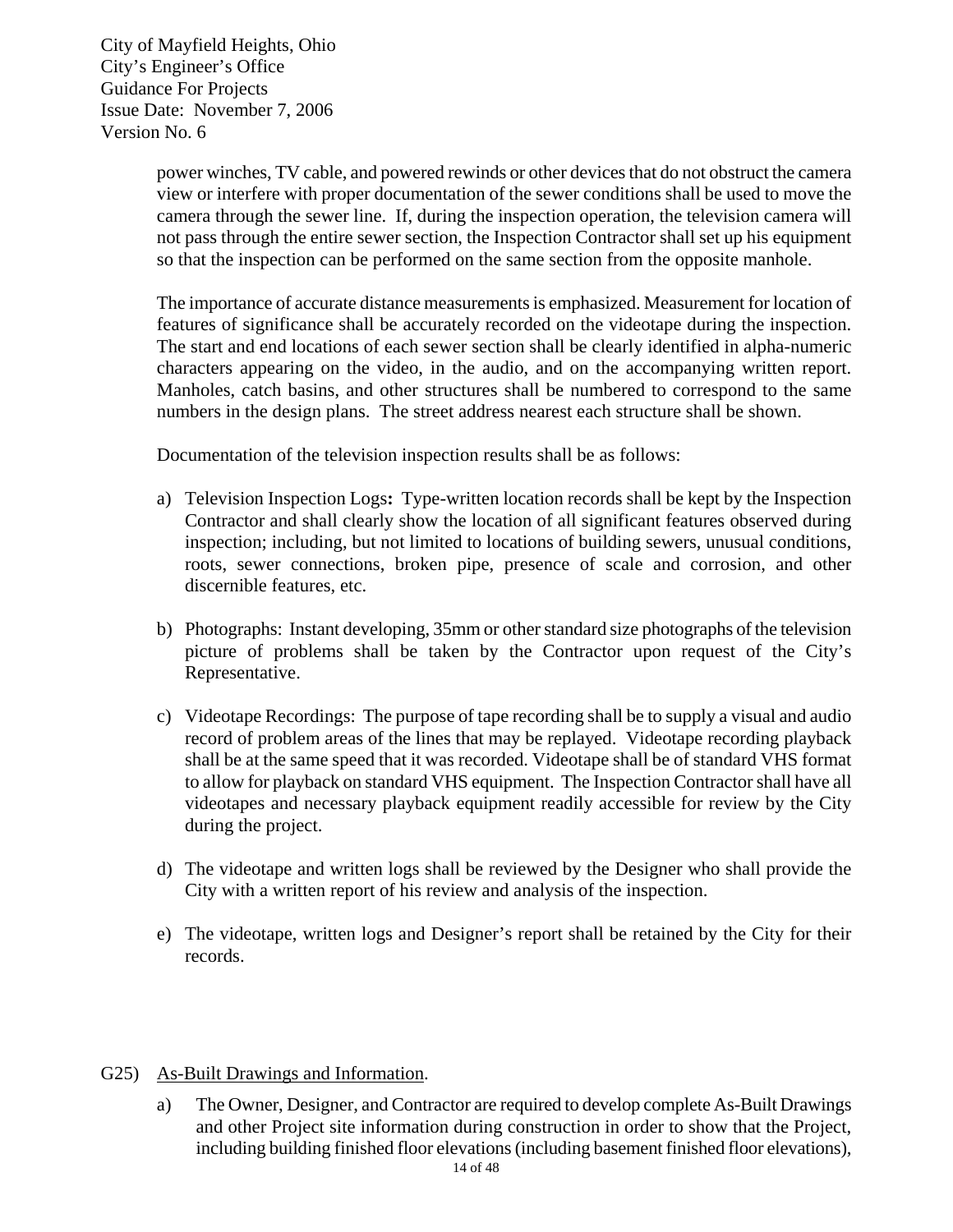> building and parking lot offsets, detention basin volumes, storm water management control structure elevations, all structure rim and invert elevations, locations of all underground facilities and utilities, grading, drainage, and topography, etc., have been constructed in accordance with the Project Information, the Codified Ordinances of the City of Mayfield Heights, all other laws and regulations which apply. Actual measurements and elevations shall be field-surveyed by a Registered Professional Surveyor.

- b) The as-built information shall be stamped and signed by the Project Owner's Registered Professional Engineer and Registered Professional Surveyor. The as-built information shall be reviewed first by the Owner's Registered Professional Engineer for conformance, then by the City for concurrence.
- c) If the required As-Built Drawings submitted to the City, after having been reviewed by the Owner's Registered Professional Engineer, show as-built conditions differing from the approved Design Plans and/or Storm Water Management Plan (i.e., differences in drainage areas, detention basin volume, storm water management control structure elevations, rim and invert elevations, locations of underground facilities and utilities, grading, drainage, topography, etc.), then the Owner's Professional Engineer shall completely address, in writing to the City, all such modifications and their impact upon the original approved design. If the modifications result in a non-compliant situation with the original approved design as judged by the City Engineer, the Owner's Professional Engineer shall address and design all necessary changes and/or repairs such that the intent of the original approved design is met. Revised calculations shall accompany the submittal as necessary. The information submitted shall be stamped and signed by the Owner's Registered Professional Engineer. The City shall review the proposed changes and/or repairs. The Owner shall construct approved changes and/or repairs. This information shall be submitted to the City for review along with the As-Built Project Information submittal.
- d) The City may require changes and/or repairs be made as it sees fit.
- e) After construction is completed, the Project Owner shall provide that all storm and sanitary sewers and all other underground facilities be field surveyed and video inspected by a City approved video inspection company according to the requirements specified herein under "Video Inspection of Sewers". The videotapes, the tape logs, and a written report shall be submitted as part of the As-Built submittal. The written report shall identify structures by the same numbering as on the design plans.
- f) The Designer/Owner's Professional Engineer is to review these As-Built Drawings/Project Information, modify the original mylar drawings as necessary, and furnish the City with a minimum of two (2) sets of prints.
- g) The City, at it sole discretion, has the right to exempt very small projects from these asbuilt information requirements. A possible example of a very small project might be a single residential house, not a part of a larger subdivision project. However, regarding very small projects, the City will decide on a case-by-case basis and may require as-built information for small projects, e.g., a single residential house, based on the specific circumstances involved.
- h) The above information, calculations, changes, and/or repairs are to be provided by the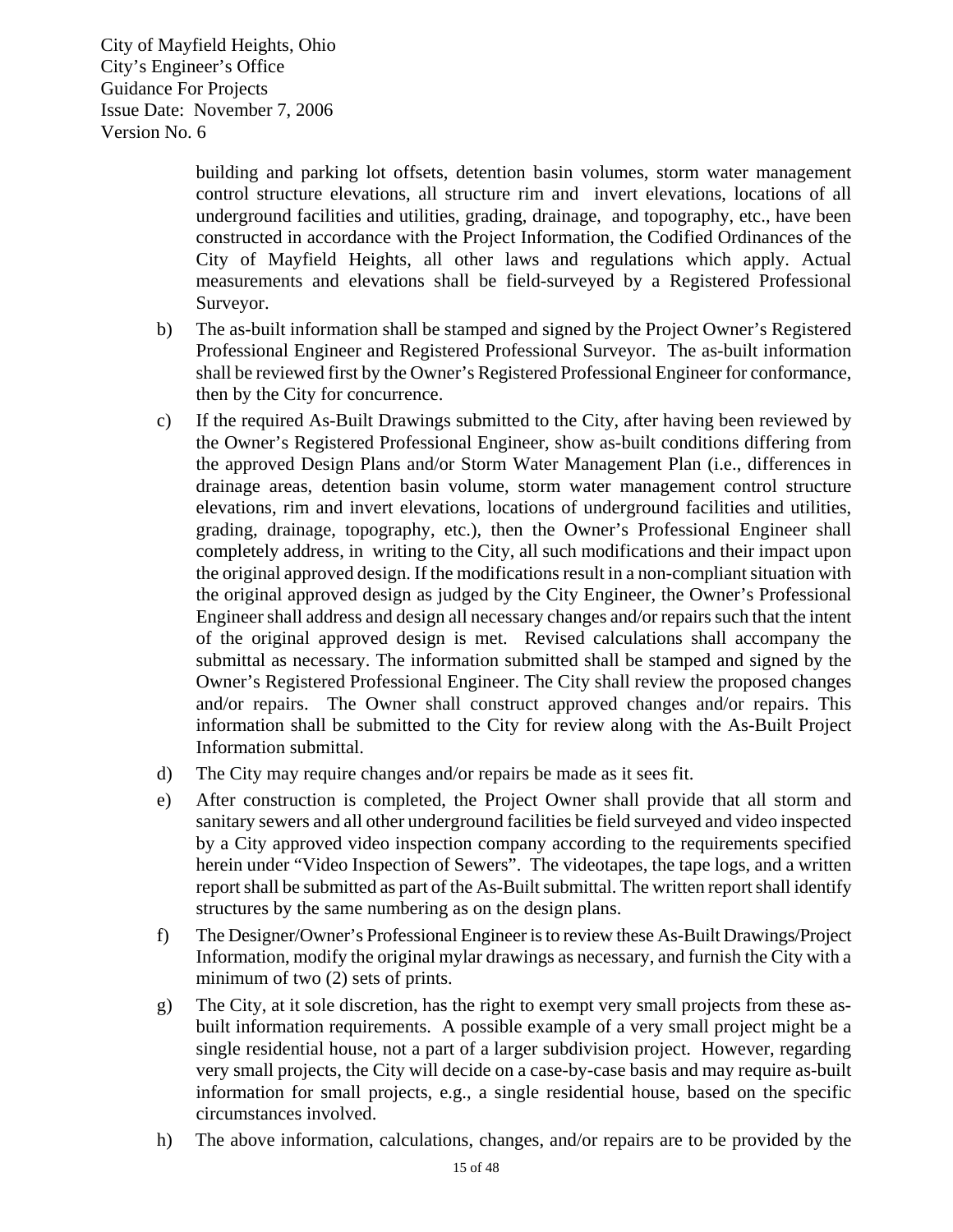> Project Owner. The provision of the above information, calculations, changes, and/or repairs, and/or whether or not the City requires changes and/or repairs, shall in no way relieve the Owners, Designers, and Contractors of their legal, moral, ethical, health and safety, professional, and total responsibilities for the Project. In addition, the Owners, Designers, and Contractor shall save the City of Mayfield Heights, the City Engineer, and their representatives harmless regarding any and all of the above.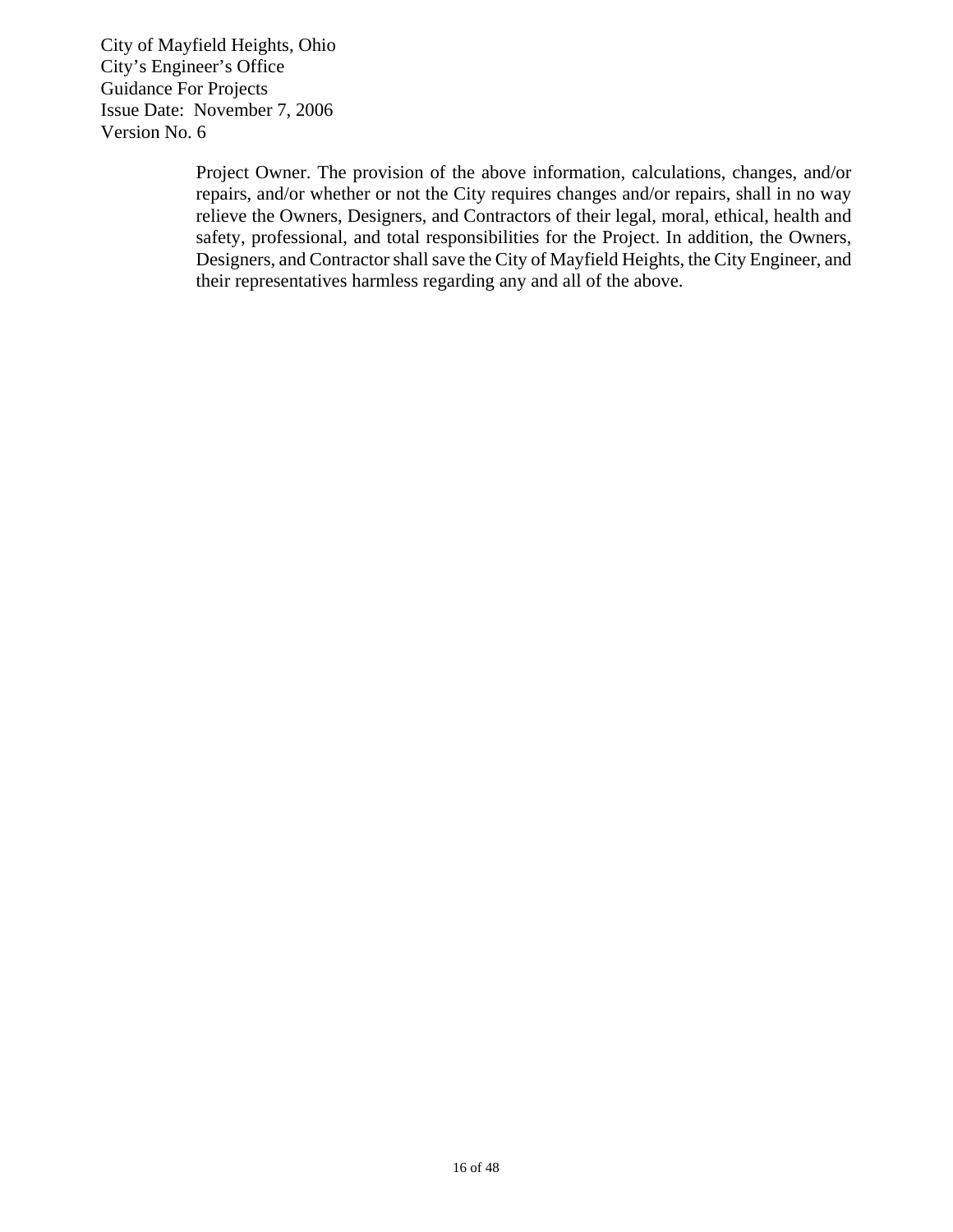#### **SANITARY SEWERS**

#### ADVISORY NOTE: SEE ALSO OTHER PERTINENT SECTIONS ELSEWHERE IN THIS DOCUMENT.

- SS1) Uniform Standards. The Uniform Standards for Sewerage Improvements and the Uniform Standard Sewer Details, latest edition, shall be followed. The information provided herein is intended as guidelines to supplement the Uniform Standards. The requirements of the Uniform Standards and the criteria stated herein shall apply to all Projects, public or private, on public or private property.
- SS2) Responsibility. The City shall not, in anyway, be responsible for, nor shall the City provide, determine, and/or calculate any sanitary service areas, flows, water levels, volumes, etc., or make any other determinations necessary for the Designer to design any project.
- SS3) Size and Jointing.
	- a) All sanitary sewers, including connections, laterals, etc., are to be a minimum of eight (8) inches in diameter (unless there are valid hydraulic or other reasons) and have premium joints meeting ASTM D3212.
	- b) All sanitary sewer connections to manholes, new or existing sewers, or other structures shall be designed with resilient connectors meeting the requirements of ASTM C923. The intent of the design shall be for a watertight system.
	- c) All pipe materials, strength designations, and testing requirements shall be clearly specified.
	- d) Minimum slopes shall be per the Uniform Standards.
	- e) Corrugated metal pipe shall not be used for sanitary sewers.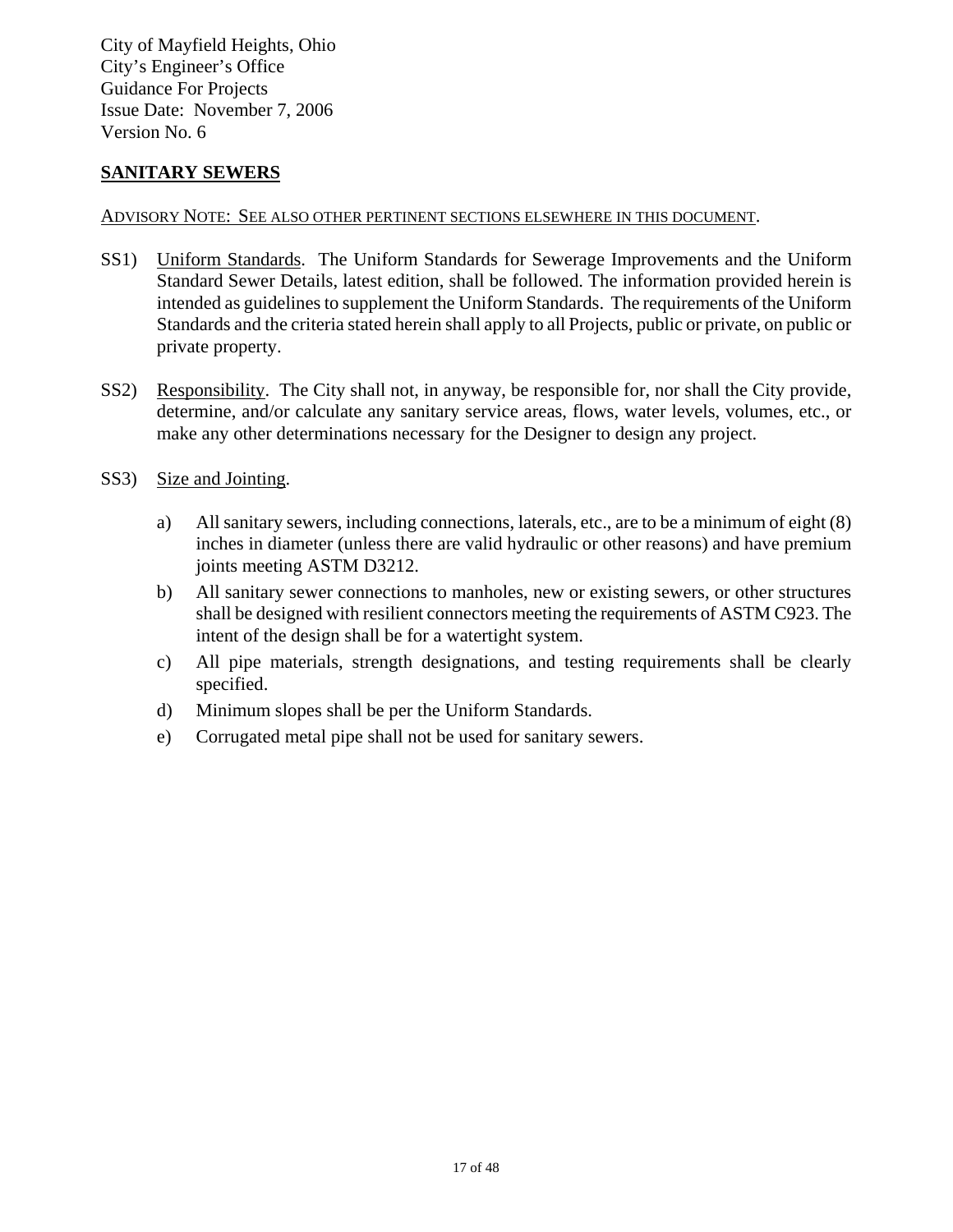#### **STORM SEWERS**

#### ADVISORY NOTE: SEE ALSO OTHER PERTINENT SECTIONS ELSEWHERE IN THIS DOCUMENT.

ST1) Uniform Standards. The Uniform Standards for Sewerage Improvements and the Uniform Standard Sewer Details, latest edition, shall be followed. The information provided herein is intended as guidelines to supplement the Uniform Standards. The requirements of the Uniform Standards and the criteria stated herein are deemed to apply to all Projects, public or private, on public or private property.

#### ST2) Responsibility.

- a) All on-site storm water shall be controlled in accordance with the storm water management requirements herein.
- b) The City shall not, in any way, be responsible for, nor shall the City provide, determine, and/or calculate any drainage areas, flows, water levels, volumes, etc. or make any other determinations necessary for the Designer to design any project.

#### ST3) Size and Jointing.

- a) All storm sewers, including connections, yard drains, etc., are to be a minimum of twelve (12) inches in diameter and have premium joints.
- b) All storm sewer connections to manholes, new or existing sewers, catch basins, or other structures shall be designed with resilient connectors meeting the requirements of ASTM C923. The intent of the design shall be for a watertight system.
- c) All pipe materials, strength designations, and testing requirements shall be clearly specified.
- d) Minimum slopes shall be per the Uniform Standards.
- e) Corrugated metal pipe and manholes shall not be used except as allowed by the Uniform Standards.
- f) Corrugated metal pipe and manholes shall not be considered watertight unless bona fide testing information from an independent testing laboratory can show water-tightness equal to that of concrete pipe ASTM C76, with premium joints ASTM C443.
- g) It is the responsibility of the Designer to properly size structures to accommodate access, steps, piping, resilient connectors, hydraulic conditions, etc.
- h) The Designer shall check for the possibility of floatation. If requested, the floatation calculations shall be submitted to the City.
- ST4) Drainage Map.
	- a) A drainage map clearly showing individual drainage areas, including all off-site tributary drainage areas shall be submitted by the Designer. The individual areas shall be clearly labeled with Area Number (or Letter), the area (in acres), the runoff coefficient, and any other pertinent information.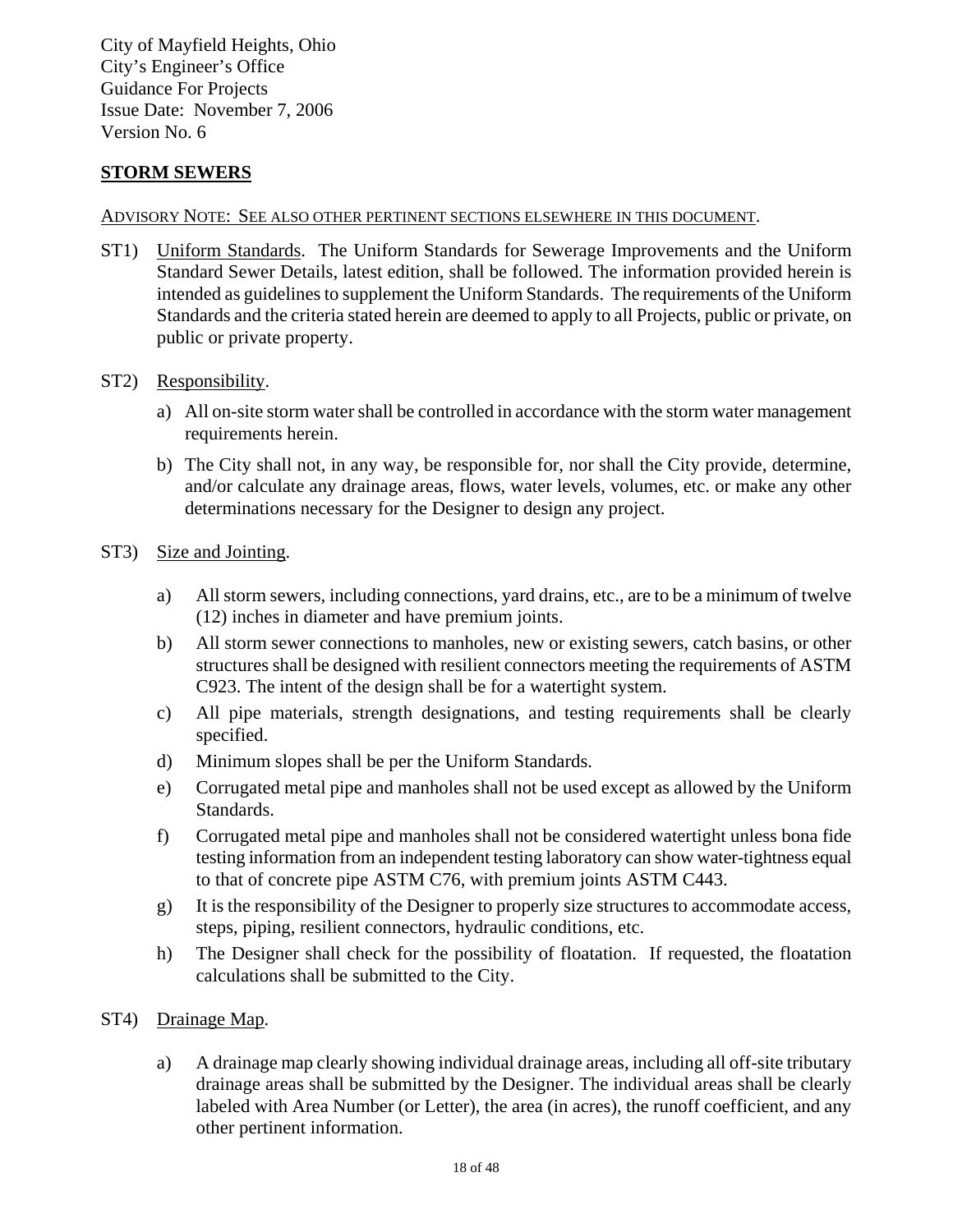- b) The calculations for each runoff coefficient or curve number shall be shown in the calculations.
- c) All off-site tributary drainage areas are to be addressed and included in the report and calculations.
- d) Existing storm water patterns are not to be disturbed, unless authorized in writing by the City Engineer.
- e) All on-site storm water is to be contained on-site and no excess storm water shall be discharged off-site.
- f) Designers are to address site grading, driveway aprons, tree lawns, etc., to preclude storm water runoff off the site.

#### ST5) Rational Method.

- a) The design calculations for storm sewer design are to be done by the Rational Method and calculations are to be shown.
- b) All storm culverts shall be designed for a minimum 50-year storm unless directed otherwise by the City Engineer.
- c) All other storm facilities shall be designed by criteria noted in the Storm Water Management portion of this Guidance, or as specified by the City Engineer.

| Area                      | <b>Design Storm</b><br><b>Frequency</b> | <b>Concentration Time to</b><br><b>Critical Inlet</b> |  |  |
|---------------------------|-----------------------------------------|-------------------------------------------------------|--|--|
|                           |                                         |                                                       |  |  |
| Residential               | 5-year                                  | 15 minutes                                            |  |  |
|                           |                                         |                                                       |  |  |
| Cluster Homes,            |                                         |                                                       |  |  |
| Condos, Multifamily       | 10-year                                 | 12.5 minutes                                          |  |  |
|                           |                                         |                                                       |  |  |
| Commercial,               |                                         |                                                       |  |  |
| Industrial, Schools       | $10$ -year                              | 10 minutes                                            |  |  |
|                           |                                         |                                                       |  |  |
| Large or Special Projects | See City Engineer                       | See City Engineer                                     |  |  |

d) Storm Sewers – Minimum Requirements

- e) In addition, all storm sewer designs shall be checked for the Critical Storm and/or a minimum 25-year storm (whichever is the worst-case condition) or as required by the City Engineer.
- f) Hydraulic Grade Line. The Hydraulic Grade Line (HGL) throughout the system for the design storms shall be submitted and shall be based on design condition "worst case" scenarios, including detention basin high water levels. As a minimum, the 10-year and 25-year events are to be submitted. The 10-year HGL shall not rise above any rim elevation, i.e., no site flooding shall occur. The 25-year HGL shall not cause any off-site flooding. The 25-year HGL shall not cause any building structures to be flooded. If site flooding occurs for any storm event, the owner shall be totally responsible and save the City and City Engineer harmless.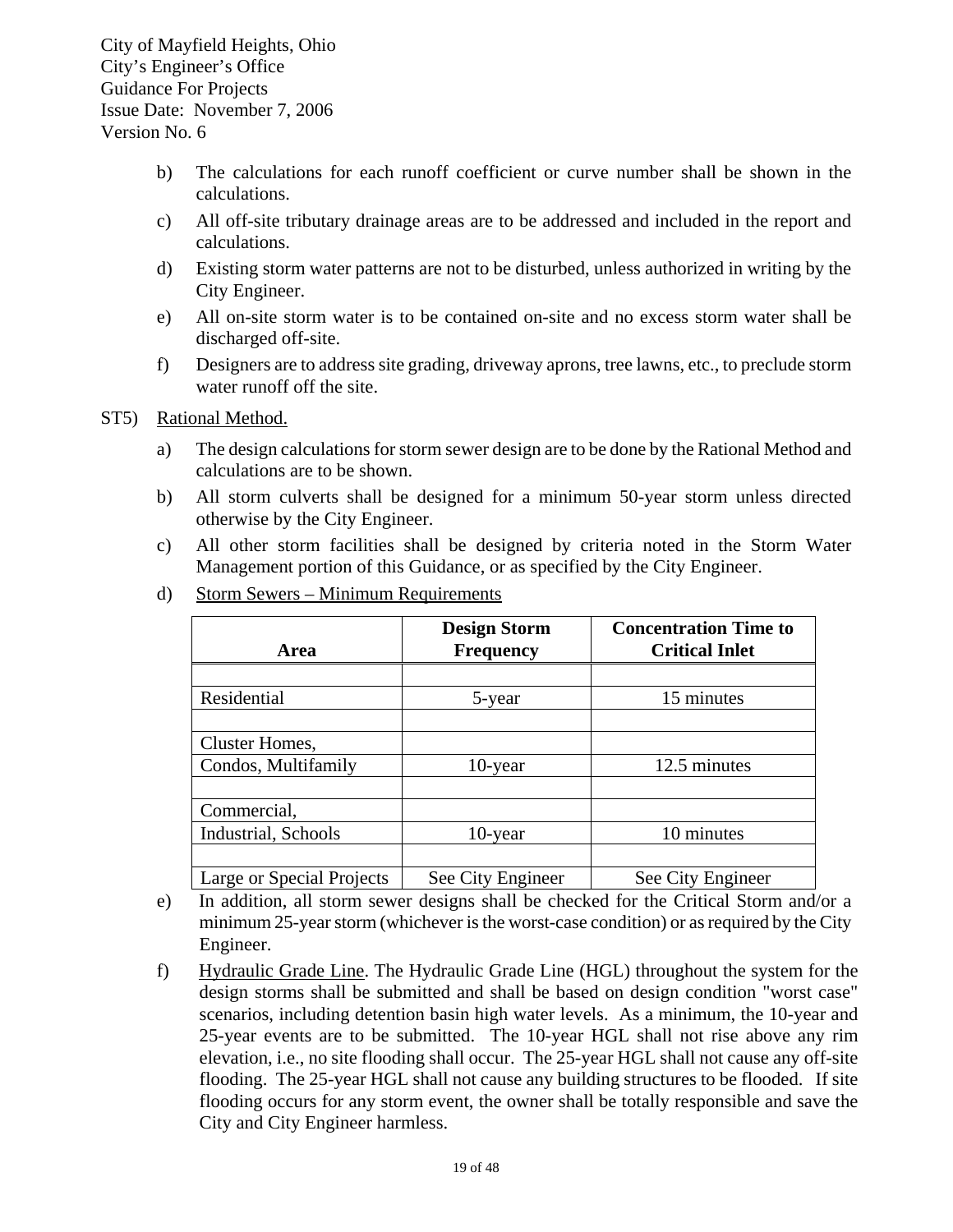- g) Storm Sewer Summary Tabulation. The storm sewer calculations shall be submitted in tabular form and shall include the following information as a minimum:
	- 1. upstream and downstream structure numbers (same as on plans) for each run of pipe
	- 2. pipe length, size, slope, Manning's n value, capacity, velocity
	- 3. upstream and downstream rim and invert elevations
	- 4. drainage area identification number (same as on Drainage Map) and drainage area in acres
	- 5. runoff coefficients
	- 6. times of concentration
	- 7. rainfall intensities (per the Uniform Standards)
	- 8. total flow rates
	- 9. flow velocities
	- 10. year storm
	- 11. initial hydraulic grade line elevation at detention basin or outlet
	- 12. upstream and downstream hydraulic grade line elevations
	- 13. any other pertinent information
- ST6) Previous Studies. All storm water management planning shall include applicable studies previously done and on file with the City Engineer. For example, all storm water management planning in the Landerbrook area shall conform to the Landerbrook study and all planning in the Lander Haven area shall conform to the Lander Haven study.
- ST7) Offsite Flows Onto, Through, or Affecting the Project.
	- a) It is the responsibility of the Owner and Designer to determine the extent and magnitudes of all offsite flows onto or through the Project Site, or flows which in any way affect the Project.
	- b) Walls, buffer walls, berms, and/or landscaping shall not block the natural flow routes of off-site tributary storm drainage onto the site.
	- c) Openings or other acceptable means are to be provided at frequent intervals to allow flow to pass through the barrier.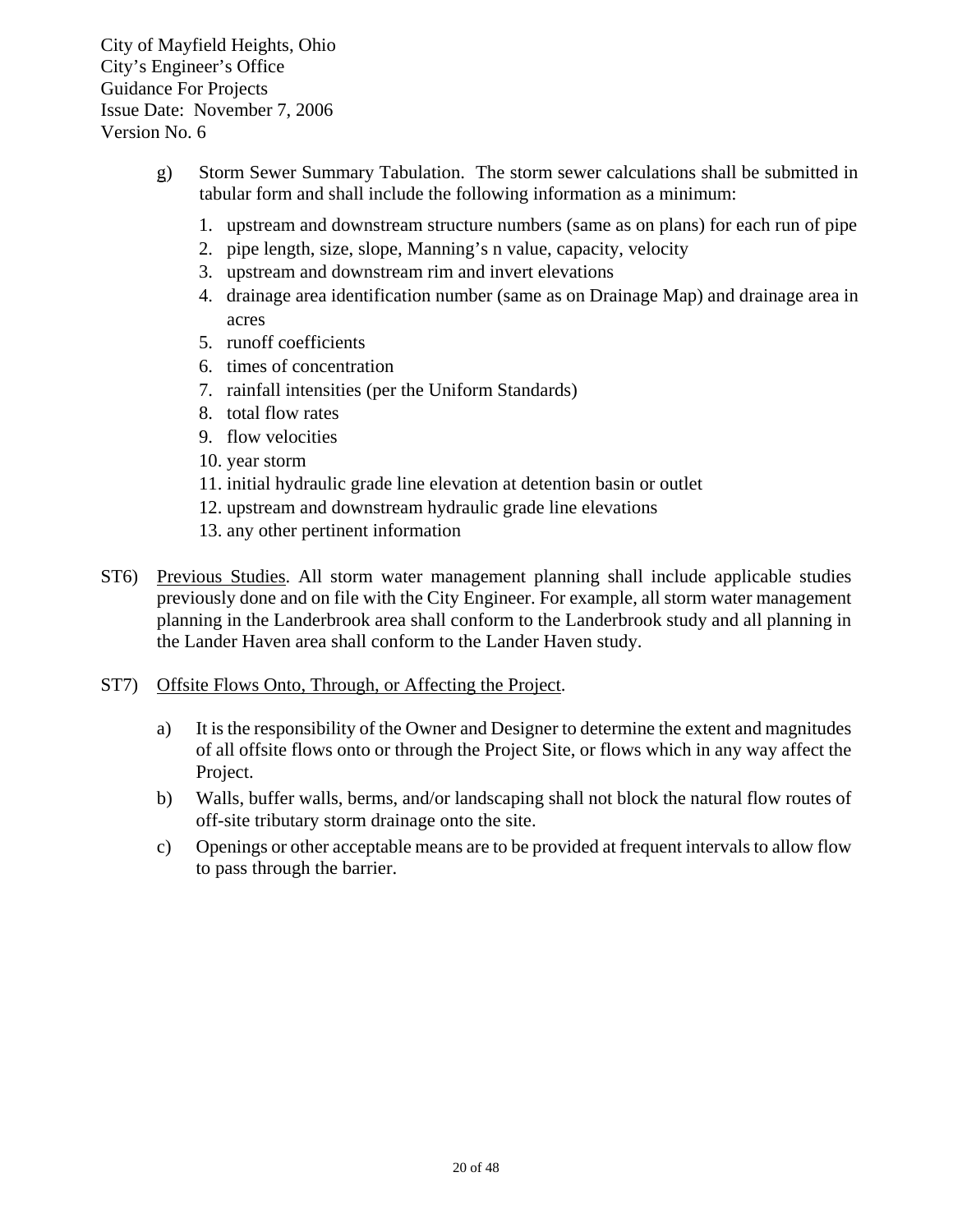#### **COMPREHENSIVE STORM WATER MANAGEMENT PROGRAM**

#### ADVISORY NOTE: SEE ALSO OTHER PERTINENT SECTIONS ELSEWHERE IN THIS DOCUMENT.

The Comprehensive Storm Water Management Program shall include, but not be limited to, the following parts:

- Construction Site Storm Water Runoff Control
- Post-Construction Storm Water Management
- Prohibition of Illicit Discharge into the City of Mayfield Heights' Municipal Separate Storm Sewer System
- City of Mayfield Heights Guidance for Projects

Construction Site Storm Water Runoff Control regulations, including applicability, are described in the City of Mayfield Heights regulation entitled "Construction Site Storm Water Runoff Control".

Post-Construction Storm Water Management regulations, including applicability, are described in the City of Mayfield Heights regulation entitled "Post-Construction Storm Water Management".

Prohibition of Illicit Discharge into the City of Mayfield Heights' Municipal Separate Storm Sewer System regulations, including applicability, are described in the City of Mayfield Heights regulation entitled "Prohibition of Illicit Discharge into the City of Mayfield Heights' Municipal Separate Storm Sewer System".

The City of Mayfield Heights Guidance for Projects regulations, including applicability, are described in the City of Mayfield Heights regulation entitled "City of Mayfield Heights Guidance for Projects" and herein.

- SW1) Comprehensive Storm Water Management Plan. All project submittals must include a Storm Water Management Plan, regardless of the size or type of project, including new or redevelopment projects. Projects may include: highways and roads; subdivisions or larger common plans of development; industrial, commercial, institutional, or residential projects; building activities on farms; redevelopment activities; grading; linear construction projects; and all other site-disturbing activities that are not specifically exempted herein. The Storm Water Management Plan shall include a bound report, prepared and certified by a Registered Professional Engineer and is to include at a minimum:
	- a) Construction Site Storm Water Runoff Control of the Comprehensive Storm Water Management Plan shall include a Narrative and Erosion and Sediment Control Plan describing Construction Site Storm Water Runoff Control meeting all requirements of this Guidance.
	- b) Post-Construction Storm Water Management of the Comprehensive Storm Water Management Plan shall define Post-Construction Storm Water Management for the project, meeting all requirements of this Guidance and shall include:
		- i. Narrative A description of the existing and proposed site characteristics, assumptions,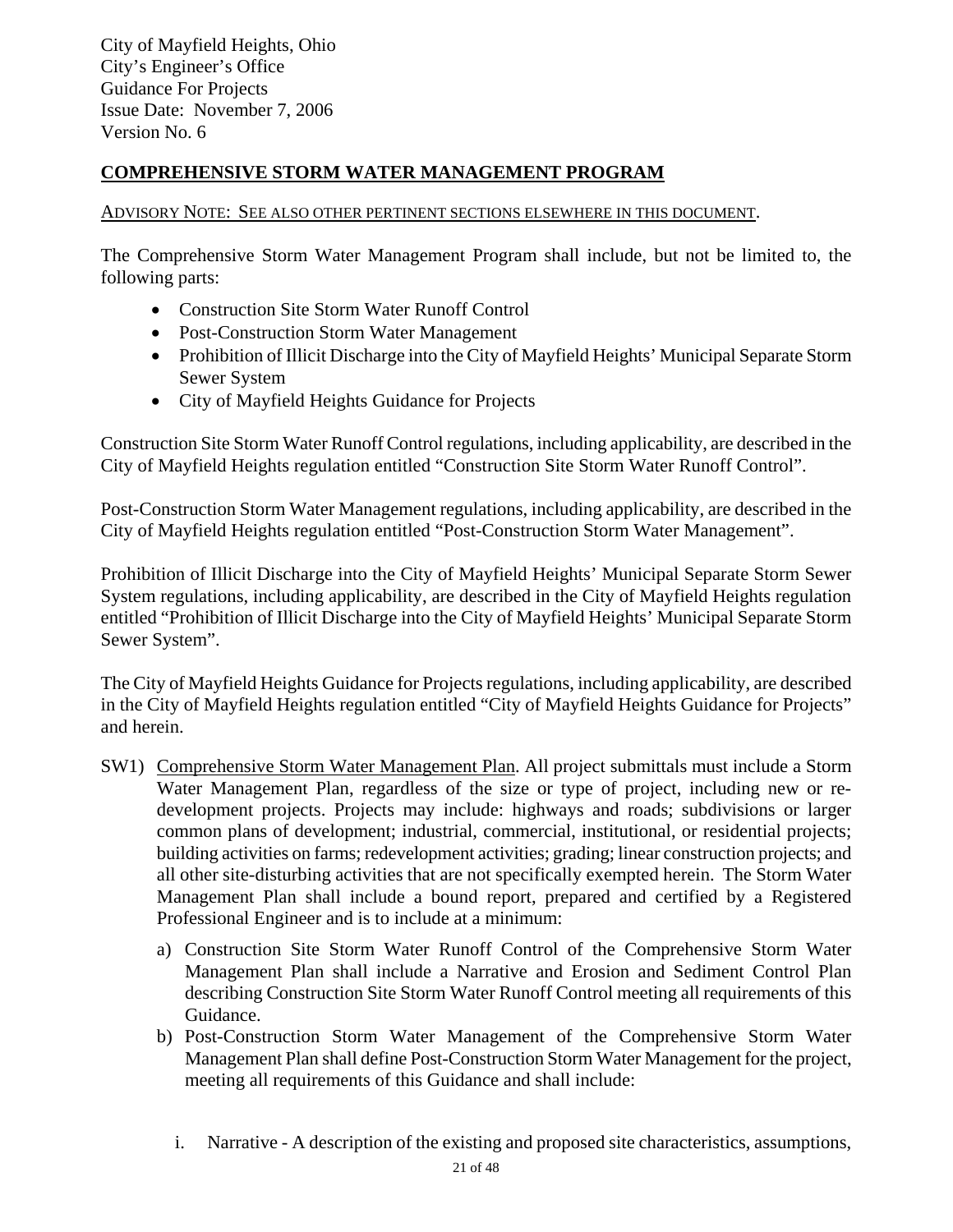methods, year storms analyzed, and criteria used.

- ii. Drainage maps shall be provided; one map to show the pre-development drainage scenario, and one map to show the proposed post-development drainage scenario. The maps shall include all offsite tributary areas.
- iii. Pre- and Post-Development Storm Flows.
	- 1) Pre-and Post-Development storm flows are to be shown for the design storms.
	- 2) Pre-Development and Post-Development calculations for the 1, 2, 5, 10, 25, 50 and 100-year frequency storm events shall be presented in the Storm Water Management Report.
- iv. Summary of Calculations. The following Summary information (as a minimum) shall be provided in tabular form:

| <b>SUMMARY</b> |              |               |            |           |               |          |              |
|----------------|--------------|---------------|------------|-----------|---------------|----------|--------------|
|                |              |               | Total      | Total     | Storage Basin |          | Actual       |
| Design         |              |               | Allowable  | Actual    | High Water    | Required | Storage Vol. |
| Year           | Pre-Develop. | Post-Develop. | Discharge  | Discharge | Level         | Storage  | Provided at  |
| Storm          | Flows, cfs   | Flows, cfs    | Flows, cfs | Flow, cfs | Elevation     | Volume   | <b>HWL</b>   |
|                |              |               |            |           |               |          |              |
| 2              |              |               |            |           |               |          |              |
| 5              |              |               |            |           |               |          |              |
| 10             |              |               |            |           |               |          |              |
| 25             |              |               |            |           |               |          |              |
| 50             |              |               |            |           |               |          |              |
| 100            |              |               |            |           |               |          |              |

- v. Basin routing calculations shall be provided.
- vi. Dividers shall be inserted and labeled (e.g., Routing Calculations, Orifice Calculations, etc.) between report sections.
- vii. The report shall be bound (i.e., not just stapled) or punched and assembled in a 3-ring notebook and the pages shall be consecutively numbered for reference.
- viii. Operation and Maintenance. A narration specifically describing how the storm water management system (system) is designed to function. A narration describing the specific maintenance requirements to keep the system properly functioning.
- ix. Upstream and Downstream Considerations. The Designer shall include all information (calculations, hydraulic grade lines, etc.) to show conclusively that the proposed storm water management practices will not adversely affect upstream or downstream properties (flooding of properties, parking lots, flooding of basements, alteration of existing detention basin water levels, etc.).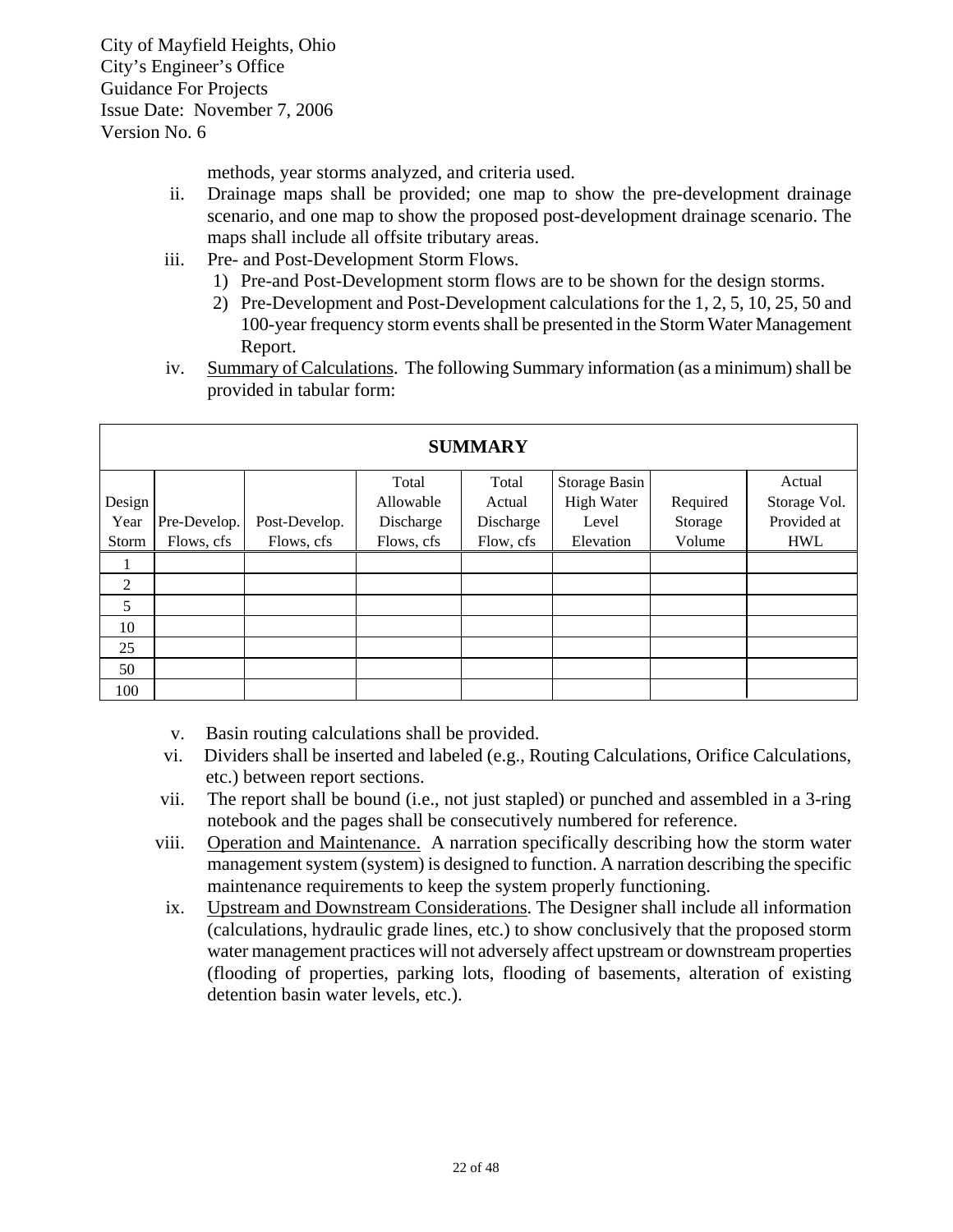#### SW2) Construction Site Storm Water Runoff Criteria.

a) MINIMUM STANDARDS:

BEST MANAGEMENT PRACTICES

The Applicant shall provide project specific documentation, including the construction site storm water runoff control BMP's, in compliance with this Guidance. Documentation shall include BMP's and specifications of the current edition of the Ohio Rain Water and Land Development Manual.

Best Management Practices shall control erosion and sediment, and construction site wastes such as discarded building materials, concrete truck washout, chemicals, litter, and sanitary waste.

MATERIALS AND INSTALLATION:

When not described in the Ohio Rain Water and Land Development Manual, materials and installation practices shall be as noted in this Guidance or as accepted by the City Engineer.

#### b) MAINTENANCE:

Construction site storm water runoff control facilities and structures shall be maintained by the Applicant until removal is authorized by the City Engineer.

#### SW3) Post-Construction Storm Water Management Criteria

a) MINIMUM STANDARDS:

BEST MANAGEMENT PRACTICES

The Applicant shall provide project specific documentation in compliance with this Guidance and the storm water quantity requirements, including specifications, of the current edition of the Ohio Rain Water and Land Development Manual.

MATERIALS AND INSTALLATION:

When not described in the Ohio Rain Water and Land Development Manual, materials and installation practices shall be as noted in this Guidance or as accepted by the City Engineer.

#### b) MAINTENANCE:

Storm water quantity control facilities and structures shall be maintained by the Applicant.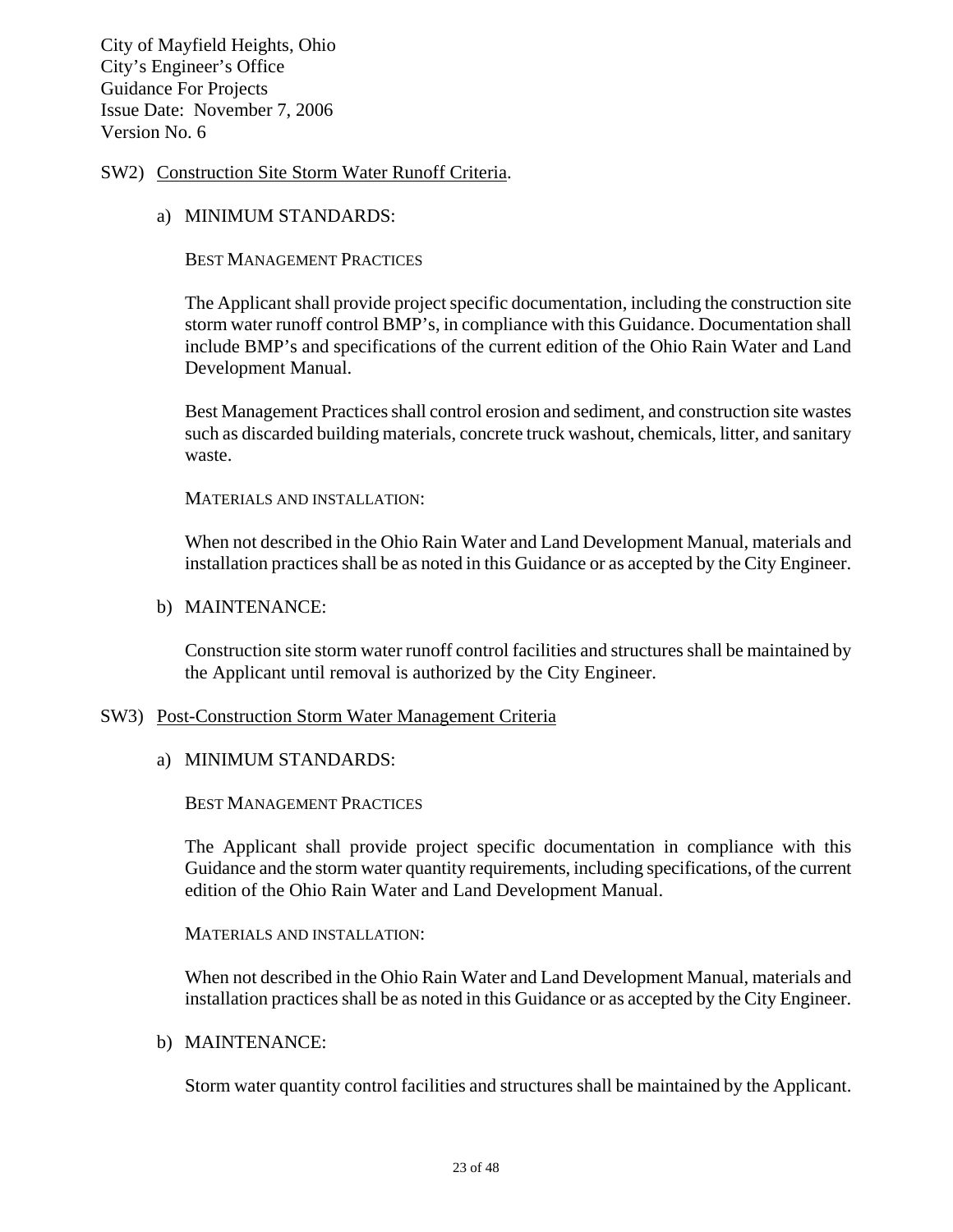#### c) POST-CONSTRUCTION STORM WATER MANAGEMENT CRITERIA:

 Storm water release rate and quantity control shall be provided in accordance with this regulation for all projects regardless of acreage, unless specifically exempted below.

- 1. The peak discharge rate of runoff from the Critical Storm and all more frequent storms occurring under post-development conditions shall not exceed the peak discharge rate of runoff from a 1-year, 24-hour storm occurring on the development drainage area under predevelopment conditions.
- 2. Storms of less frequent occurrence (longer return periods) than the Critical Storm, up to the 100-year, 24-hour storm shall have peak runoff discharge rates no greater than the peak runoff rates from equivalent size storms under pre-development conditions. The 1, 2, 5, 10, 25, 50, and 100-year storms shall be considered in designing a facility to meet this requirement.
- 3. Storage volumes determined necessary to meet the requirements of items 1 and 2 above, shall be increased by *at least* 10% to anticipate reduced storage capacity caused by siltation, debris, etc., accumulation between periods of basin maintenance.
- 4. The Critical Storm for each development drainage area shall be determined as follows:
	- a. Determine, using a curve number-based hydrologic method that generates hydrographs, or other hydrologic method approved by the City Engineer, the total volume (acre-feet) of runoff from a 1-year, 24-hour storm occurring on the development drainage area before and after development. These calculations shall meet the following standards:
		- (1) To minimize future disturbances in phased projects, initial storm water storage capacities should be provided in anticipation of all future development phases. Storm water control structures (i.e., outlet orifices, etc.) shall be appropriate for proposed phases of development.
	- b. From the volumes determined above, determine the percent increase in volume of runoff due to development. Using the percentage, select the 24-hour Critical Storm from Table 3: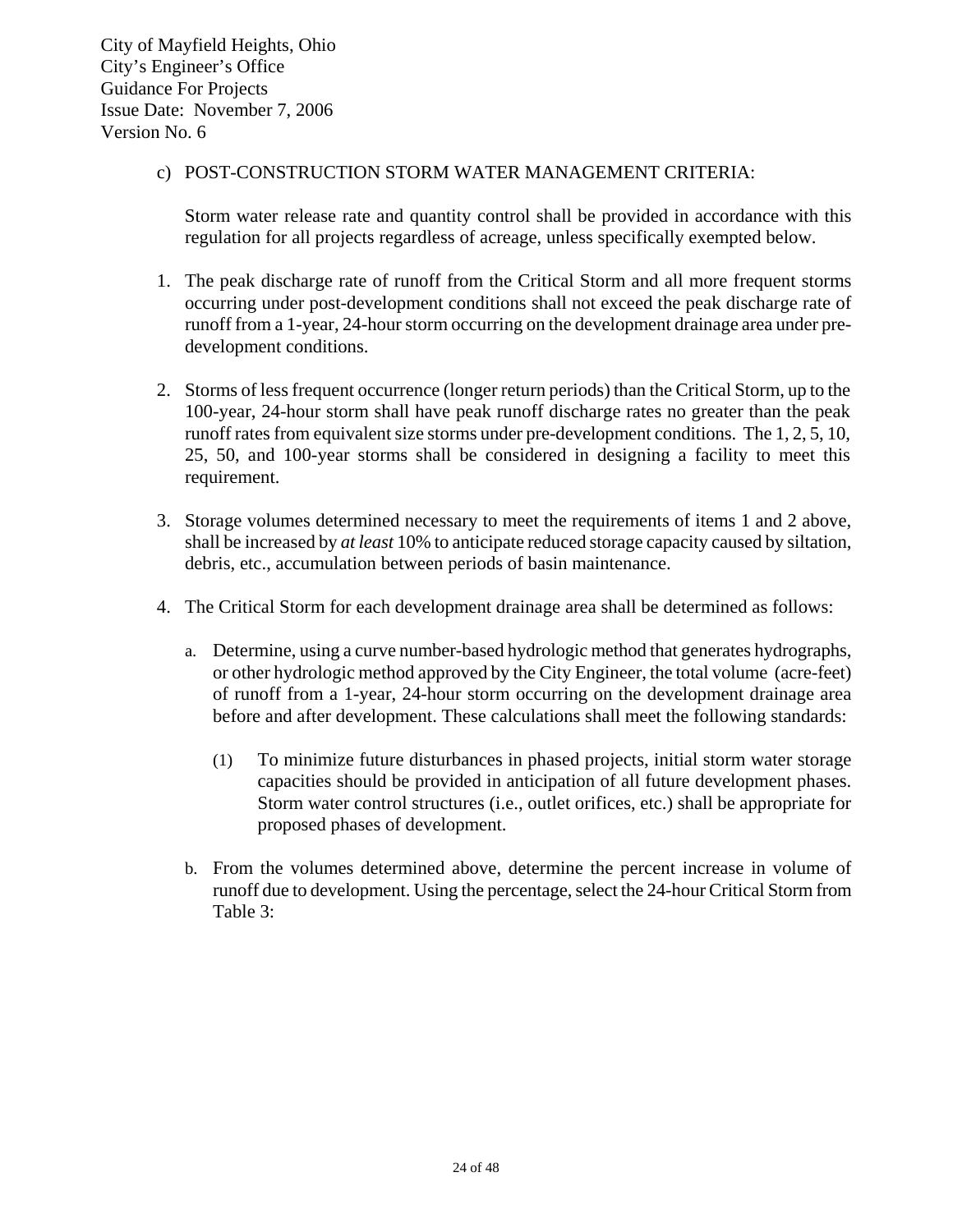| <b>Table 3: 24-Hour Critical Storm</b>                          |                |                             |  |  |
|-----------------------------------------------------------------|----------------|-----------------------------|--|--|
| If the Percentage of Increase in Volume of<br><b>Runoff</b> is: |                | The Critical Storm will be: |  |  |
| Equal to or Greater Than:                                       | and Less Than: |                             |  |  |
| $0^*$                                                           | 50             | 5 year                      |  |  |
| 50                                                              | 100            | 10 year                     |  |  |
| 100                                                             | 250            | 25 year                     |  |  |
| 250                                                             | 500            | 50 year                     |  |  |
| 500                                                             |                | 100 year                    |  |  |

For example, if the percent increase between the pre- and post-development runoff volume for a 1-year storm is 35%, the Critical Storm is a 5-year storm. The peak discharge rate of runoff for all storms up to this frequency shall be controlled so as not to exceed the peak discharge rate from the 1-year frequency storm under predevelopment conditions in the development drainage area. The post-development runoff from all less frequent storms need only be controlled to meet pre-development peak discharge rates for each of those same storms.

\* For proposed sites yielding a decrease in volume of runoff, a reduction in storm water discharge rate and volume for the 5-Yr. storm of at least twenty percent (20%) shall be required, and provide for treatment of at least twenty percent (20%) of the Water Quality Volume as applicable.

- 5. When a project requires that additional storm water runoff is to be added to an existing storm water storage facility, the original High Water Level Elevations (HWL) and normal water level elevation shall be maintained. The additional storage capacity is to be added by increasing the volume of the basin below the HWL.
- 6. Storm water storage facility outlet structures shall be fully detailed on the plans. The City prefers the use of an orifice plate to control outflow. The Designer shall provide orifice design calculations for review. An approved access shall be located directly above the orifice plate location to provide for ease of inspection, cleaning, and maintenance. Acceptable alternative methods of flow control include a Hydro vex (or equal) type device.
- 7. These regulations require that each developed parcel provide for all the physical facilities for storm water management for their individual site. Each site shall be designed to control storm water in accordance with requirements of this Section. Alternate methods may be considered, at the City's discretion, as long as the flow in the receiving stream (or facility) is not increased for any storm event.
- 8. Exemptions:
	- 1. A single family residential site having City approved drainage discharge patterns and whose contributing flow does not exceed the remaining capacity of receiving streams (or facilities).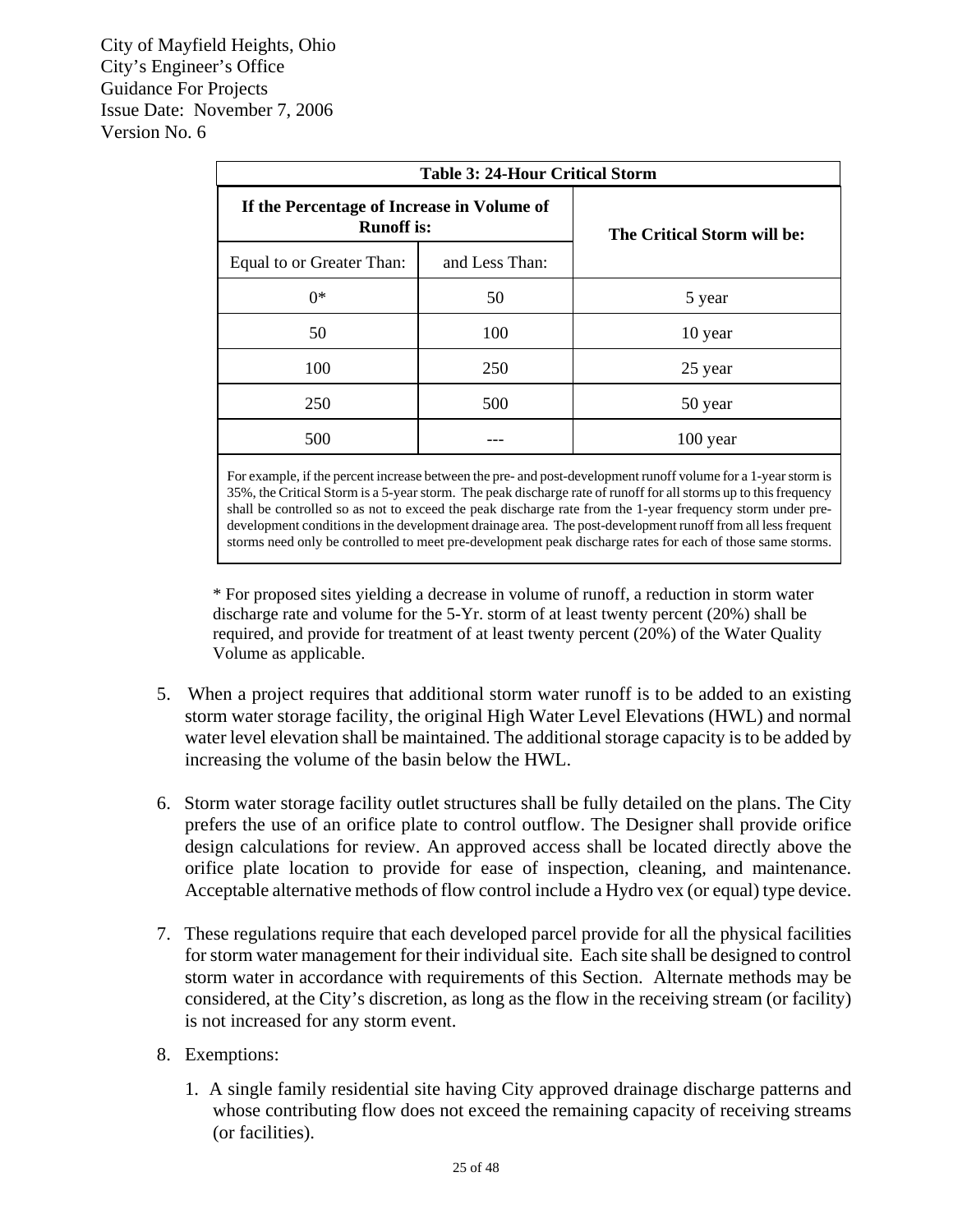- 2. A single family residential site whose drainage interception, conveyance, and control is part of a larger plan of development approved by the City.
- SW4) Hydraulic Grade line. The Hydraulic Grade Line (HGL) throughout the system for the design storms shall be submitted and shall be based on design condition "worst case" scenarios, including detention basin high water levels.
- SW5) High Water Level (HWL) and Storage Volume. For both open and underground storm water storage facilities, the Report shall clearly state the High Water Level (HWL) elevations for the design storms, the overflow elevation, the top of embankment elevation, and any other pertinent elevations. For each elevation shown, the corresponding storage volume or capacity shall be stated. The calculation for storage volume provided for a project shall include only the volume below the calculated High Water Level Elevation in a defined detention basin and shall not include any storage within the storm sewer system. Storm water storage facilities shall have an engineered emergency overflow system.
- SW6) Freeboard. Open basins are to be provided with freeboard acceptable to the City Engineer.
- SW7) Outlet. The Owner/Designer shall provide a proper and suitable outlet (or outlets) for the storm flows from the site. It is the sole responsibility of the Owner to address, in a timely manner, any and all problems resulting from this Project and save the City, the City Engineer, and their representatives harmless.
- SW8) Floatation. Designer shall prevent floatation of underground storm water storage facilities. If requested, the floatation calculations shall be submitted to the City.
- SW9) Parking Lot Storage. Any proposed above-grade parking lot storage is to be discussed with the City Engineer.
- SW10) Previous Studies. All storm water management planning shall include applicable studies previously done and on file with the City Engineer. For example, all storm water management planning in the Landerbrook area shall conform to the Landerbrook study and all planning in the Lander Haven area shall conform to the Lander Haven study.

SW11) Offsite Flows.

- a) Walls, buffer walls, berms, and/or landscaping shall not block the natural flow routes of off-site tributary storm drainage onto the site.
- b) Openings or other acceptable means are to be provided at frequent intervals to allow flow to pass through the barrier.
- c) Storm flow shall not be allowed to pass off the Project site through the barrier.
- d) No offsite flows onto the site shall be re-routed unless specifically agreed to in writing with all the adjacent property owners, the Developer, and the City. The Developer shall assume all costs involved and shall hold the City and the City Engineer harmless. All at no cost to the City.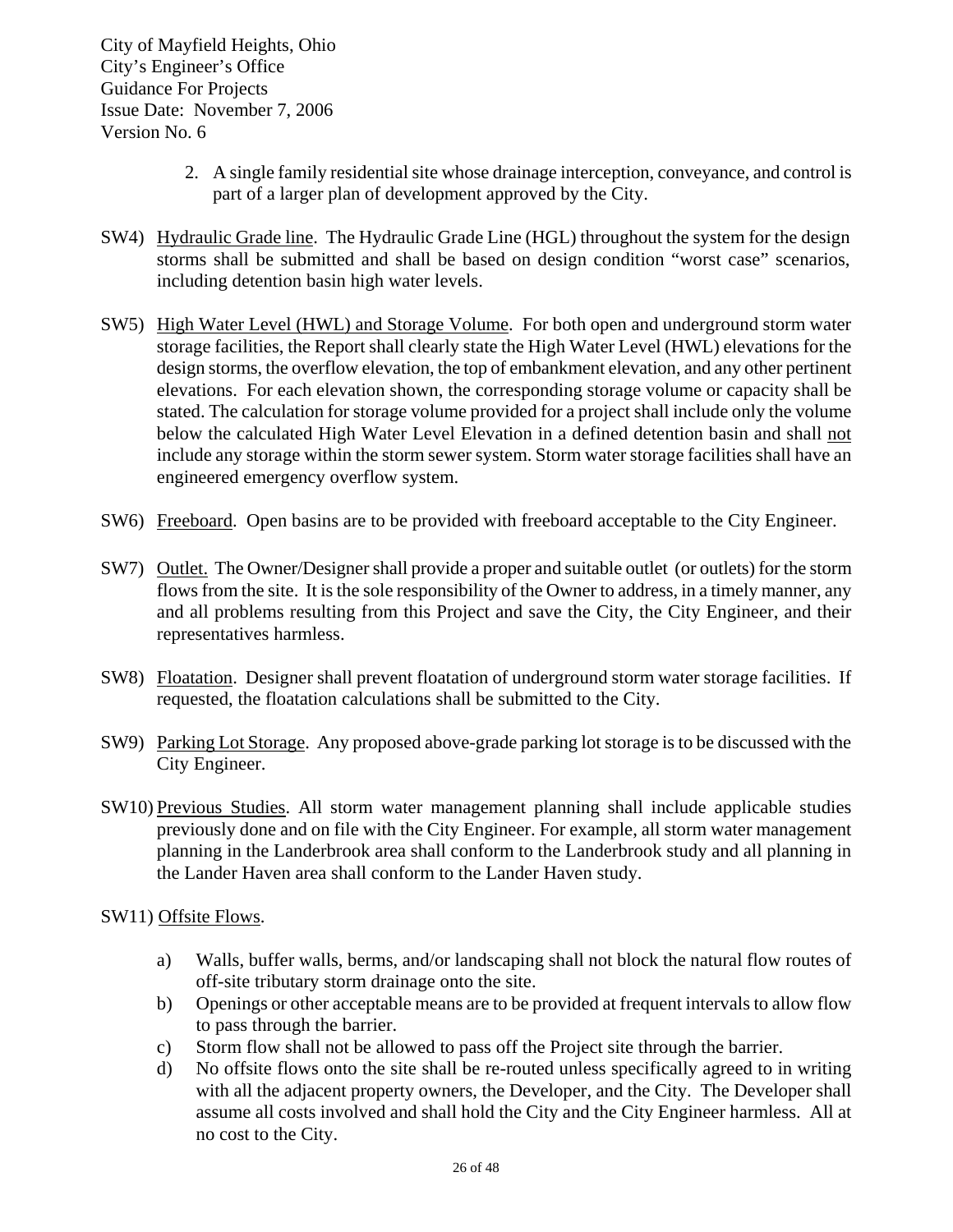- SW12) Soil Conditions. It is the sole responsibility of the Owner, through the Designer, to ascertain that the existing and/or proposed soil conditions at the Project Site are proper and conducive to the proposed storm water management design.
- SW13) Utilities Under Detention Basins. Utility lines or structures of any kind (i.e., storm sewers, sanitary sewers, water lines, water valve boxes, etc.) shall not be routed beneath or in the near proximity (e.g., the embankment area) of a storm water storage facility.
- SW14) Easements. Unless part of the required access/easements for storm water management, no portion of a storm water storage facility, including berms and embankments, is to be located within an easement of any kind.

#### SW15) Access Openings.

- a) Underground storm water storage facilities shall have at least two access openings to allow for inspection and cleaning.
- b) Unless otherwise approved by the City Engineer, the access manholes shall be minimum 48-inch diameter standard manholes with 24-inch minimum diameter manhole openings and suitable bolted manhole covers. At least one access opening shall be provided on each end of the basin.
- c) Access manholes may be used as storm water inlets with bolted grates.
- d) As needed, suitably designed air vents shall be provided for in the design.
- e) The design of underground storm water storage facilities shall be such that physical access shall be provided to all areas of the basin for cleaning and inspection purposes.

#### SW16) Corrugated Metal Pipe.

- a) Corrugated metal pipe and manholes shall not be used except as allowed by the Uniform Standards.
- b) Corrugated metal pipe and manholes shall not be considered watertight unless bona fide testing information from an independent testing laboratory can show watertightness equal to that of concrete pipe ASTM C76, with premium joints ASTM C443.

#### SW17) Illicit Discharges.

#### Responsibility for administration

The City may delegate an authorized agent to enforce these requirements. Currently, the City has designated the Cuyahoga County Board of Health as the authorized agent.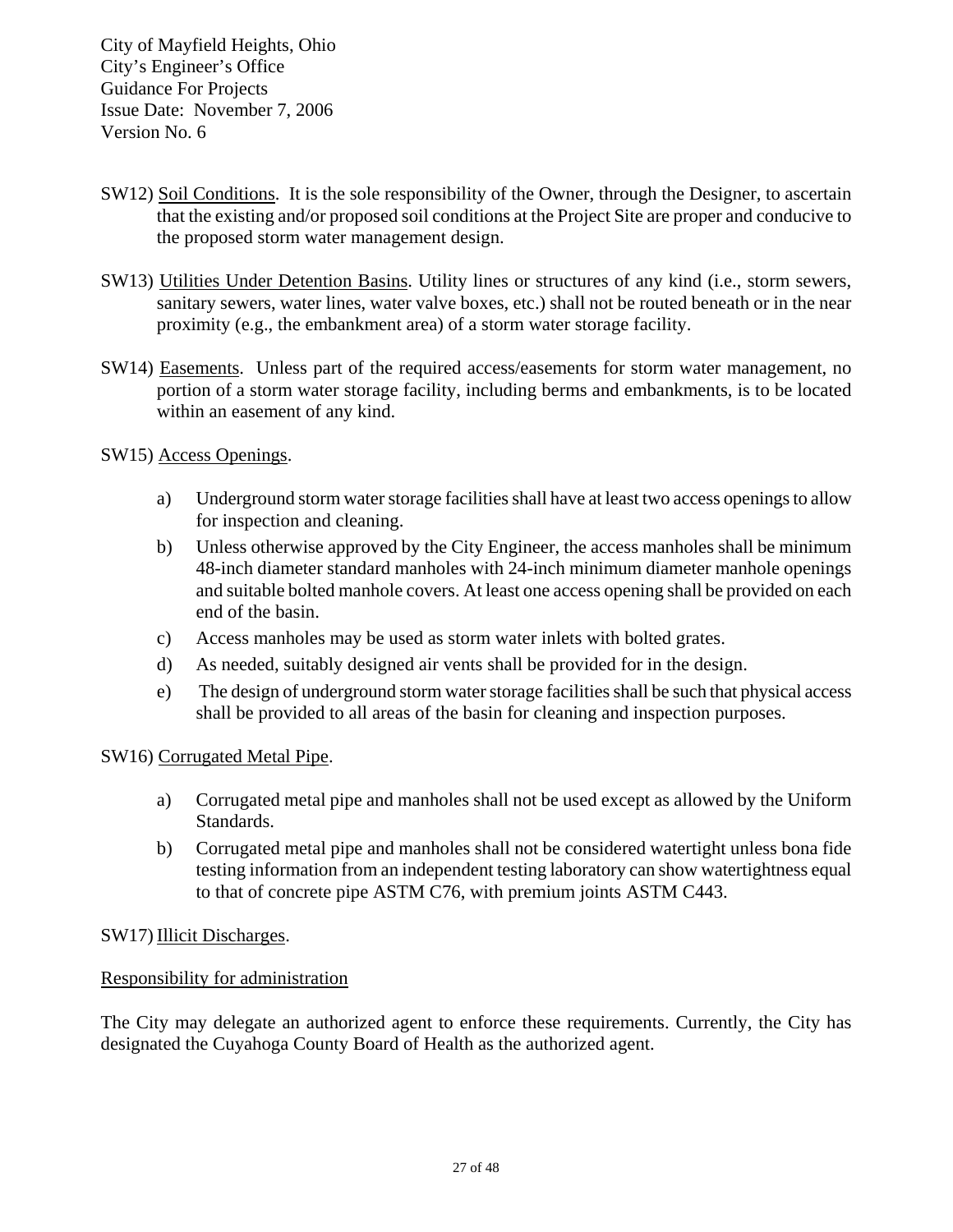#### **ROADWAYS, PAVEMENTS AND APPURTENANCES**

#### ADVISORY NOTE: SEE ALSO OTHER PERTINENT SECTIONS ELSEWHERE IN THIS DOCUMENT.

RP1) All Designers are to follow the requirements and specifications of the City of Mayfield Heights and the City Engineer.

#### **OTHER UTILITIES**

#### ADVISORY NOTE: SEE ALSO OTHER PERTINENT SECTIONS ELSEWHERE IN THIS DOCUMENT.

- OU1) Water. All Designers are to follow the requirements and specifications of the City of Cleveland Division of Water, and the City of Mayfield Heights Fire Marshal.
- OU2) Natural Gas. All Designers are to follow the requirements and specifications of Dominion East Ohio Gas.
- OU3) Electricity. All Designers are to follow the requirements and specifications of First Energy.
- OU4) Cable Television. All Designers are to follow the requirements and specifications of Time-Warner Cable.
- OU5) Telephone. All Designers are to follow the requirements and specifications of SBC Communications and AT & T.
- OU6) Fiber Optic Cable. All Designers are to follow the requirements and specifications of Adesta Communications.

#### **PROJECT DEVELOPMENT AGREEMENT**

- PDA1) Within the Project Development Agreement, a Maintenance Agreement shall be provided by the Owner to the City, binding on the owner and all subsequent owners of lands served by the system of storm water management practices designed for the site. The Agreement shall be recorded with the deed of the property(s) within the site, and shall provide and stipulate the following:
	- a. The location of each storm water management practice.
	- b. Continual maintenance of all post-construction BMP's.
	- c. The method of guaranteeing continued operation, maintenance and inspections and protection of public safety and health of all storm water management practices.
	- d. Features of the design that facilitate maintenance of the practice.
	- e. The on-going procedures needed to assure the continued performance of storm water management practices, and protection of public safety and health.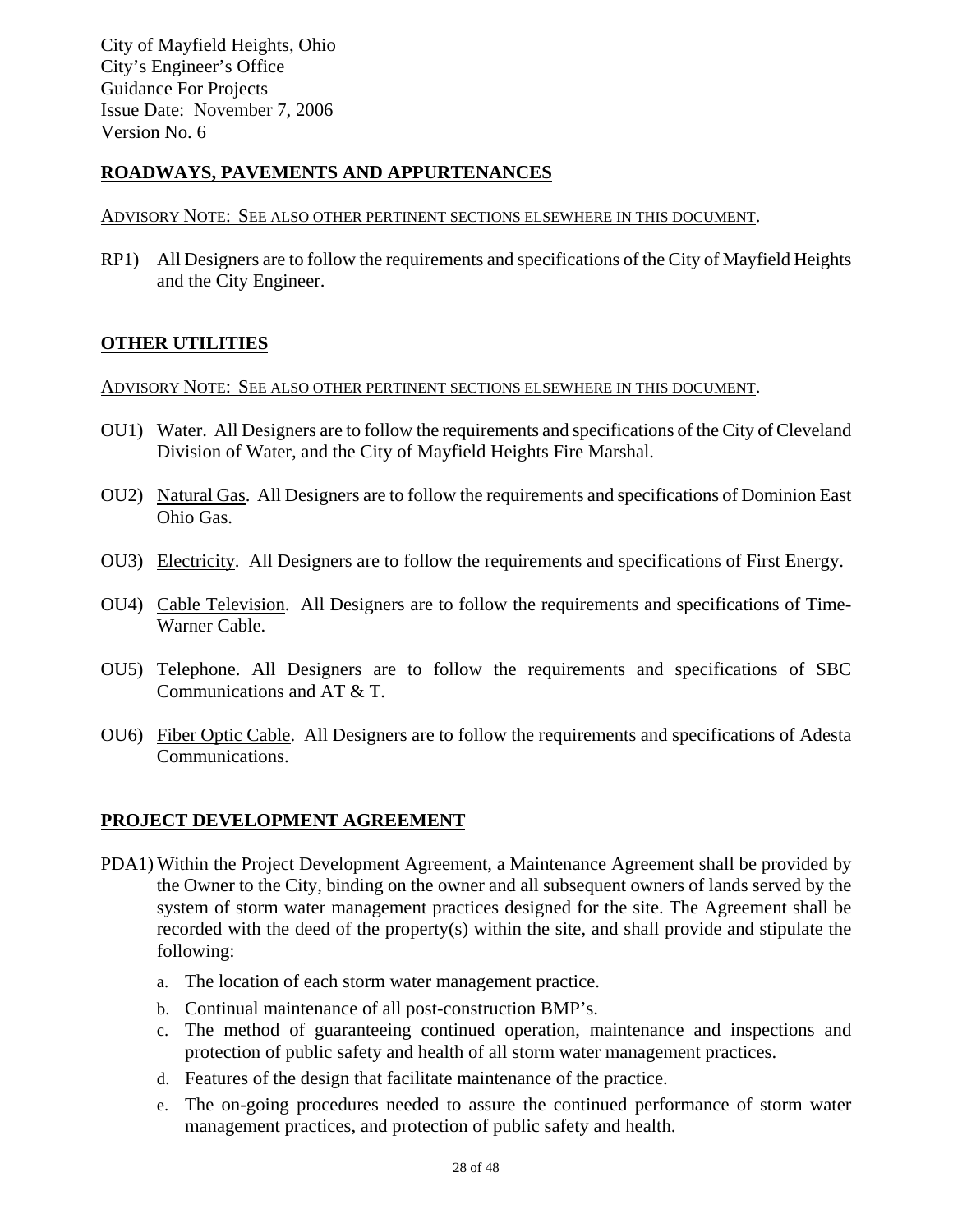- f. Additional requirements of the City Engineer to ensure continual performance of storm water management practices.
- g. The party responsible for long-term maintenance, including repairs. This party shall also hold the easements required.
- h. A prohibition on alteration of the practice without prior written approval from the City Engineer.
- i. An easement that allows the City of Mayfield Heights access to the storm water management practices/facilities at reasonable times for observations to document the condition of the practice and to ensure it is functioning as originally designed and approved.
- j. Permission for City of Mayfield Heights to enter upon the property and take whatever action is deemed necessary to maintain facilities that do not perform as specified in the Maintenance Agreement, and to be reimbursed by the property owner(s) served by the facility for all expenses incurred within 10 days of receipt of invoice from the City of Mayfield Heights.
- k. A statement by the Owner for the release of, and hold harmless for, the City of Mayfield Heights and their representatives, including the City Engineer*,* from all damages, accidents, casualties, occurrences, or claims that might arise or be asserted against said parties from the construction, presence, existence, or maintenance of the storm water management practices.
- l. Performance Guarantee (Cash Deposit or Bond). Prior to commencement of construction activities (including site clearing, etc.), a performance guarantee in the amount of 120% of the Engineer of Record's construction cost estimate for the public interest improvements shall be provided to the City. Public interest improvements may include any or all improvements of the project's approved improvements. Public interest improvements shall be as determined by the City Engineer.
- m. The Development Agreement shall state Owner's responsibility for continuing operation and maintenance, and protection of public safety and health. The Owner shall also acknowledge the City's right to enter upon the Project site and effect necessary maintenance in the public interest, and assess the Owner.
- PDA2) The applicant must provide a draft of this Maintenance Agreement as part of the Comprehensive Storm Water Management Plan submittal. Once a draft is approved, a recorded copy of the Agreement must be submitted to the City of Mayfield Heights.
- PDA3) Financial Assurances, Development Agreements, etc.
	- a. During the first two (2) years after the date of the completion of construction, as determined by the City, the Developer shall provide a Maintenance Bond to the City and shall be fully and solely responsible for providing the following, including, but not limited to, all maintenance, repairs, replacement as necessary, cleaning, such as silt and debris removal, etc. (these items are henceforth referred to herein in this section as "maintenance and repairs"), for all facilities and infrastructure provided by the Developer. This bond shall be in the amount of 10% of the cost of construction as certified by the Developer through a tabulation of actual labor unit prices, material unit prices, total unit prices, quantities, and totals. Applicable facilities and infrastructure include, but are not limited to: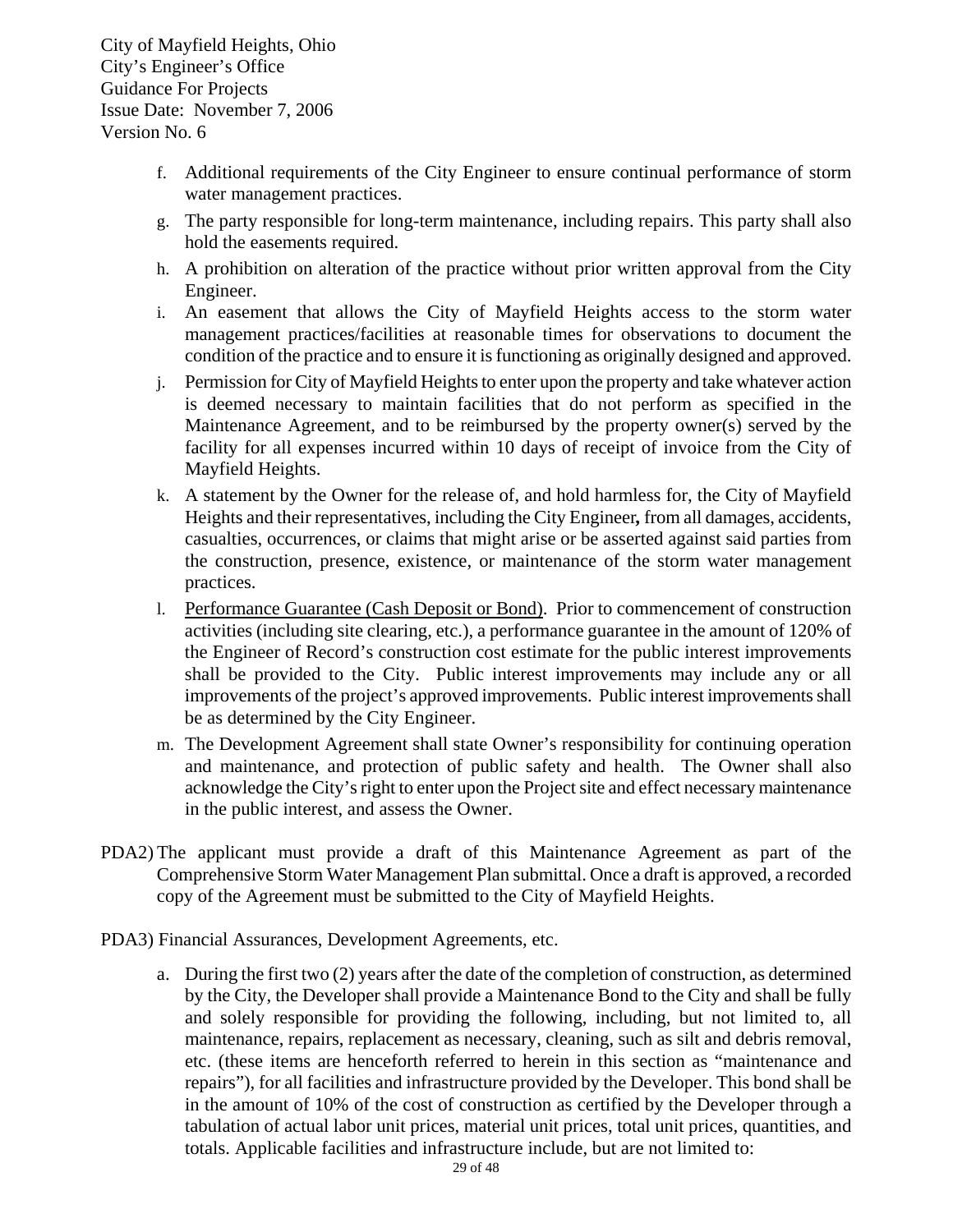- i) pavement, including all roads, roadway subbases and subgrade components; compaction; earthwork (such as cut/fill slopes, etc.)
- ii) curbs;
- iii) drives;
- iv) sewers, including all storm sewers, sanitary sewers, all storm and sanitary laterals, and all structures;
- v) all other underground utilities and structures;
- vi) all poles and overhead facilities and utilities;
- vii) all signalization;
- viii) all storm water management facilities and structures;
- ix) landscaping, including all seeding/sodding, and mowing;
- x) and shall also include all facilities deemed by the City to be a part of the Project.
- b. During the following three (3) years after the expiration of the two (2) year Maintenance Bond above, the Developer shall provide an additional Maintenance Bond to the City and shall be fully and solely responsible for providing the following, including, but not limited to, all maintenance and repairs for the following facilities and infrastructure provided by the Developer. This bond shall be in the amount of 10% of the cost of construction as certified by the Developer through a tabulation of actual labor unit prices, material unit prices, total unit prices, quantities, and totals. Applicable facilities and infrastructure include, but are not limited to:
	- i) all storm water management facilities and structures;
	- ii) landscaping, including all seeding/sodding, and mowing;
	- iii) and shall also include all storm water management facilities deemed by the City necessary to be included.
- c. The Developer shall cause all maintenance and repairs to be done in a timely manner, as determined and required by the City. The City may provide notice to the Developer of such required maintenance and repairs. However, neither the notification of, nor the lack of such notification by the City to the Developer, shall relieve the Developer of full responsibility for the maintenance and repairs of all facilities and infrastructure.
- d. The Developer shall provide access to the City in the event that the Developer does not provide timely maintenance and repairs as deemed necessary by the City, or for emergency purposes. The City shall invoice the Developer for all associated charges and costs. Compensation to the City shall become due and payable within ten days of the date of the bill. However, neither the notification of, nor the lack of such notification by the City to the Developer, and neither the provision of, nor the lack of such provision of maintenance and repairs by the City, shall relieve the Developer of continued full responsibility for the maintenances and repairs of all facilities and infrastructure.
- e. If the bonds required herein shall prove to be insufficient in monetary amount to cover the necessary maintenance and repairs, the Developer shall provide additional and timely funding as necessary.
- f. After the time periods set forth above, the responsibility for meeting the maintenance and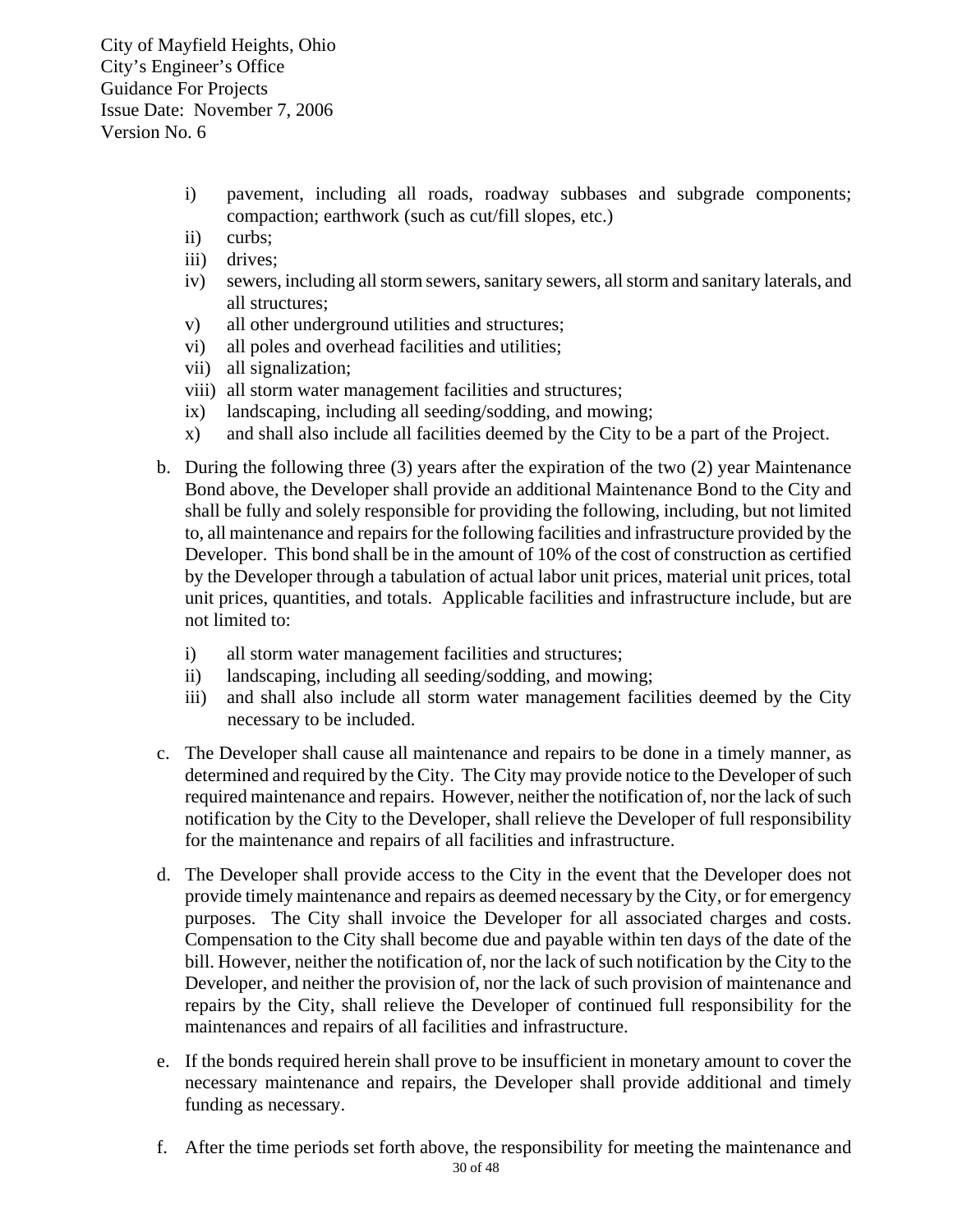> repairs requirements of this Section in perpetuity shall be transferred to a legal entity acceptable to the City. For example, a Homeowner's Association may become the responsible party. Written acceptance of this responsibility, including appropriate financial assurances as determined by the City, shall be recorded with the City. However, the Developer is to make these requirements known to the long-term owner(s), individual owner(s), and Homeowners Association, etc., by providing specific written disclosure to each and every individual owner prior to any monetary transaction, or promissory commitments, or transfer of any property or properties.

#### **ACCESS***/***EASEMENTS**

Access to storm water management practices as required by the City Engineer for observations and maintenance shall be secured by easements. The following conditions shall apply to all easements:

- A. Legal descriptions (or provision on a recorded plat) and restrictions for easements shall be included in the Maintenance Agreement submitted with the Comprehensive Storm Water Management Plan.
- B. Easements shall be approved by the City Engineer prior to approval of a final plat and shall be recorded with Cuyahoga County and on all property deeds.
- C. Unless otherwise approved by the City Engineer access easements between a public right-ofway and all storm water management practices shall be no less than 25-feet wide.
- D. The easement shall be graded and stabilized as approved by the City Engineer to allow maintenance equipment to access and manipulate around and within each facility.
- E. Unless otherwise approved by the City Engineer, easements shall be restricted against the construction therein of buildings, fences, walls, and other structures that may obstruct the free flow of storm water and the passage of observers and maintenance equipment; and against the changing of final grade from that described by the final grading plan approved by the City of Mayfield Heights. Any re-grading and/or obstruction placed within an easement may be removed by the City of Mayfield Heights at the property owners' expense.

#### **ENGINEERING REVIEW AND VERIFICATION OF RESIDENTIAL SITE PLANS AND SITES**

#### ADVISORY NOTE: SEE ALSO OTHER PERTINENT SECTIONS ELSEWHERE IN THIS DOCUMENT.

Review and verification of Residential Site Plans and Sites by the City Engineer may include, but is not necessarily limited to:

- Review of submitted project documents to verify compliance with regulations;
- The City Engineer may conduct site visits to observe existing site conditions and to confirm the appropriateness of the proposed improvements, building floor elevations, and grading plan;
- Review the project documents and discuss with the Designer as necessary;
- Upon notification by OUPS, the City will field locate public sanitary and storm sewers;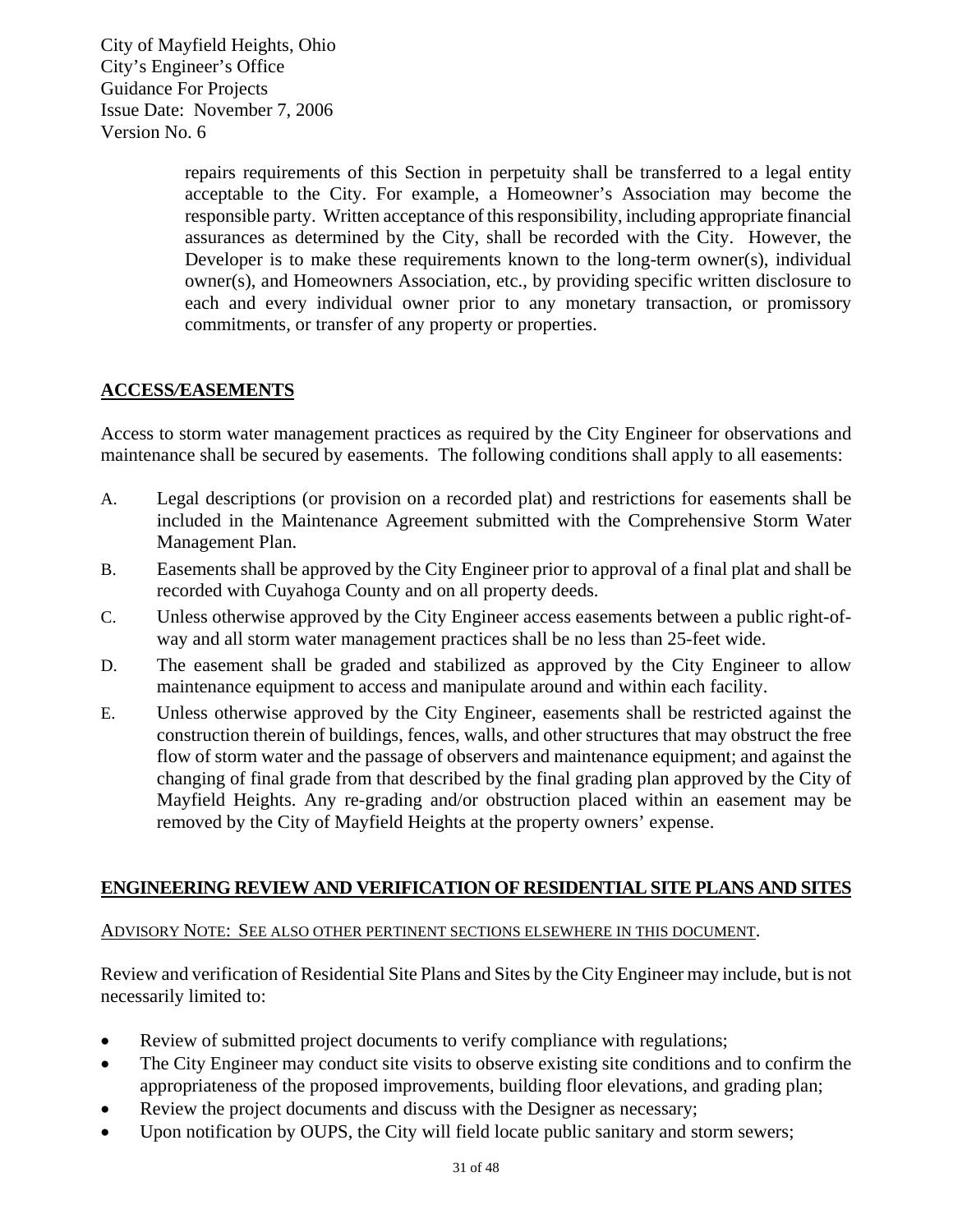- Verification of as-built top of footer elevations prior to construction of foundation walls;
- Verification of finished surface elevations, improvements, and site grading as requested by the City Building Department.
- Communication with the City, particularly the Building Department.

#### **APPLICATION FOR CITY APPROVAL**

ADVISORY NOTE: SEE ALSO OTHER PERTINENT SECTIONS ELSEWHERE IN THIS DOCUMENT.

#### **PROJECT ACCEPTANCE BY THE CITY**

ADVISORY NOTE: SEE ALSO OTHER PERTINENT SECTIONS ELSEWHERE IN THIS DOCUMENT.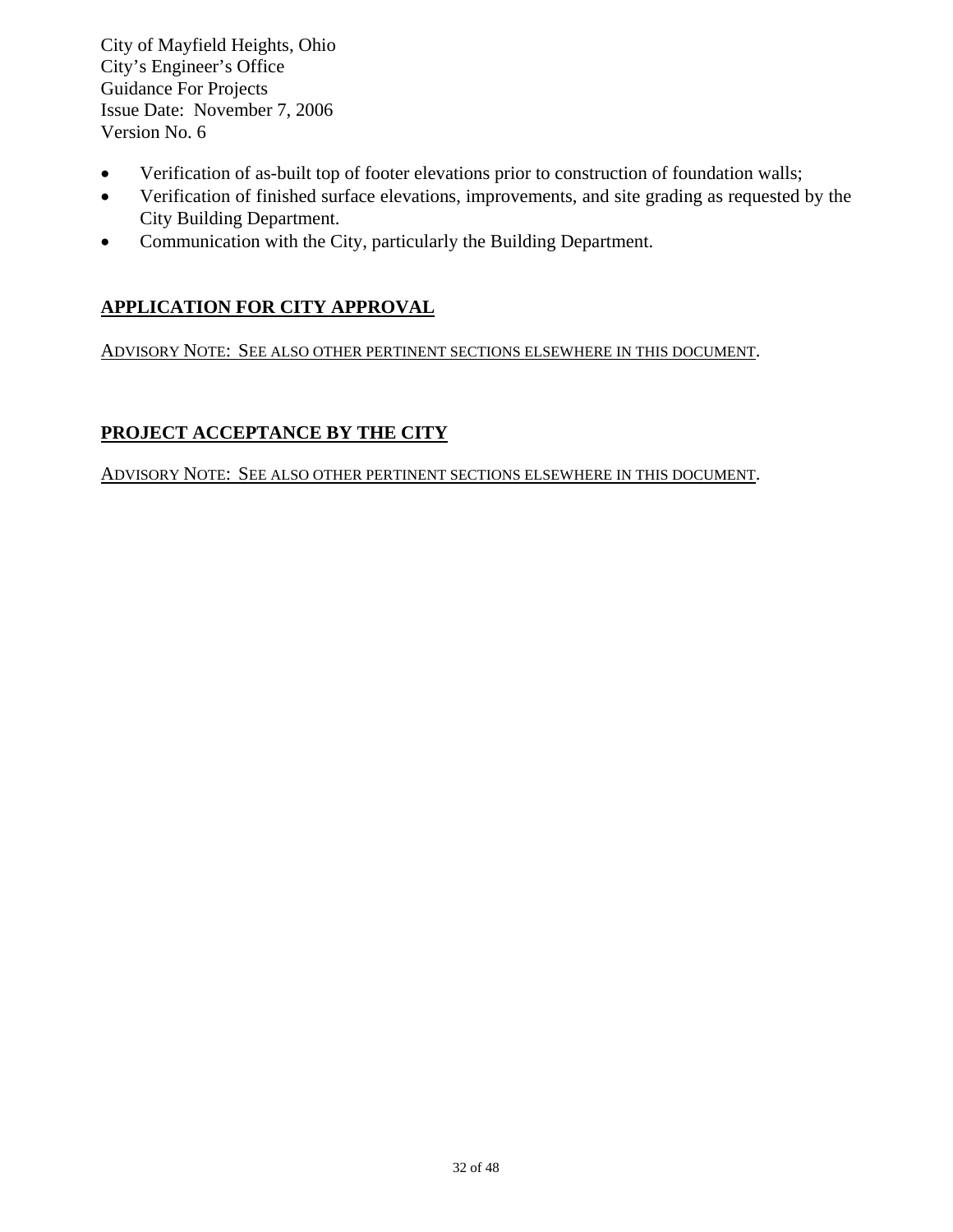## **DEFINITIONS**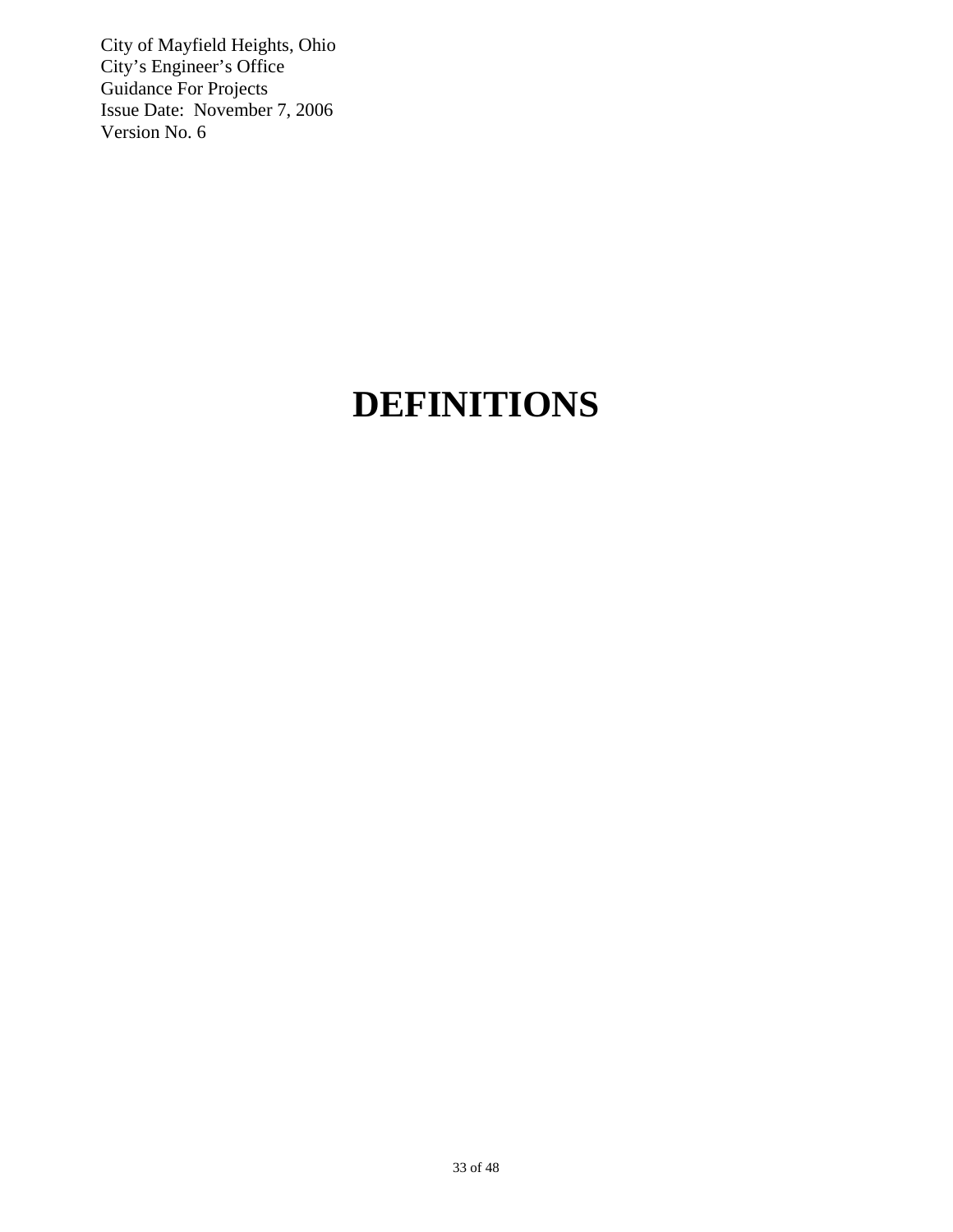#### **DEFINITIONS**

## **A**

*ACRE:* A measurement of area equaling 43,560 square feet.

*APPLICANT:* See "OWNER".

*APPROVAL/PERMIT:* Appropriate authorization by the City or other jurisdictional authority to proceed with the requested activity.

*APPROVAL OR APPROVED: "Approval" or "Approved"* is defined to mean that the review and approval process of the Project Information by the City, the City Engineer, and their representatives is for general conformance with the Ordinances of the City of Mayfield Heights. An Approval and/or the provision of review comments or lack of comments shall not, in any way, relieve the Project Owner(s), Designer(s), and Contractor(s) of their total responsibilities for the Project. The review and approval process shall in no way relieve the Owners, Designers, and Contractors of their legal, moral, ethical, health and safety, and professional responsibilities in the proper design and construction of a project. In reference to an Approval, the Owners, Designers, and Contractors shall save the City of Mayfield Heights, the City Engineer, and their representatives harmless.

**AS-BUILT SURVEY INFORMATION:** A survey shown on a plan or drawing prepared as described elsewhere herein indicating the actual dimensions, elevations, and locations of any and all structures, underground utilities, swales, detention facilities, and sewage treatment facilities after construction has been completed.

*AUTHORIZED AGENT:* employees or designees of the City of Mayfield Heights responsible to enforce this ordinance.

## **B**

*BEST MANAGEMENT PRACTICES*: *(BMPs):* Schedules of activities, prohibitions of practices, maintenance procedure, and other management practices to prevent or reduce the pollution of surface waters of the State. BMPs also include treatment requirements, operating procedures and practices to control runoff, spillage or leaks, sludge or waste disposal, or drainage from raw material storage, or wash down areas.

**BOARD OF HEATH:** The designated County Board of Health for Cuyahoga County, State of Ohio.

## **C**

*CERTIFIED PROFESSIONAL IN EROSION AND SEDIMENT CONTROL (CPESC):* A person that has subscribed to the Code of Ethics and have met the requirements established by the CPESC Council of Certified Professional In Erosion and Sediment Control, Inc. to be a Certified Professional in Erosion and Sediment Control.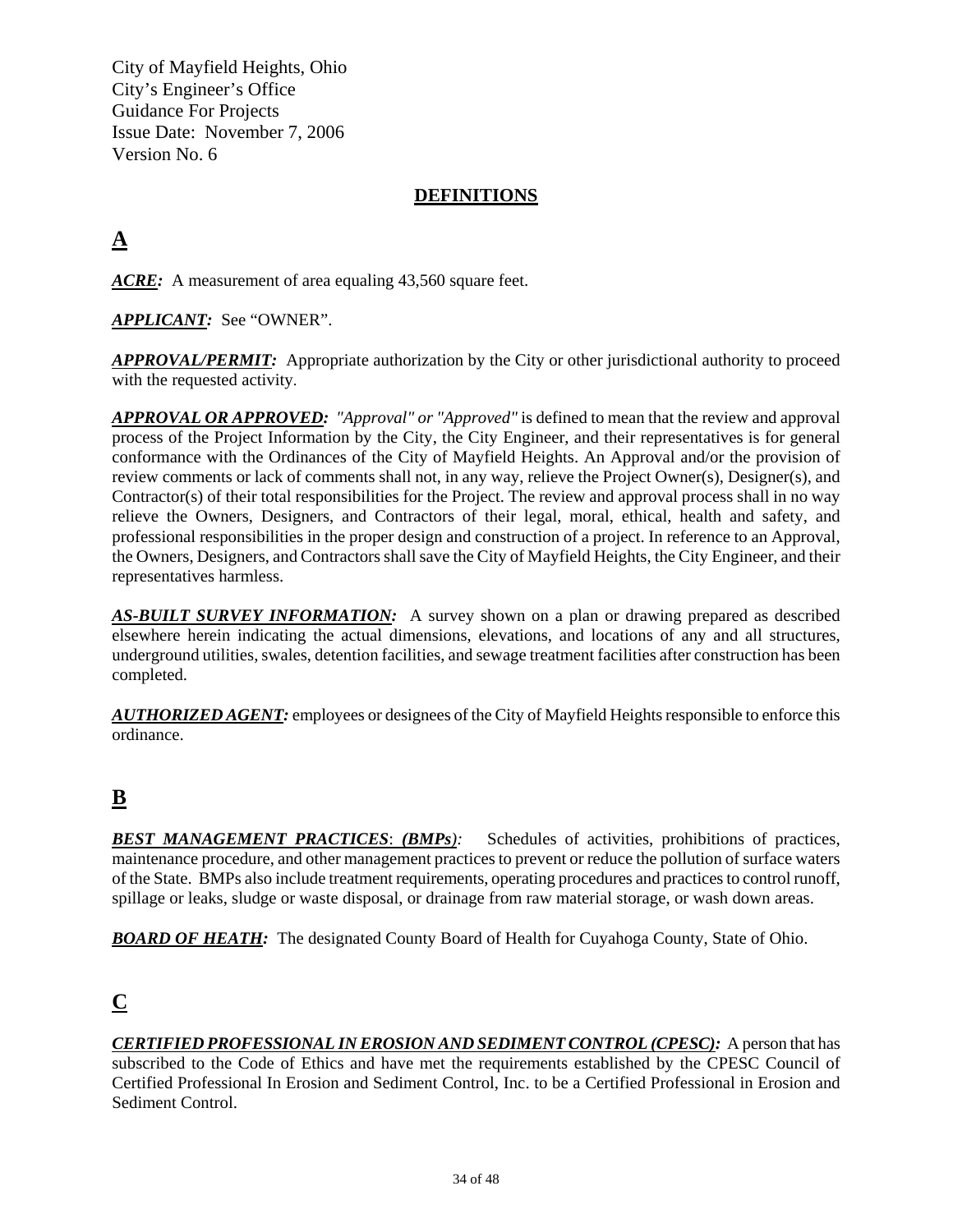*CHANNEL:* A natural or man-made stream that conveys water, or a ditch or channel excavated for the natural flow of water.

*CITY/COMMUNITY:* The City of Mayfield Heights, State of Ohio, its designated agents, representatives, boards, or commissions, including the City Engineer.

*CITY ENGINEER:* City of Mayfield Heights official City Engineer and their representatives.

*CLEAN WATER ACT:* Pub. L. 92-500, as amended Pub. L. 95-217, Pub. L. 95-576, Pub. L. 96-483, Pub. L. 97-117, and Pub. L. 100-4, 33 U.S.C. 1251 et. seq. Referred to as the Federal Water Pollution Control Act or the Federal Water Pollution Control Act Amendments of 1972.

*COMPREHENSIVE PROJECT STORM WATER MANAGEMENT PROGRAM:* Written documentation meeting the requirements of the regulations of the City that addresses storm water management.

*CONCENTRATED STORM WATER RUNOFF:* Surface water runoff which converges and flows primarily through water conveyance features such as swales, gullies, waterways, channels or storm sewers, and which exceeds the maximum specified flow rates of filters or perimeter controls intended to control sheet flow.

*CONSERVATION:* The wise use and management of natural resources**.** 

*CONSTRUCTION ENTRANCE:* The permitted points of ingress and egress to development areas regulated under the regulations of the City.

*CONTRACTOR:* Any and all of the contractors and subcontractors who will construct the Project.

*CONTROL MEASURE:* Refers to any Best Management Practice or other method used to prevent or reduce the discharge of pollutants to surface waters of the State.

*CORPS OF ENGINEERS***:** The United States Army Corps of Engineers.

*CRITICAL STORM:* A storm that is calculated by means of the percentage increase in volume of runoff by a proposed development area. The critical storm is used to calculate the maximum allowable storm water discharge rate from a developed site.

*CUT AND FILL SLOPES:* A portion of land surface or area from which soil material is excavated and/or filled.

*COUNTY:* Cuyahoga County, State of Ohio

*COUNTY ENGINEER:* The designated County Engineer for Cuyahoga County, State of Ohio.

*COUNTY SANITARY ENGINEER:* The designated County Sanitary Engineer for Cuyahoga County, State of Ohio.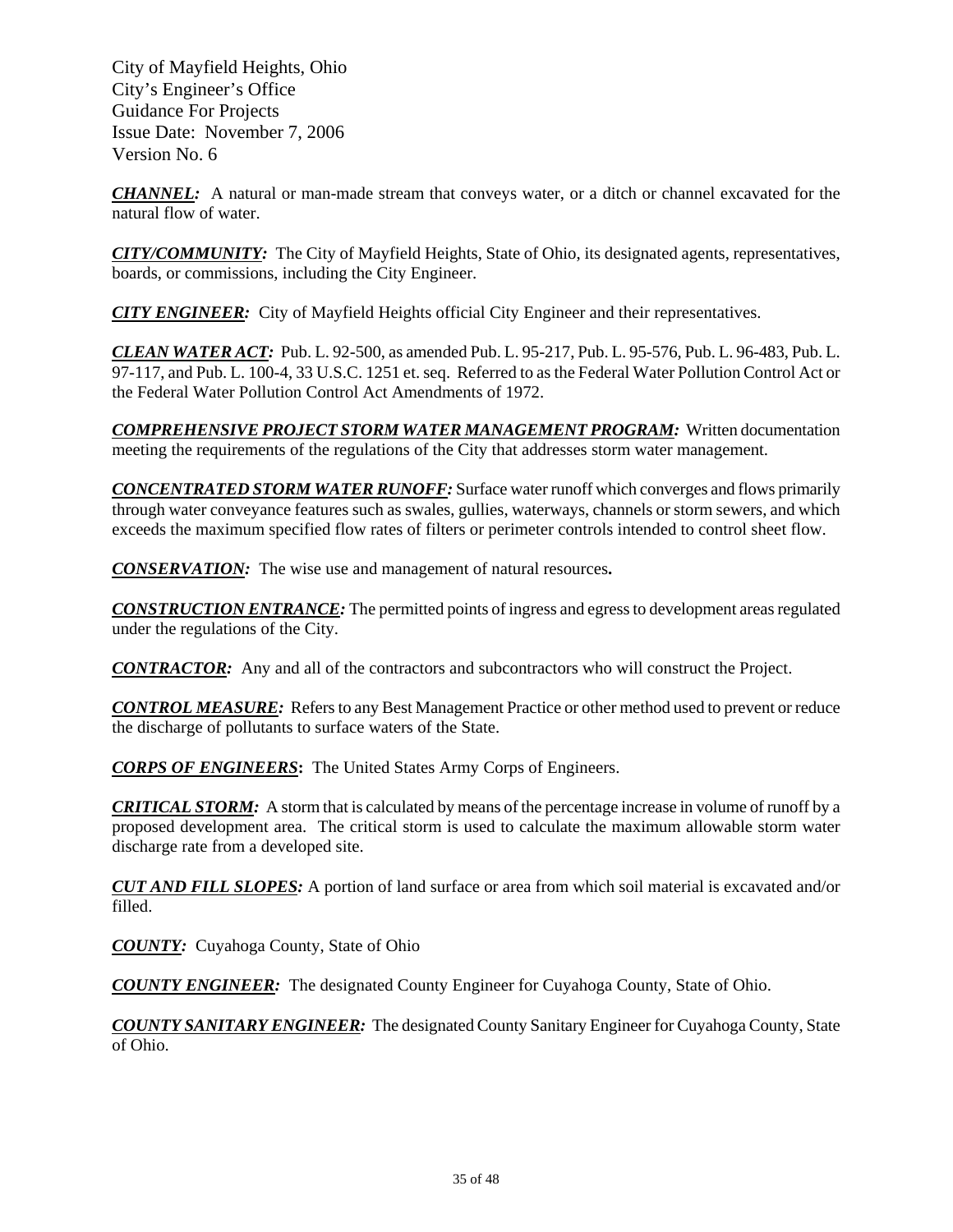*CWA or THE ACT:* The Clean Water Act (formerly referred to as the Federal Water Pollution Control Act or Federal Water Pollution Control Act Amendments of 1972) Pub. L. 92-500, as amended Pub. L. 95-217, Pub. L. 95-676, Pub. L. 96-483 and Pub. L. 97-117, 33 U.S.C. 1251 et.seq.

## **D**

*DENUDED AREA:* A portion of land surface on which the vegetation or other soil stabilization features have been removed, destroyed or covered, and which may result in or contribute to erosion and sedimentation.

*DESIGNER:* The Owner's Registered Professional Engineer (the Engineer of Record on the Project).

**DETENTION BASIN:** (1) A basin, pond, oversized pipe, or other structure that reduces the peak flow rate of storm water leaving the facility by temporarily storing a portion of the storm water entering the facility. (2) A storm water management pond that remains dry between storm events.

*DEVELOPER:* See "OWNER".

**DEVELOPMENT AREA:** Any land being proposed or used for authorized development activities.

*DEVELOPMENT DRAINAGE AREA:* A combination of each hydraulically unique watershed with individual outlet points on the development area.

*DIRECTOR:* The director of the Ohio Environmental Protection Agency.

*DISCHARGE:* When used without a qualifier, refers to "discharge of a pollutant" as defined at 40 CFR 122.2.

*DISCHARGER:* means any person who causes, allows, permits, or is otherwise responsible for, a discharge, including without limitation, any operator of a construction site or industrial facility.

**DISTURBED AREA:** An area of land subject to erosion due to the removal of vegetative cover and/or soil disturbing activities.

*DITCH:* An excavation, either dug or natural, for the purpose of drainage or irrigation, and having intermittent flow.

*DOCUMENTS:* Project-related information provided to the City in hard copy and/or electronic format, including but not limited to: construction/design documents, reports, calculations, as-built information, proof of regulatory compliance, proof of facility inspection compliance, and other information as required by the City.

*DRAINAGE:* (1) The area of land contributing surface water to a specific point. (2) The authorized removal of excess surface water or groundwater from land by surface or subsurface drains.

*DUMPING***:** The grading, pushing, piling, throwing, unloading or placing of soil or other material.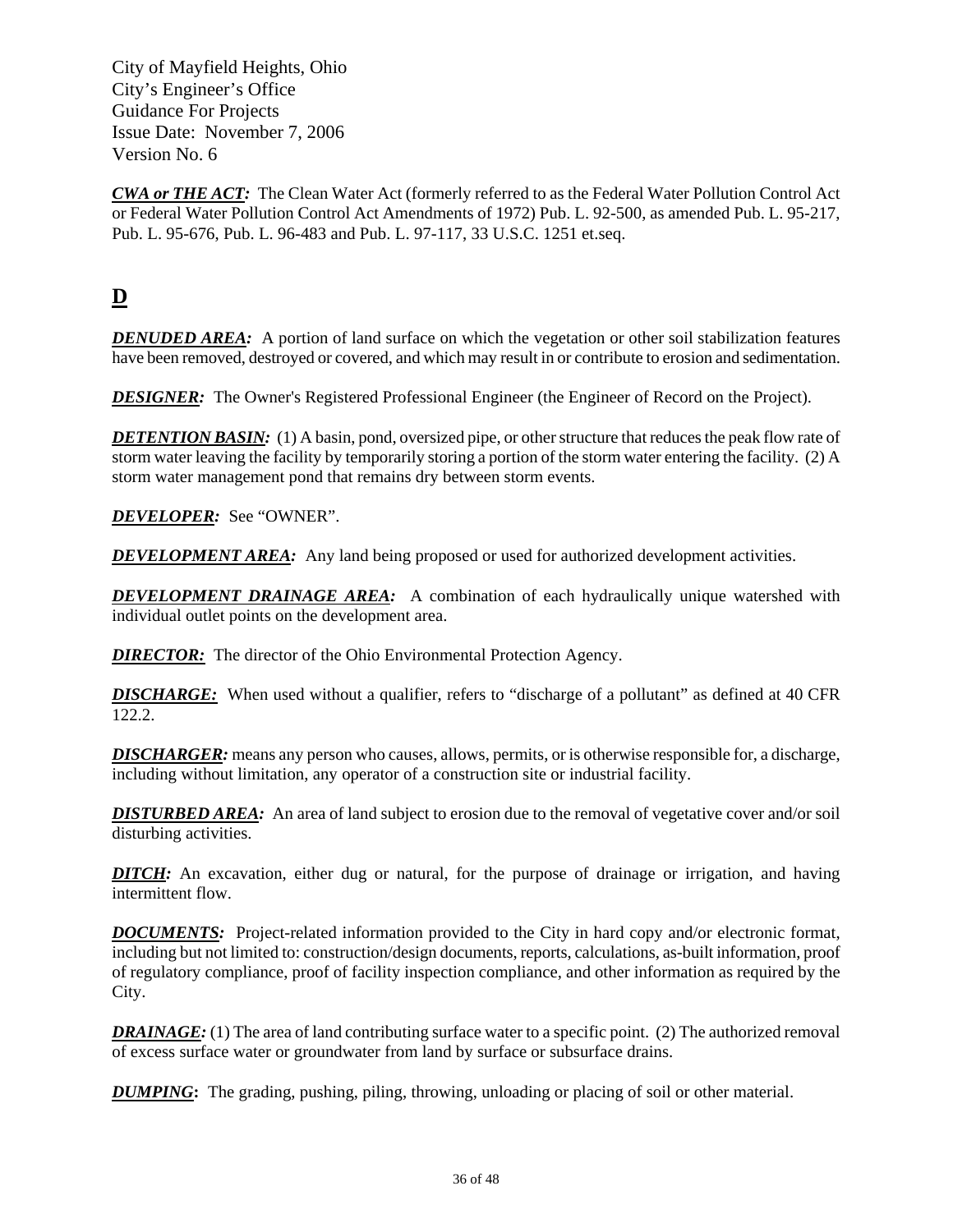## **E**

*EARTH DISTURBING ACTIVITY:* Any grading, excavating, filling, disturbance, tree removal, clearing, grubbing or other alteration of the earth's surface where natural or man-made ground cover is destroyed.

*EARTH MATERIAL:* Soil, sediment, rock, sand, gravel, and organic material or residue associated with or attached to the soil.

*ENVIRONMENTAL PROTECTION AGENCY OR USEPA:* The United States Environmental Protection Agency, or any duly authorized official of said agency.

*EROSION:* The process by which the land surface is worn away by the action of wind, water, ice, gravity, or any combination of those forces.

**EROSION AND SEDIMENT CONTROL PLAN:** A written and/or drawn soil erosion and sediment pollution control plan to minimize erosion and prevent off-site sedimentation throughout all earth disturbing activities on a development area.

*EROSION AND SEDIMENT CONTROL:* The control of soil, both mineral and organic, to minimize the removal of soil from the land surface and to prevent its transport from a disturbed area by means of wind, water, ice, gravity, or any combination of those forces.

*EROSION AND SEDIMENT CONTROL PRACTICES:* Conservation measures used to control sediment pollution and including structural practices, vegetative practices and management techniques.

*EXISTING:* In existence at the time of the passage of this ordinance and the regulations of the City.

*EXTENDED CONVEYANCE:* A storm water management practice that replaces and/or enhances traditional open or closed storm drainage conduits by retarding flow, promoting percolation of runoff into the soil, and filtering pollutants during the storm water quality event.

*EXTENDED DETENTION:* A storm water management practice that replaces and/or enhances traditional detention facilities by releasing the runoff collected during the storm water quality event over at least 24 to 48 hours, retarding flow and allowing pollutants to settle within the facility.

## **F**

*FEDERAL:* The United States Federal Government.

*FEDERAL EMERGENCY MANAGEMENT AGENCY (FEMA):* The agency with overall responsibility for administering the National Flood Insurance Program.

*FINAL STABILIZATION:* All soil disturbing activities at the site have been completed and a uniform perennial vegetative cover with a density of at least 80% coverage for the area has been established or equivalent stabilization practices, such as the use of mulches or geotextiles, have been employed.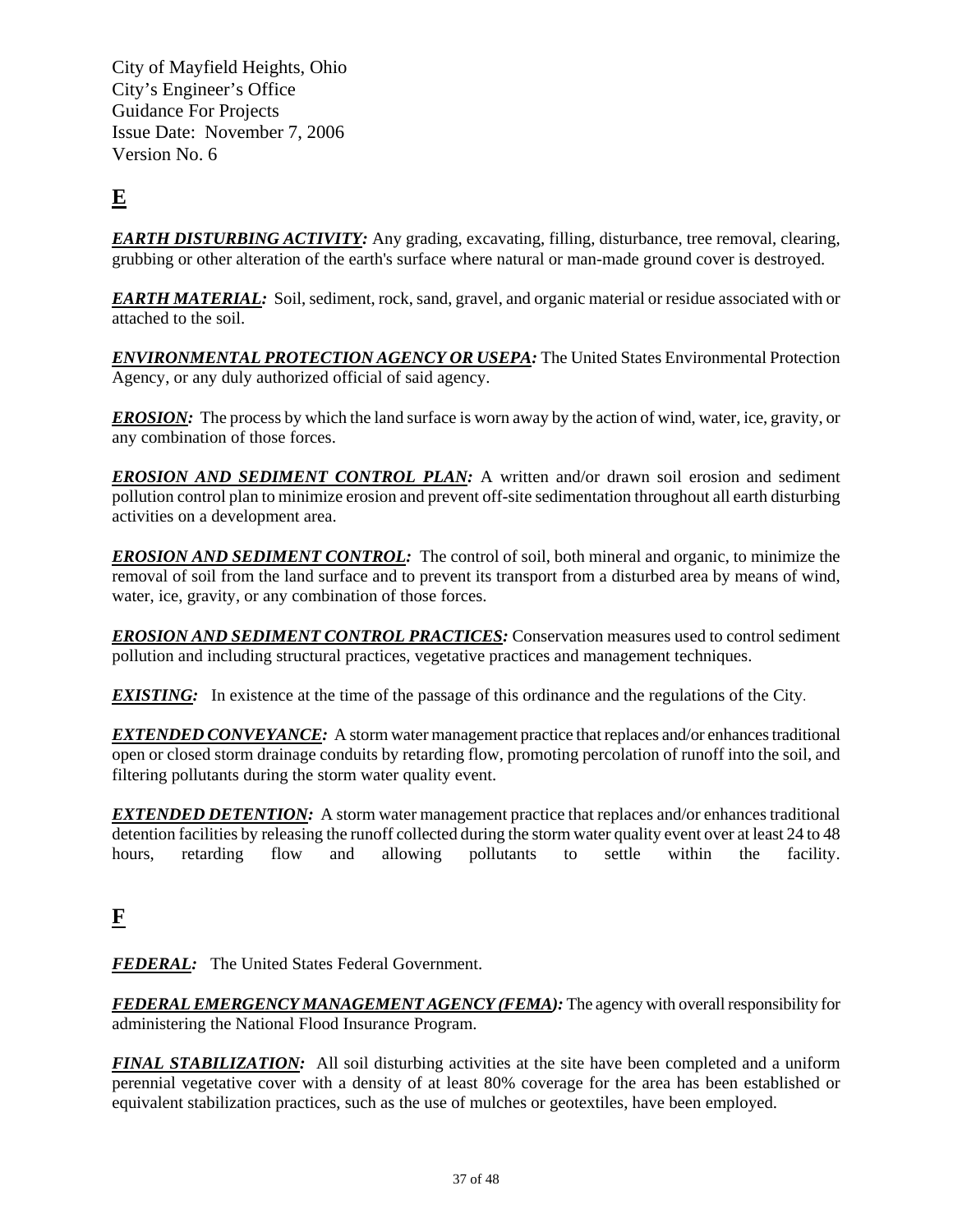*FLOATABLE MATERIAL*: in general this term means any foreign matter that may float or remain suspended in the water column, and includes but is not limited to, plastic, aluminum cans, wood products, bottles, and paper products.

**FREQUENCY STORM:** A rainfall event of a magnitude having a specified average recurrence interval and is calculated with Natural Resources Conservation Service, USDA Type II twenty-four hour curves or depthduration frequency curves.

## **G**

*GRADING:* (1) The process in which the topography of the land is altered. (2) Earth-disturbing activity such as excavation, stripping, cutting, filling, stockpiling, or any combination thereof.

*GRUBBING:* Removing, clearing or scalping material such as roots, stumps or sod.

## **H**

*HAZARDOUS MATERIALS:* Any material, including any substance, waste, or combination thereof, which because of its quantity, concentration, or physical, chemical, or infectious characteristics may cause, or significantly contribute to, a substantial present or potential hazard to human health, safety, property, or the environment when improperly treated, stored, transported, disposed of, or otherwise managed.

## **I**

**ILLEGAL CONNECTION:** Any drain or conveyance, whether on the surface or subsurface, that allows an illicit discharge to enter the MS4.

*ILLICIT DISCHARGE:* Is defined at 40CFR 122.26(b)(2) and refers to any discharge to a municipal separate storm sewer that is not entirely composed of storm water, except discharges authorized under an NPDES permit (other than the NPDES Permit for discharges from the MS4) and discharges resulting from fire-fighting activities.

**IMPERVIOUS COVER:** Any surface that cannot effectively absorb or infiltrate water. This may include roads, streets, parking lots, rooftops, sidewalks, and other areas not covered by vegetation.

**INFILTRATION:** As defined in 40 CFR §35.2005 (20), infiltration means water other than wastewater that enters a sewer system, including sewer service connections and foundation drains, from the ground through such means as defective pipes, pipe joints, connections, or manholes.

*INSPECTION/OBSERVATION:* The City, the City Engineer and their representatives are not responsible for construction supervision and/or inspection. If the City or its representatives observe in any manner, it is only for general conformance with the design concept of the Project Information, the Ordinances of the City of Mayfield Heights, and as discussed elsewhere herein, and shall not, in any way, relieve the Owner, Designer, and Contractor of their total responsibilities for the Project.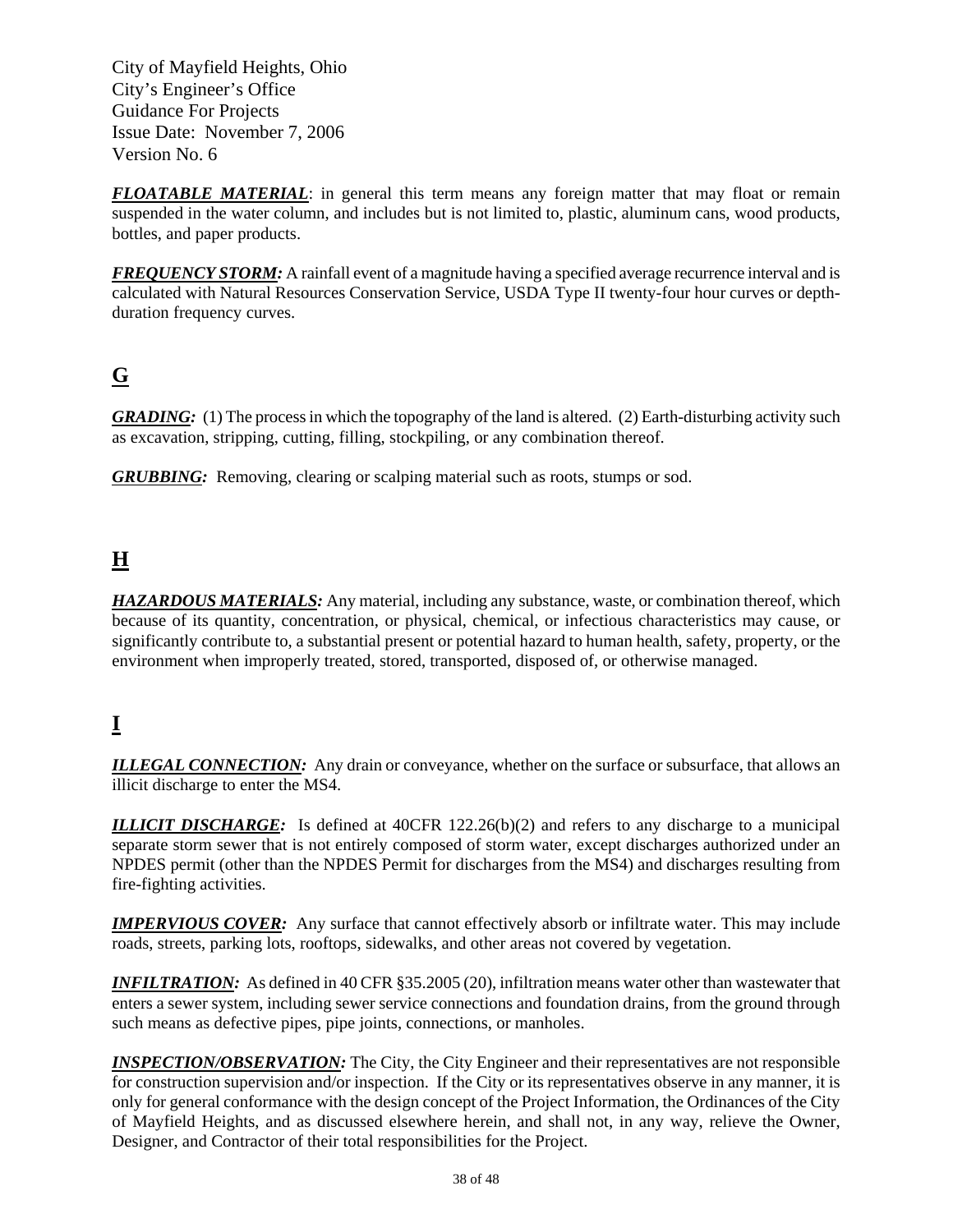*INTERMITTENT STREAM:* A natural channel that may have some water in pools but where surface flows are non-existent or interstitial (flowing through sand and gravel in stream beds) for periods of one week or more during typical summer months.

#### **J and K (not used)**

**L**

*LANDSCAPE ARCHITECT:* A Professional Landscape Architect registered in the State of Ohio.

*LANDSLIDE:* The rapid mass movement of soil and rock material downhill under the influence of gravity in which the movement of the soil mass occurs along an interior surface of sliding.

*LARGER COMMON PLAN OF DEVELOPMENT OR SALE:* A contiguous area where multiple separate and distinct construction activities may be taking place at different times on different schedules under one plan.

*LOCAL COUNTY SWCD:* The local Cuyahoga County Soil and Water Conservation District.

## **M**

*MAXIMUM EXTENT PRACTICABL (MEP):* MEP is an acronym for "Maximum Extent Practicable", the technology-based discharge standard for Municipal Separate Storm Sewer Systems to reduce pollutants in storm water discharges, that was established by CWA §402(p). A discussion of MEP as it applies to small MS4s is found at 40 CFR 122.34.

*MUNICIPAL SEPARATE STORM SEWER SYSTEM (MS4):* in accordance with 40 CFR 122.26 (b)(8), municipal separate storm sewer means a conveyance or system of conveyances (including roads with drainage systems, municipal streets, catch basins, curbs, gutters, ditches, man-made channels, or storm drains) that are:

Owned or operated by the federal government, state, municipality, township, county, district or other public body (created by or pursuant to state or federal law), including special district under state law such as a sewer district, flood control district or drainage districts, or similar entity, or a designated and approved management agency under section 208 of the act that discharges into surface waters of the State, and

Designated or used for collecting or conveying solely storm water,

Which is not a combined sewer, and

Which is not a part of a publicly-owned treatment works.

*Small MS4:* All municipal separate storm sewer systems that are neither a large MS4 nor a medium MS4.

*Medium MS4:* All municipal separate storm sewer systems that are located in an incorporated place with a population of one hundred thousand or more, but less than two hundred fifty thousand, as determined by the 1990 census by the United States Bureau of Census.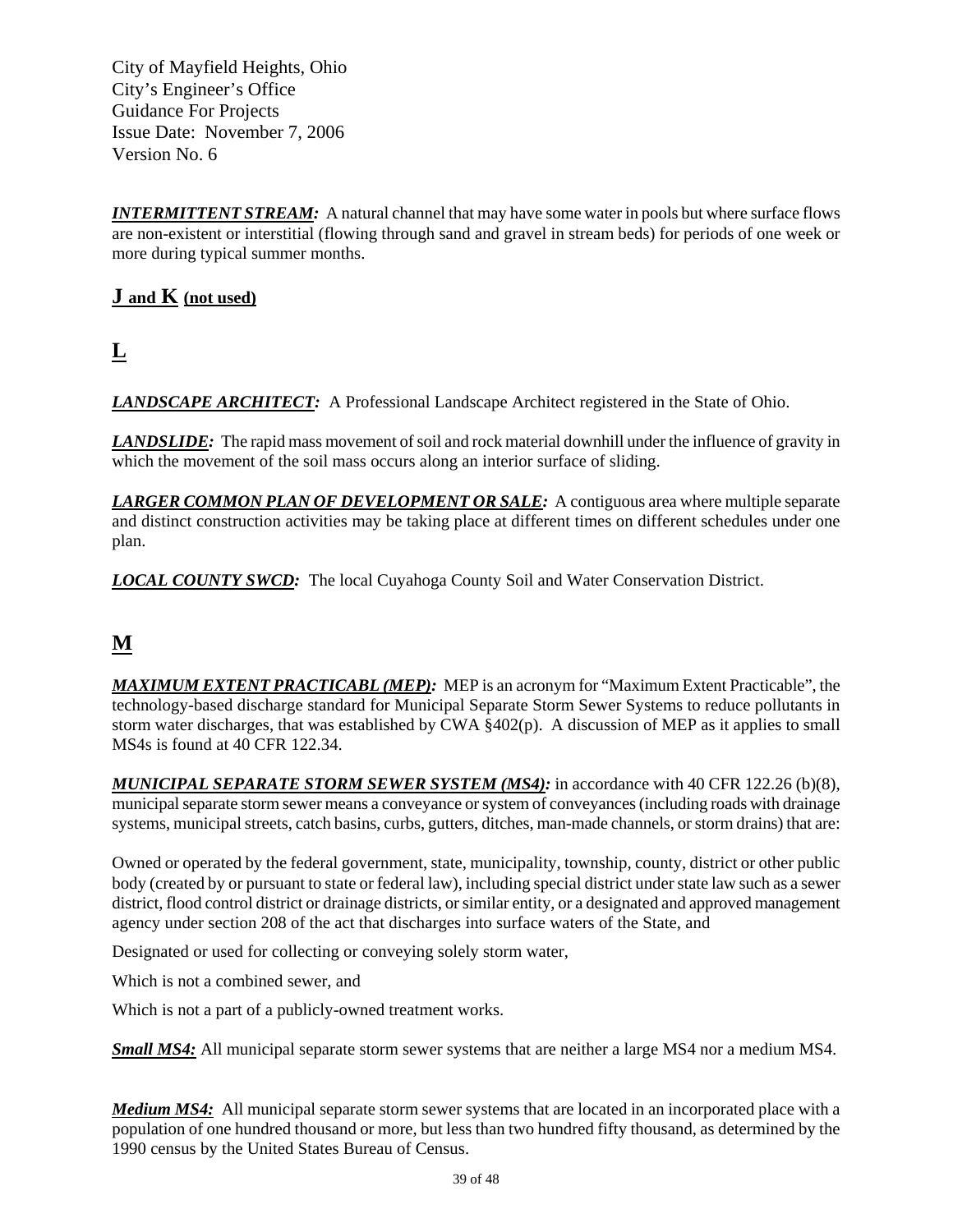*Large MS4:* All municipal separate storm sewer systems that are located in an incorporated place with a population of two hundred fifty thousand or more as determined by the 1990 census by the United States Bureau of Census.

*Non-Traditional MS4:* Systems similar to separate storm sewer systems in municipalities, such as systems at military bases, hospitals, public universities or prison complexes, and highways and other thoroughfares. The term does not include separate storm sewer systems in very discrete areas, such as individual buildings.

## **N**

*NATIONAL POLLUTANT DISCHARGE ELIMINATION SYSTEM (NPDES) STORM WATER*  **DISCHARGE PERMIT:** A permit issued by EPA (or by a State under authority delegated pursuant to 33 USC § 1342(b)) that authorizes the discharge of pollutants to waters of the United States, whether the permit is applicable on an individual, group, or general area-wide basis.

*NATURAL RESOURCES CONSERVATION SERVICE (NRCS):* An agency of the United States Department of Agriculture, formerly known as the Soil Conservation Service (SCS).

*NOI*: An acronym for "Notice of Intent" which means the mechanism used to "register" for coverage under a general permit.

*NON-STORM WATER DISCHARGE:* Any discharge to the storm drain system that is not composed entirely of storm water.

*NONSTRUCTURAL STORM WATER MANAGEMENT PRACTICE:* Storm water runoff control and treatment techniques that use natural practices to control runoff and/or reduce pollution levels.

## **O**

*OBSERVATION:* See "INSPECTION/OBSERVATION".

*ODOT:* The State of Ohio Department of Transportation

*OFF-LOT DISCHARGING HOME SEWAGE TREATMENT SYSTEM (HSTS):* A system designed to treat home sewage on-site and discharges treated wastewater off-lot.

*OHIO EPA:* The State of Ohio Environmental Protection Agency.

*ON-LOT HOME SEWAGE TREATMENT SYSTEM (HSTS):* A system designed to treat home sewage onlot with no discharges leaving the lot.

*OPERATE:* Drive, conduct, work, run, manage, or control.

*OPERATOR* See "OWNER"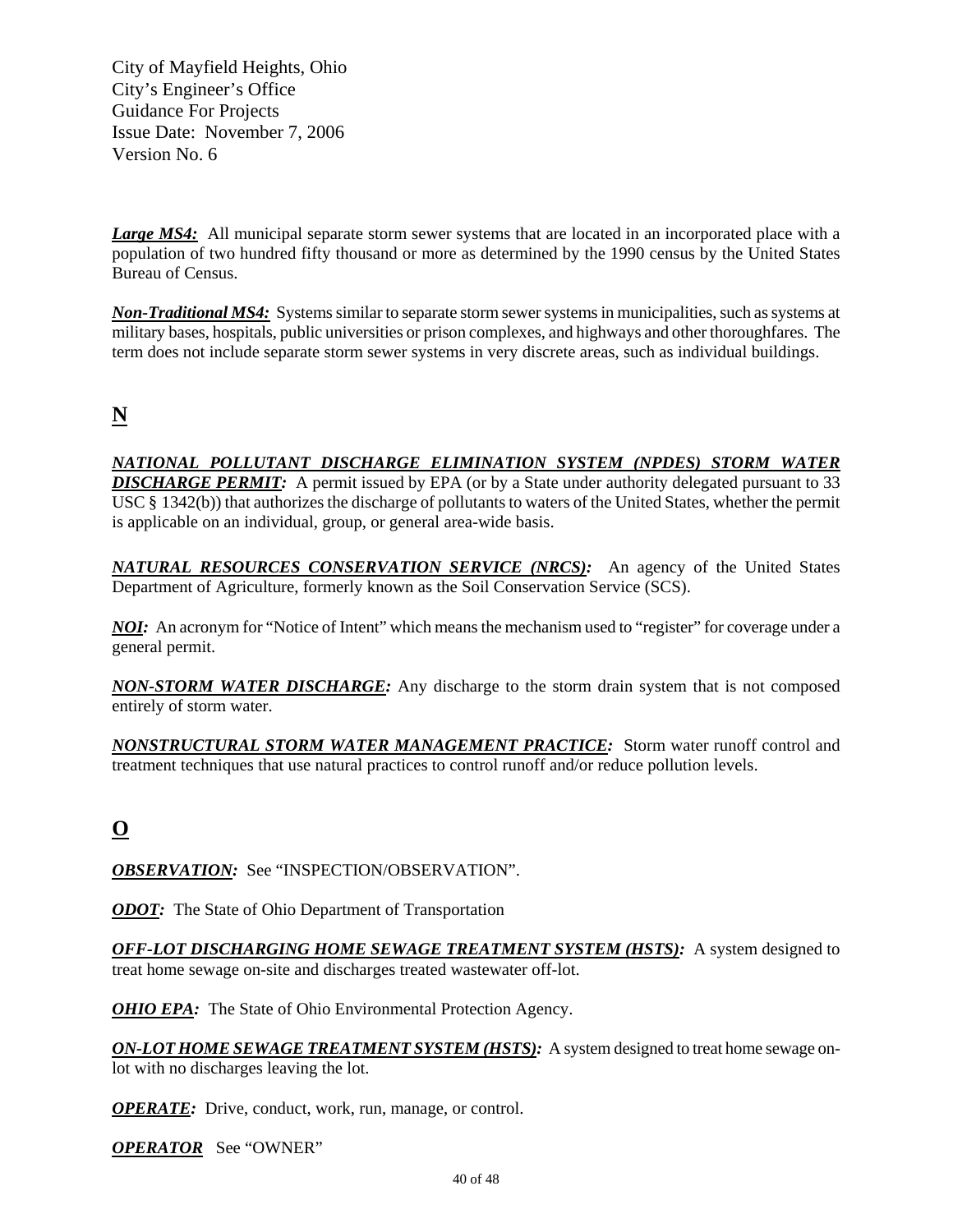*ORDINARY HIGH WATER MARK:* The point of the bank or shore to which the presence and action of surface water is so continuous as to leave a district marked by erosion, destruction or prevention of woody terrestrial vegetation, predominance of aquatic vegetation, or other easily recognized characteristic.

*OUTFALL:* An area where water flows from a structure such as a conduit, storm sewer, improved channel or drain, and the area immediately beyond the structure which is impacted by the velocity of flow in the structure.

*OWNER — SITE OWNER — OPERATOR — APPLICANT — DEVELOPER:* Any individual, corporation, firm, trust, commission, board, public or private partnership, joint venture, agency, unincorporated association, municipal corporation, county or state agency, the federal government, other legal entity, or a duly authorized agent thereof acting on the owner's behalf, who owns, leases, drives, conducts, works, runs, manages, or controls.

## **P**

*PARCEL:* A tract of land occupied or intended to be occupied by a use, building or group of buildings and their accessory uses and buildings as a unit, together with such open spaces and driveways as are provided and required. A parcel may contain more than one contiguous lot individually identified by a 'Permanent Parcel Number' assigned by the Cuyahoga County Auditor's Office.

*PERMIT:* Ohio EPA Facility Permit Number 3GQ00029\*AG.

*PERSON:* Any individual, owner, corporation, firm, trust, commission, board, public or private partnership, joint venture, agency, unincorporated association, municipal corporation, township, county or state agency, the federal government, other legal entity, or an agent thereof, or any combination thereof.

*PHASING:* Clearing a parcel of land in distinct sections, with the stabilization of each section before the clearing of the next.

*POLLUTANT:* Materials which contaminate. Pollutants may include, but are not limited to: paints, varnishes, and solvents; oil and other automotive fluids; non-hazardous liquid and solid wastes and yard wastes; refuse, rubbish, garbage, litter, or other discarded or abandoned objects, ordinances, and accumulations, so that same may cause or contribute to pollution; floatables; pesticides, herbicides, and fertilizers; hazardous substances, wastes; sewage, fecal coliform and pathogens; dissolved and particulate metals; animal wastes; wastes and residues that result from constructing a building or structure; and noxious or offensive matter of any kind.

*POST-DEVELOPMENT:* The conditions that exist following the completion of authorized site activity.

*PRE-CONSTRUCTION MEETING:* Meeting prior to construction between all parties associated with the construction of the project, including government agencies, contractors and owners to review agency requirements and plans as approved and submitted.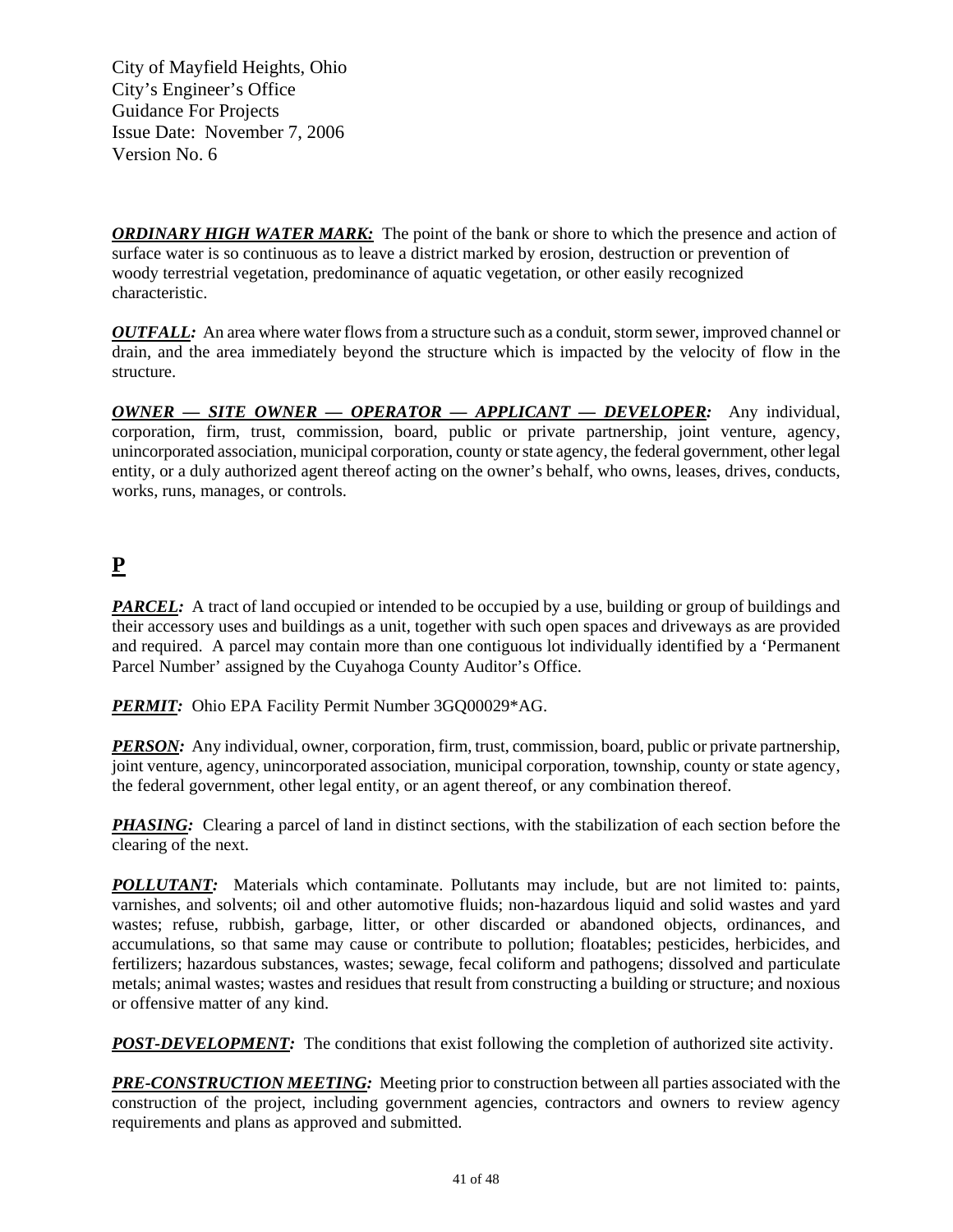*PRE-DEVELOPMENT CONDITIONS:* The site characteristics and conditions that exist prior to the initiation of any site activity related to proposed improvements.

*PREMISES:* Any building, lot, parcel of land, or portion of land whether improved or unimproved including adjacent sidewalks and parking strips.

*PROFESSIONAL ENGINEER:* A Professional Engineer registered in the State of Ohio with specific education and experience in water resources engineering, acting in conformance with the Code of Ethics of the Ohio State Board of Registration for Engineers and Surveyors.

*PROFESSIONAL/QUALIFIED PROFESSIONAL:* A knowledgeable, recognized, competent, professional in a certain specific area of expertise, registered and/or accredited in the State of Ohio (for which registration/accreditation exists), and acceptable to, and approved by, the City.

*PROFESSIONAL SURVEYOR:* A Professional Surveyor registered in the State of Ohio, acting in conformance with the Code of Ethics of the Ohio State Board of Registration for Engineers and Surveyors.

*PROJECT INFORMATION:* All relevant drawings, storm water management reports, other calculations, and/or other Project information approved by the City for a specific Project.

#### **Q (not used)**

## **R**

*RAINWATER AND LAND DEVELOPMENT:* Ohio's standards for storm water management, land development, and urban stream protection. The most current edition of these standards shall be used with the regulations of the City.

*REDEVELOPMENT:* Redevelopment means construction projects on land where impervious surfaces had previously been developed and where the new land use will not increase the runoff coefficient.

*RETENTION BASIN:* (1) A basin, pond, oversized pipe, or other structure that reduces the peak flow rate of storm water leaving the facility by temporarily storing a portion of the storm water entering the facility. (2) A storm water management pond that maintains a permanent pool of water.

*RIPARIAN AREA:* Naturally vegetated land adjacent to any brook, creek, river, or stream that, if appropriately sized, helps to stabilize streambanks, limit erosion, reduce flood size flows, and/or filter and settle out runoff pollutants, or performs other functions consistent with the purposes of the regulations of the City.

*RIPARIAN SETBACK:* Those lands within the City which are alongside streams, and which fall within the areas that may be regulated regarding changes in landuse and the building of structures**.** 

*RIPARIAN AND WETLAND SETBACK:* A transition area around water resources left in a natural, usually vegetated, state so as to protect the water resources from runoff pollution.

*RUNOFF:* The portion of rainfall, melted snow, or irrigation water that flows across the ground surface and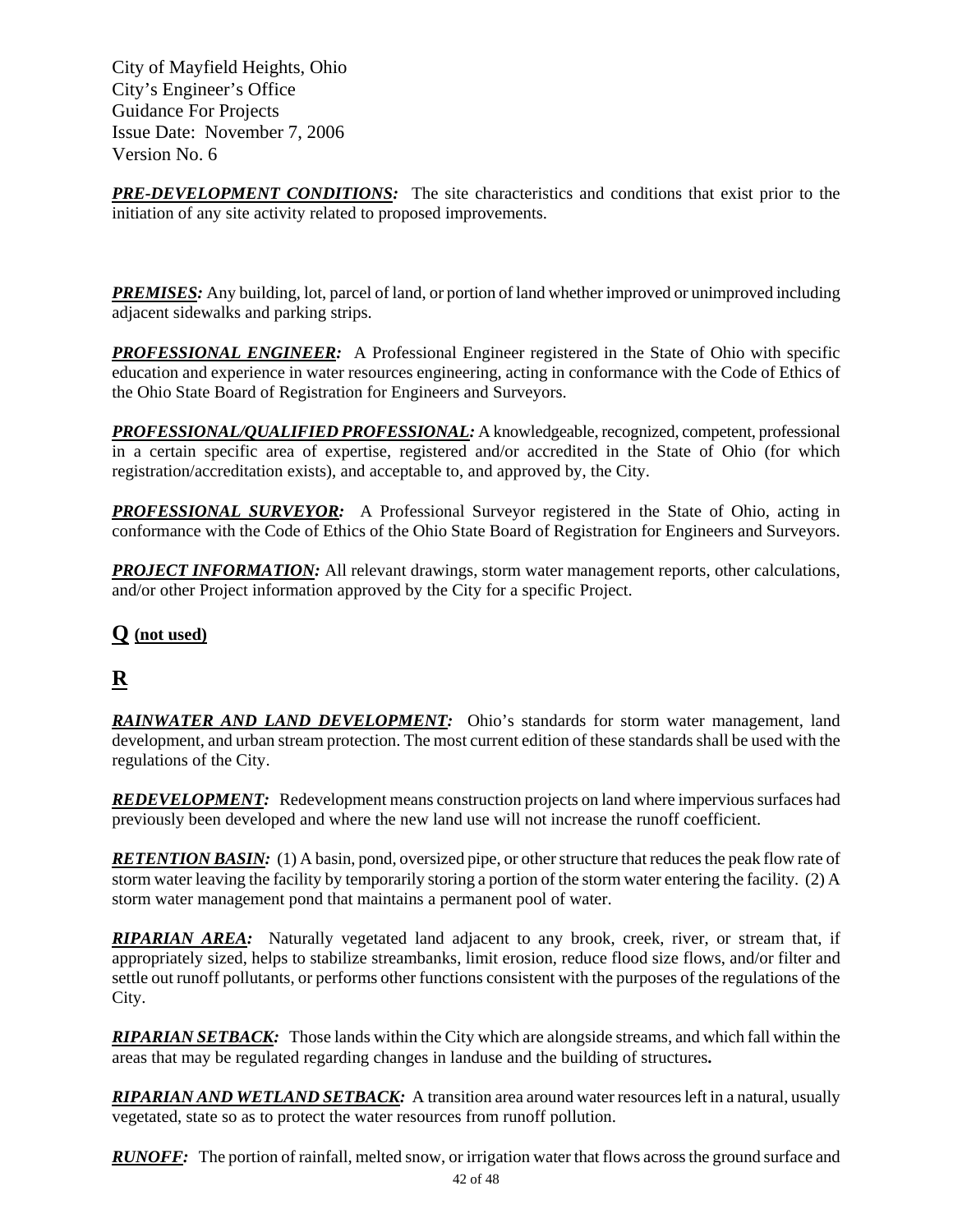is eventually returned to water resources.

## **S**

**SEDIMENT:** Solid material, both mineral and organic, that is in suspension, is being transported, or has been moved from its site of origin by wind, water, gravity or ice, or any combination of those forces, as a product of erosion, and has come to rest on the earth's surface either on dry land or in a body of water.

**SEDIMENTATION:** The deposition of sediment in water resources.

*SEDIMENT BARRIER:* A sediment control device such as a geotextile Silt Fence or a grass Filter Strip, usually capable of controlling only small flow rates. (Straw bale barriers are not acceptable.)

**SEDIMENT BASIN/SEDIMENT SETTLING POND:** A temporary Sediment Pond that releases runoff at a controlled rate. It is designed to slowly release runoff, detaining it long enough to allow most of the sediment to settle out of the water. The outlet structure is usually a designed pipe riser and barrel. The entire structure is removed after construction. Permanent storm water detention structures can be modified to function as temporary Sediment Basins.

**SEDIMENT CONTROL:** The limiting of sediment being transported by controlling erosion or detaining sediment-laden water, allowing the sediment to settle out.

**SEDIMENT POLLUTION:** A failure to use management or conservation practices to control wind or water erosion of the soil and to minimize the degradation of water resources by soil sediment in conjunction with land grading, excavating, filling, or other soil-disturbing activities on land used or being developed for commercial, industrial, residential, or other purposes.

**SEDIMENT SETTLING POND:** See "Sediment Basin".

*SEDIMENT TRAP:* A temporary sediment-settling pond having a simple spillway outlet structure stabilized with geotextile and riprap.

*SENSITIVE AREA:* An area or water resource that requires special management because of its susceptibility to sediment pollution, or because of its importance to the well-being of the surrounding communities, region, or the state and includes, but is not limited to, the following:

- 1. Ponds, wetlands or small lakes with less than five acres of surface area;
- 2. Small streams with gradients less than ten feet per mile with average annual flows of less than 3.5 feet per second containing sand or gravel bottoms.
- 3. Drainage areas of a locally designated or an Ohio designated Scenic River.
- 4. Riparian and wetland areas.

*SETBACK:* A designated transition area around water resources or wetlands that is left in a natural, usually vegetated, state so as to protect the water resources or wetlands from runoff pollution. Soil disturbing activities in this area are restricted by the regulations of the City.

*SETTLING POND:* A runoff detention structure, such as a Sediment Basin or Sediment Trap, which detains sediment-laden runoff, allowing sediment to settle out.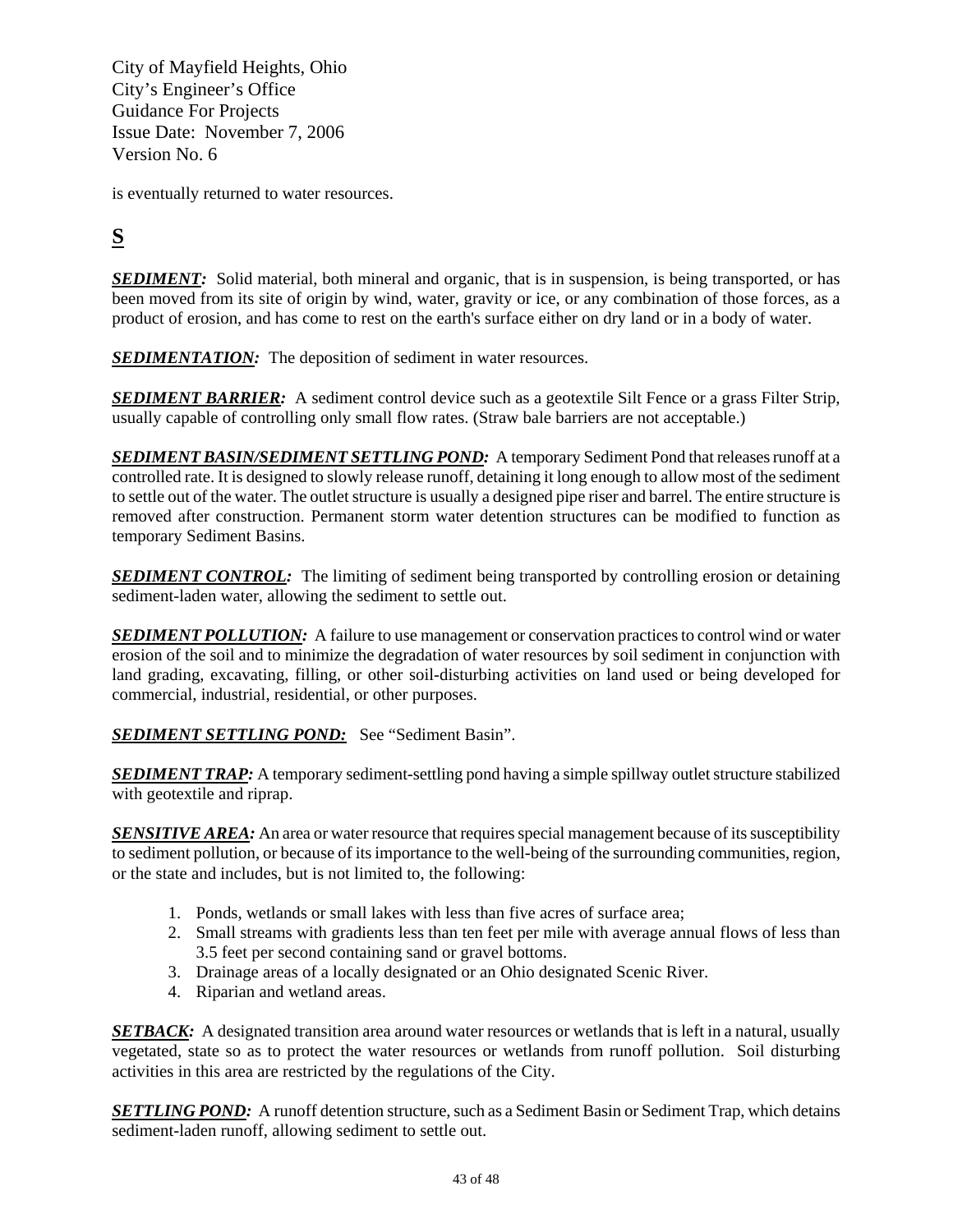*SHEET FLOW:* Water runoff in a thin uniform layer or rills and which is of small enough quantity to be treated by sediment barriers.

*SITE OWNER* See "OWNER"

**SLIP:** A landslide as defined under "Landslides."

**SLOUGHING:** A slip or downward movement of an extended layer of soil resulting from the undermining action of water or the earth disturbing activity of man.

*SOIL:* Unconsolidated erodible earth material consisting of minerals and/or organics.

**SOIL CONSERVATION SERVICE, USDA:** The federal agency now titled the "Natural Resources" Conservation Service," which is an agency of the United States Department of Agriculture.

*SOIL-DISTURBING ACTIVITY:* Clearing, grading, excavating, filling, or other alteration of the earth's surface where natural or human made ground cover is destroyed and that may result in, or contribute to, erosion and sediment pollution, and/or increased storm water quantity and/or decreased storm water quality.

*SOIL EROSION AND SEDIMENT CONTROL PLAN:* A written and/or drawn soil erosion and sediment pollution control plan to minimize erosion and prevent off-site sedimentation throughout all earth disturbing activities on a development area.

*SOIL EROSION AND SEDIMENT CONTROL PRACTICES:* Conservation measures used to control sediment pollution and including structural practices, vegetative practices and management techniques.

**SOIL STABILIZATION:** Vegetative or structural soil cover that controls erosion, and includes permanent and temporary seed, mulch, sod, pavement, etc.

**SOIL SURVEY:** The official soil survey produced by the Natural Resources Conservation Service, USDA in cooperation with the Division of Soil and Water Conservation, ODNR and the local Board of County Commissioners.

**SOIL AND WATER CONSERVATION DISTRICT:** (1) An entity organized under Chapter 1515 of the Ohio Revised Code referring to either the Soil and Water Conservation District Board or its designated employee(s). (2) The designated Cuyahoga County Soil and Water Conservation District, Cuyahoga County, State of Ohio.

*STABILIZATION:* The use of Best Management Practices that reduce or prevent soil erosion by storm water runoff, trench dewatering, wind, ice, gravity, or a combination of those forces.

*STATE:* State of Ohio.

**STORM WATER:** Storm water is defined as 40 CFR 122.26(b)(13) and means storm water runoff, snow melt runoff, and surface runoff and drainage.

*STORM WATER CONTROL STRUCTURE:* Practice used to control accelerated storm water runoff from development areas.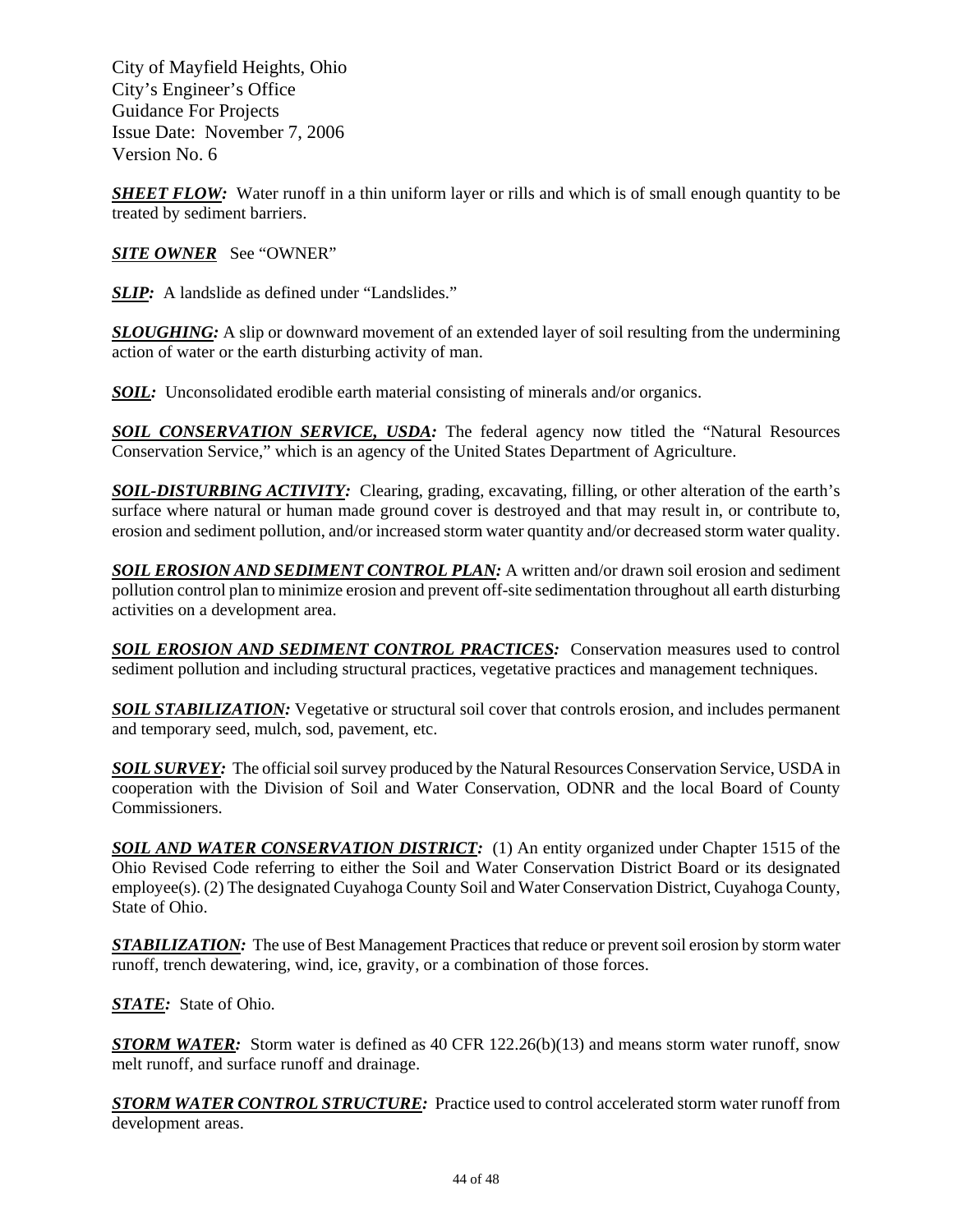*STORM WATER CONVEYANCE:* All storm sewers, channels, streams, ponds, lakes, etc., used for conveying concentrated storm water runoff, or for storing storm water runoff.

*STORM WATER MANAGEMENT PROGRAM (SWMP):* A comprehensive program to manage storm water within the City.

*STORM WATER POLLUTION PREVENTION PLAN (SWP3):* Storm water management documentation necessary to: (1) meet the OhioEPA requirements of the National Pollutant Discharge Elimination System (NPDES) Permit program; (2) meet the requirements of the storm water management regulations of the City**.** 

**STORM WATER RUNOFF:** Surface water runoff which converges and flows primarily through water conveyance features such as swales, gullies, waterways, channels or storm sewers, and which exceeds the maximum specified flow rates of filters or perimeter controls intended to control sheet flow.

*STREAM:* A body of water running or flowing on the earth's surface, or a channel with defined bed and banks in which such flow occurs. Flow may be seasonally intermittent.

*STRUCTURAL STORM WATER MANAGEMENT PRACTICE:* Any constructed facility, structure, or device that provides storage, conveyance, and/or treatment of storm water runoff.

*SURFACE WATERS OF THE STATE:* All streams, lakes, reservoirs, ponds, marshes, wetlands, or other waterways, which are situated wholly or partly within the boundaries of the State, except those private waters which do not combine or affect a junction with a surface water. Waters defined as sewerage systems, treatment works, or disposal systems in Section 6111.01 of the ORC are not included.

*SWMP*: SWMP is an acronym for "Storm Water Management Program".

## **T**

*THIRD PARTY APPROVAL:* Cuyahoga County, and/or State of Ohio, and/or United States federal approvals/permits.

## **U**

*UNIT:* A single space occupied by a tenant or Owner.

*UNSTABLE SOILS:* A portion of land surface or area which is prone to slipping, sloughing, or landslides, or is identified by the U.S. Department of Agriculture Natural Resource Conservation Service methodology as having a low soil strength**.** 

*USEPA:* The United States Environmental Protection Agency.

#### **V (not used)**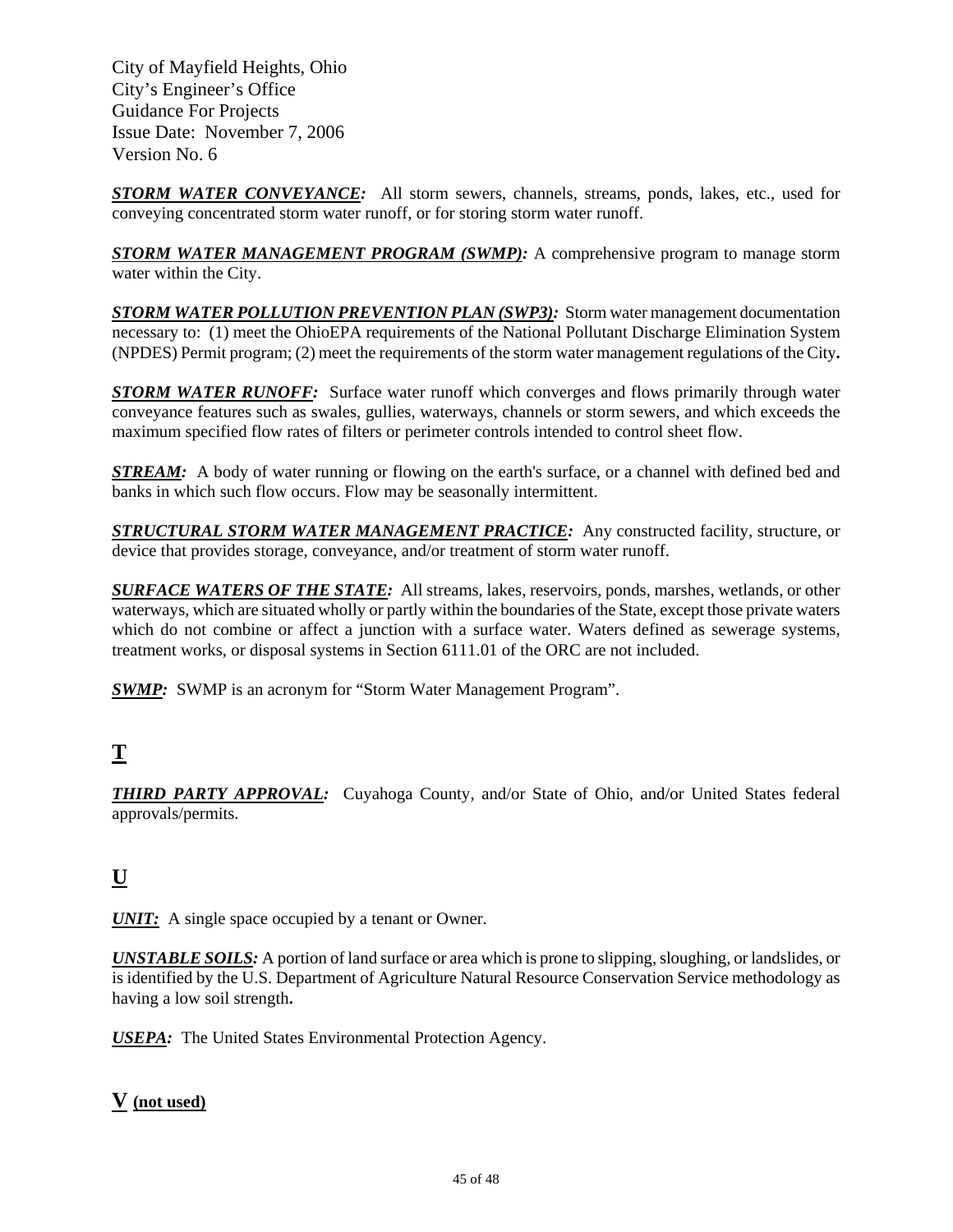## **W**

*WASTEWATER:* Any water or other liquid containing one or more pollutants.

*WATERCOURSE:* Any natural, perennial, or intermittent channel with a defined bed and banks, stream, river or brook.

*WATER QUALITY VOLUME:* The volume of runoff from a contributing watershed that must be captured and treated, equivalent to the maximized capture volume as defined in the American Society of Civil Engineers (ASCE) Manual and Report on Engineering Practice No. 87 and Water Environment Federation Manual of Practice No. 23 titled *Urban Runoff Quality Management.* 

*WATER RESOURCE:* (1) Any public or private body of water; including wetlands; the area within the ordinary high water level of lakes and ponds; as well as the area within the ordinary high water level of any brook, creek, river, or stream having a defined bed and bank (either natural or artificial) which confines and conducts continuous or intermittent flow. (2) All streams, lakes, ponds, wetlands, water courses, waterways, drainage systems, and all other bodies or accumulations of surface water, either natural or artificial, which are situated wholly or partly within, or border upon this state, or are within its jurisdiction, except those private waters which do not combine or affect a junction with natural surface waters.

*WATER RESOURCE CROSSING:* Any bridge, box, arch, culvert, truss, or other type of structure intended to convey people, animals, vehicles, or materials from one side of a watercourse to another. This does not include private, non-commercial footbridges or pole mounted aerial electric or telecommunication lines, nor does it include below grade utility lines.

*WATERSHED:* The total drainage area contributing storm water runoff to a single point.

*WETLAND:* Wetlands shall be delineated by a site survey approved by the City using delineation protocols accepted by the U.S. Army Corps of Engineers and the Ohio EPA.

*WETLAND SETBACK:* See Riparian and Wetland Setback.

*WINTER:* October 1<sup>st</sup> to April 1<sup>st</sup> of each year.

**X, Y and Z (not used)**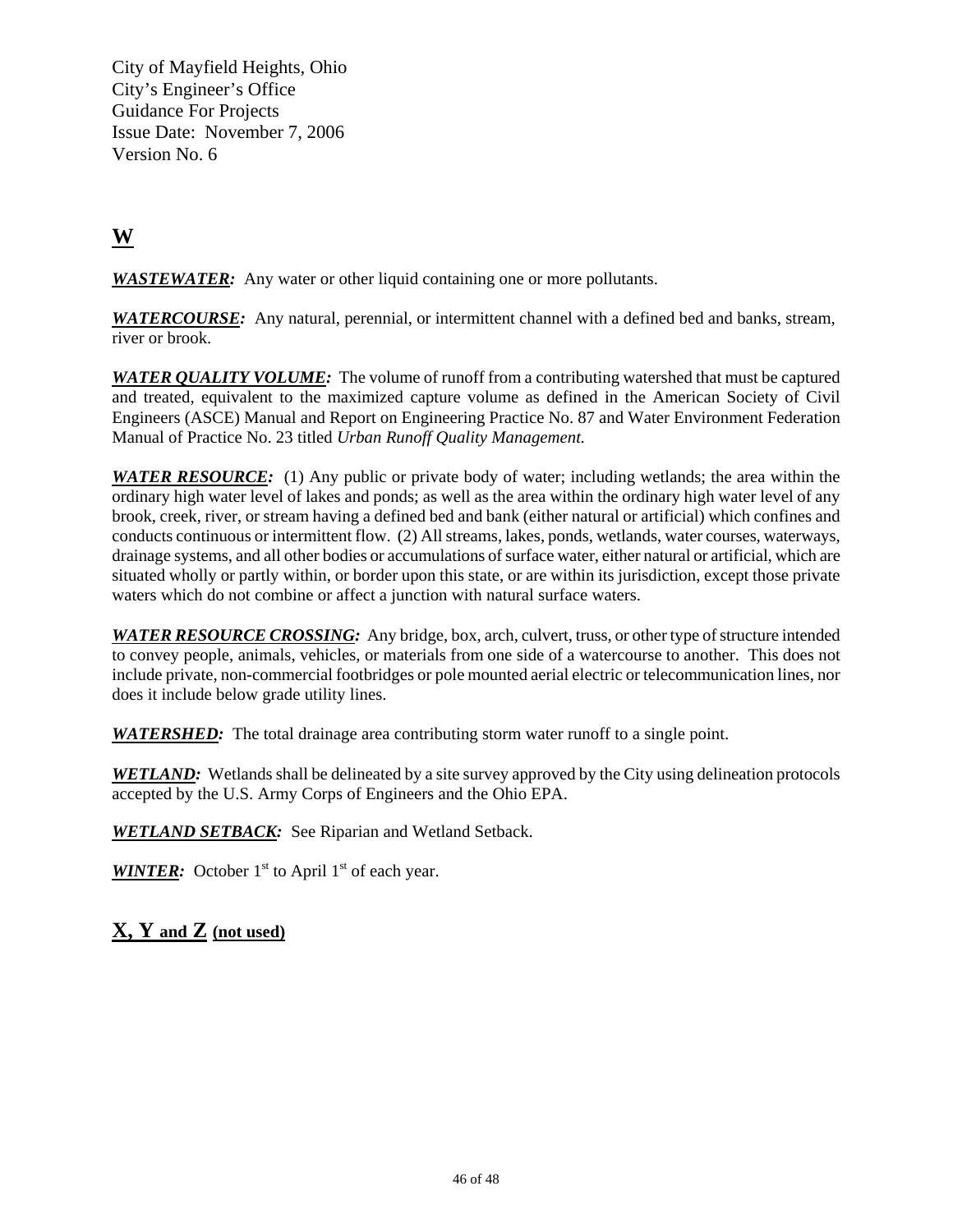## **ATTACHMENTS**